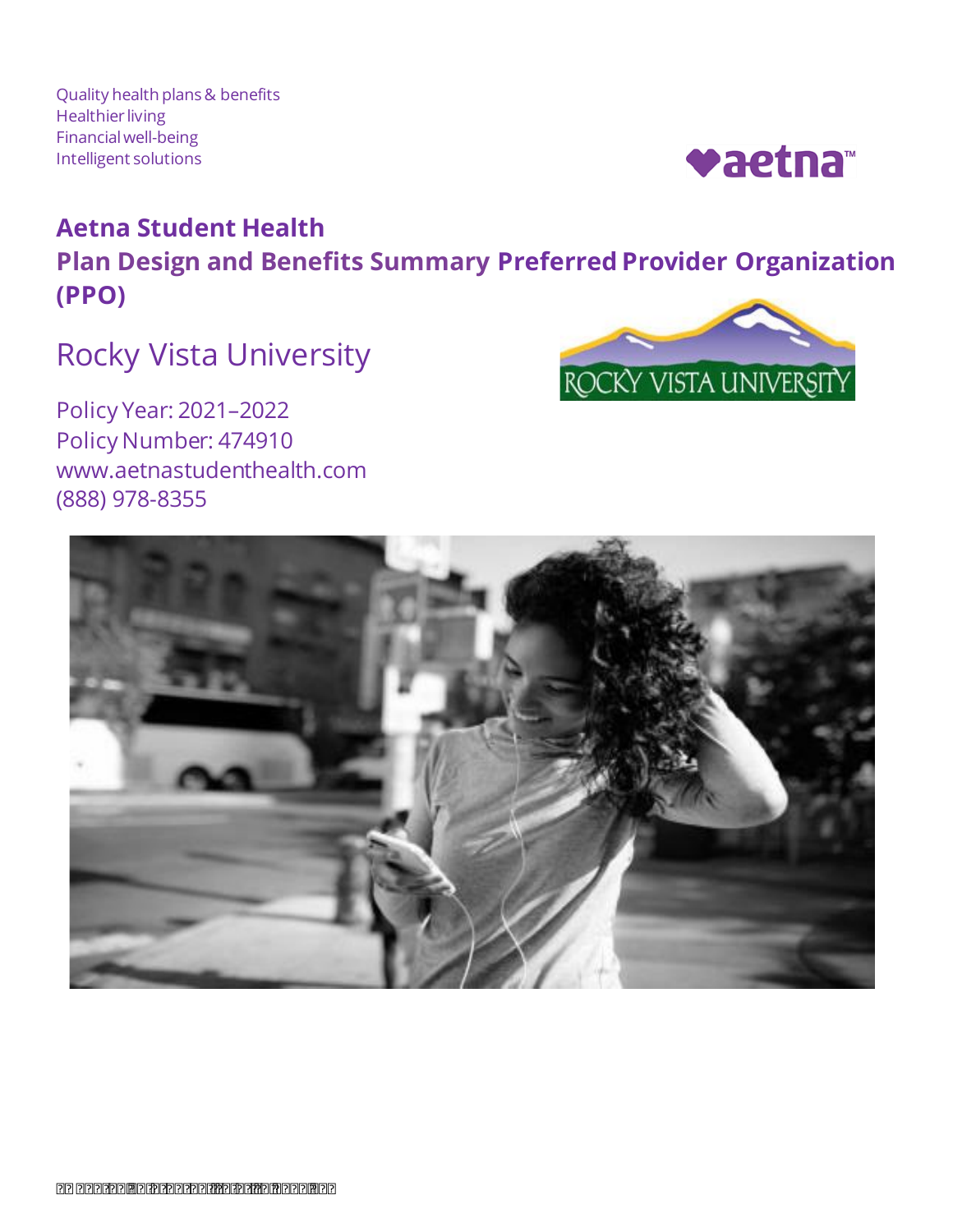This is a brief description of the Student Health Plan. The Plan is available for Rocky Vista University students. The Plan is insured by Aetna Life Insurance Company (Aetna). The exact provisions, including definitions, governing this insuranceare contained in theCertificate issued to you and may be viewed online at

**[www.aetnastudenthealth.com](http://www.aetnastudenthealth.com/).** Ifthereis a difference between thisPlan Summary and the Certificate,the Certificate will control.

## **Rocky Vista Health Center**

 The Rocky Vista Health Center is the University's on-campus health facility. It is a one-stop destination thatcan take care of most your medical and healthcare needs. They offer a wide range of services, including internal medicine, Primary care, sports medicine, and osteopathic manipulation with their staffof 52 residents and three Internal Medicine board certified physicians. They also offer all vaccinations, including TB titers, flu, Hep B, and COVID. It is open weekdays from 8:00 a.m. to 5:00 p.m. during the Fall and Spring semesters.

Formore information, call theRVHCat **(720) 875-2880** or visit **[www.rockyvistahc.com](http://www.rockyvistahc.com/)**.In the event ofan emergency, call 911 or the Campus Security at **(720) 875-2892**.

## **Coverage Periods**

 **Students:**Coverage for all insured students enrolled for coverage in the Plan for the following Coverage Periods. Coverage will become effective at 12:01 AM on the Coverage Start Date indicated below and will terminate at 11:59 PM on the Coverage End Date indicated.

| <b>Coverage Period</b> | <b>Coverage Start Date</b> | <b>Coverage End Date</b> | <b>Waiver Deadline</b> |
|------------------------|----------------------------|--------------------------|------------------------|
| Annual                 | 08/01/2021                 | 07/31/2022               | 07/31/2021             |

#### **Rates**

 The rates below include both premiums for the Plan underwritten by Aetna Life Insurance Company (Aetna), as well as Rocky Vista University administrative fee.

| 2021-2022 Student Rate |         |  |
|------------------------|---------|--|
| Annual                 |         |  |
| Student                | \$4,646 |  |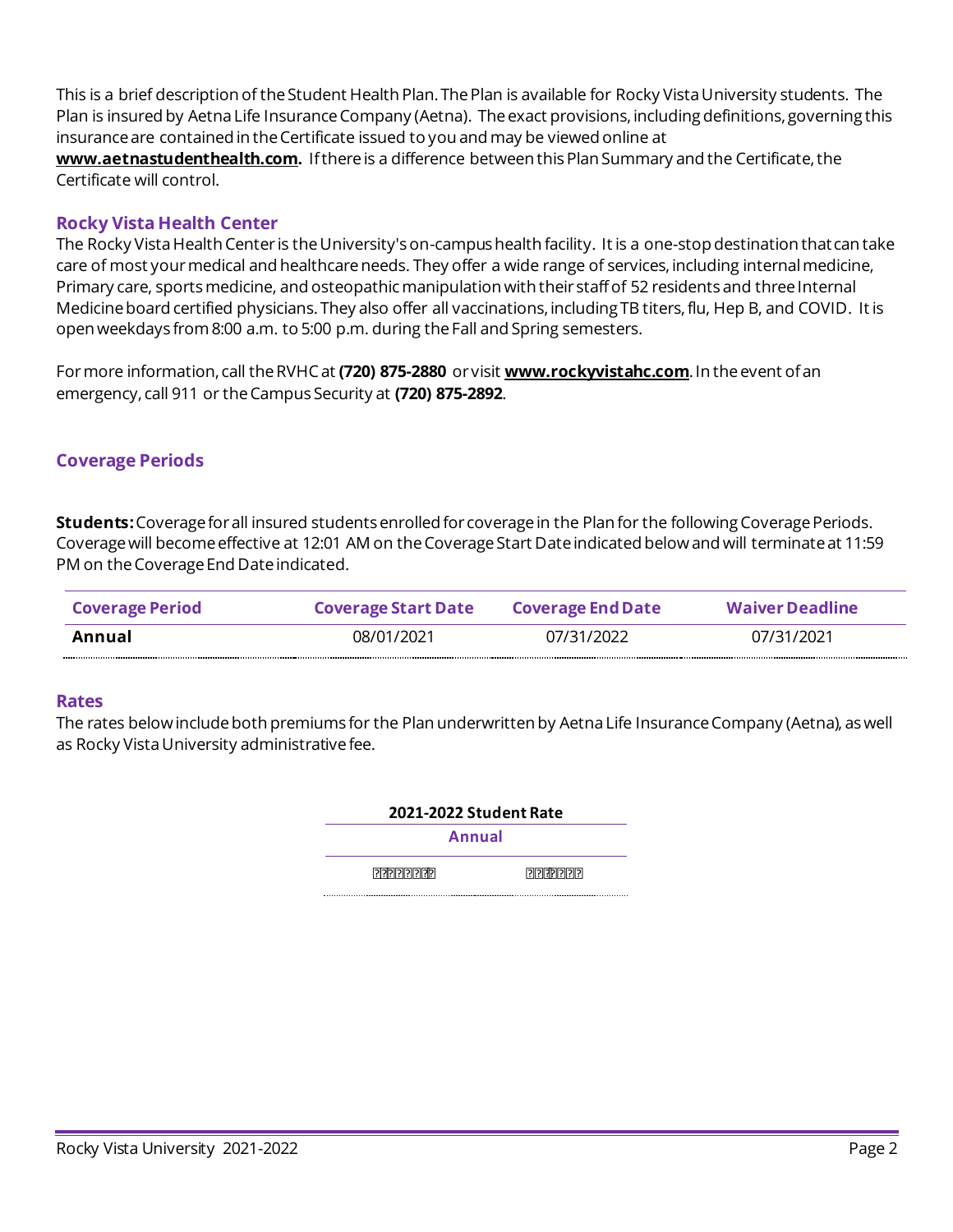#### **Student Coverage**

#### **Eligibility**

All students are automatically enrolled in the Rocky Vista University Student Health Insurance Plan at registration and the premium for coverage is added to the tuition billing. Enrollment can be waived if proofof valid and comparable insurance is furnished and approved by submitting a waiver at the time of registration.Please see the Waiver Process section below for additional information.

Studentsmust actively attend classes forat least the first 31 days after the datefor which coverageis purchased. Part-timestudents, independentstudy, internet classes and television (TV) coursesmay not fulfill the eligibility requirements that the covered student actively attends classes. If the eligibility requirements are not met, Aetna's only obligation is to refund the premium, less any claims paid.

#### **Enrollment**

 Eligible students will be automatically enrolled in this Plan, unless the completed waiver application has been received by Rocky Vista University by the specified waiver deadline date listed above.

#### **Medicare Eligibility Notice**

 You are not eligible to enroll in the student health plan if you have Medicare at the time of enrollment in this student plan. The plan does not provide coverage for people who have Medicare.

#### **Termination and Refunds**

Withdrawal from Classes – Leave of Absence: If you withdraw from classes under a school-approved leave of absence, your coverage will remain in force through the end of the period for which payment has been received and no premiumswill berefunded.

Withdrawal from Classes – Other than Leave of Absence: If you withdraw from classes other than under a schoolapproved leaveof absencewithin 31 days after thepolicy effective date, you will be considered ineligible for coverage, your coveragewill be terminated retroactively and any premiums collected willbe refunded. If the withdrawal is more than 31 days after the policy effectivedate, your coveragewill remain in force through theend of the period for which payment has been received and no premiums will be refunded. If you withdraw from classes to enter the armed forces of any country, coverage will terminate as of the effective date of such entry and a pro ratarefund of premiumswill be made if you submit a written request within 90 daysof withdrawalfrom classes

#### **In-network Provider Network**

Aetna Student Health offers Aetna's broad network of In-network Providers. You can save money by seeing Innetwork Providers because Aetna has negotiated special rates with them, and because the Plan's benefits are better.

 If you need care that is covered under the Plan but not available from an In-network Provider, contact Member Services for assistance at the toll-free number on the back of your ID card. In this situation, Aetna may issue a pre- approval for you to receive the care from an Out-of-network Provider. When a pre-approval is issued by Aetna, the benefit level is the same as for In-network Providers.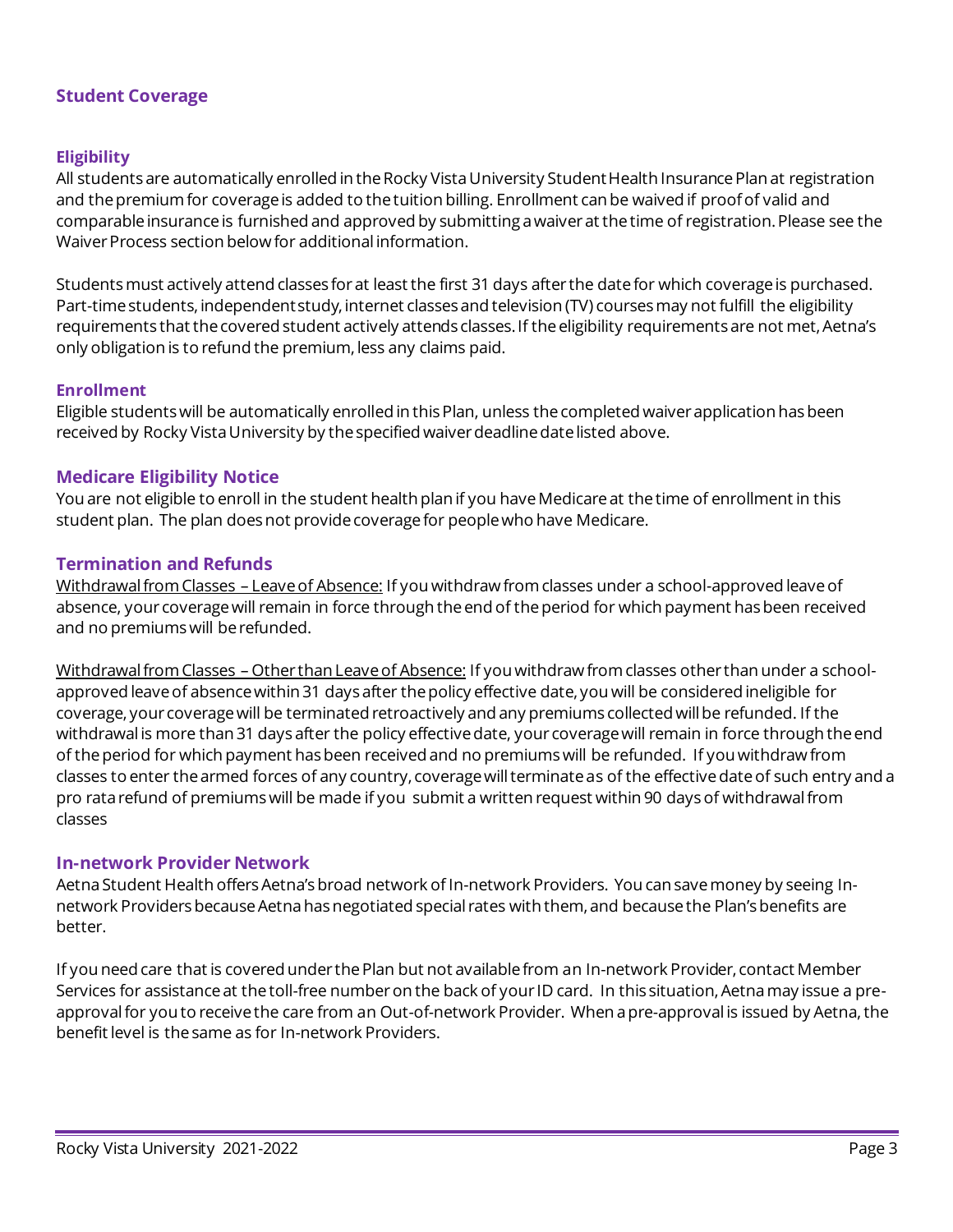## **Precertification**

You need pre-approvalfromus for some eligible health services. Pre-approval is also called precertification. Your innetwork physician is responsible for obtaining any necessary precertification beforeyou get the care. When you go to an out-of-network provider, it is your responsibility to obtain precertification fromus for any services and supplies on the precertification list. If you do not precertify when required, there is a **\$500** penalty for each typeof eligible health service that was not precertified. For a current listing of the health services or prescription drugs that require precertification, contact Member Services or go to **[www.aetnastudenthealth.com](http://www.aetnastudenthealth.com/)**.

## **Precertification Call**

 Precertification should be secured within the timeframes specified below. To obtain precertification, call Member Services at the toll-free number on your ID card. This call must be made:

| Non-emergency admissions:                                        | You, your physician or the facility will need to call and request<br>precertification at least 14 days before the date you are scheduled to be<br>admitted.                                                                                                |
|------------------------------------------------------------------|------------------------------------------------------------------------------------------------------------------------------------------------------------------------------------------------------------------------------------------------------------|
| An emergency admission:                                          | You, your physician or the facility must call within 48 hours or as soon as<br>reasonably possible after you have been admitted.                                                                                                                           |
| An urgent admission:                                             | You, your physician or the facility will need to call before you are scheduled<br>to be admitted. An urgent admission is a hospital admission by a physician<br>due to the onset of or change in an illness, the diagnosis of an illness, or an<br>injury. |
| Outpatient non-emergency<br>services requiring precertification: | You or your physician must call at least 14 days before the outpatient care is<br>provided, or the treatment or procedure is scheduled.                                                                                                                    |

 We will provide a written notification to you and your physician ofthe precertification decision,where required by state law. If your precertified services are approved, the approval is valid for 30 days as long as you remain enrolled in the plan.

#### **Hospice care**

As to hospice care and certification of confinements in a facility or "continuoushomecare" needed during a period of crisis for pain controlor symptom managementdueto an emergency condition oronethat occurson a weekend or a holiday, Aetna must be notified to pre-certify the admission or medical services and expenses no later than the first business day following the first day of confinement or home care or as soon as reasonably possible. "Continuoushomecare" means thelevelof care received by the patient during a period of medical crisis to achieve pain relief and management ofacutemedical symptoms. When you:

- • Are confined in a hospice facility or
- Need hospice "continuous home care" during a period of crisis for pain control or symptom management due to an emergency condition or one that occurs on a weekend or a holiday

You must notify us to pre-certify the hospice admission or medical services and expenses no later than the first businessday following thefirst day of confinement or homecare or as soon as reasonably possible. "Continuous home care" means the level of care received by the patient during a period of medical crisis to achieve pain relief and management ofacutemedical symptoms.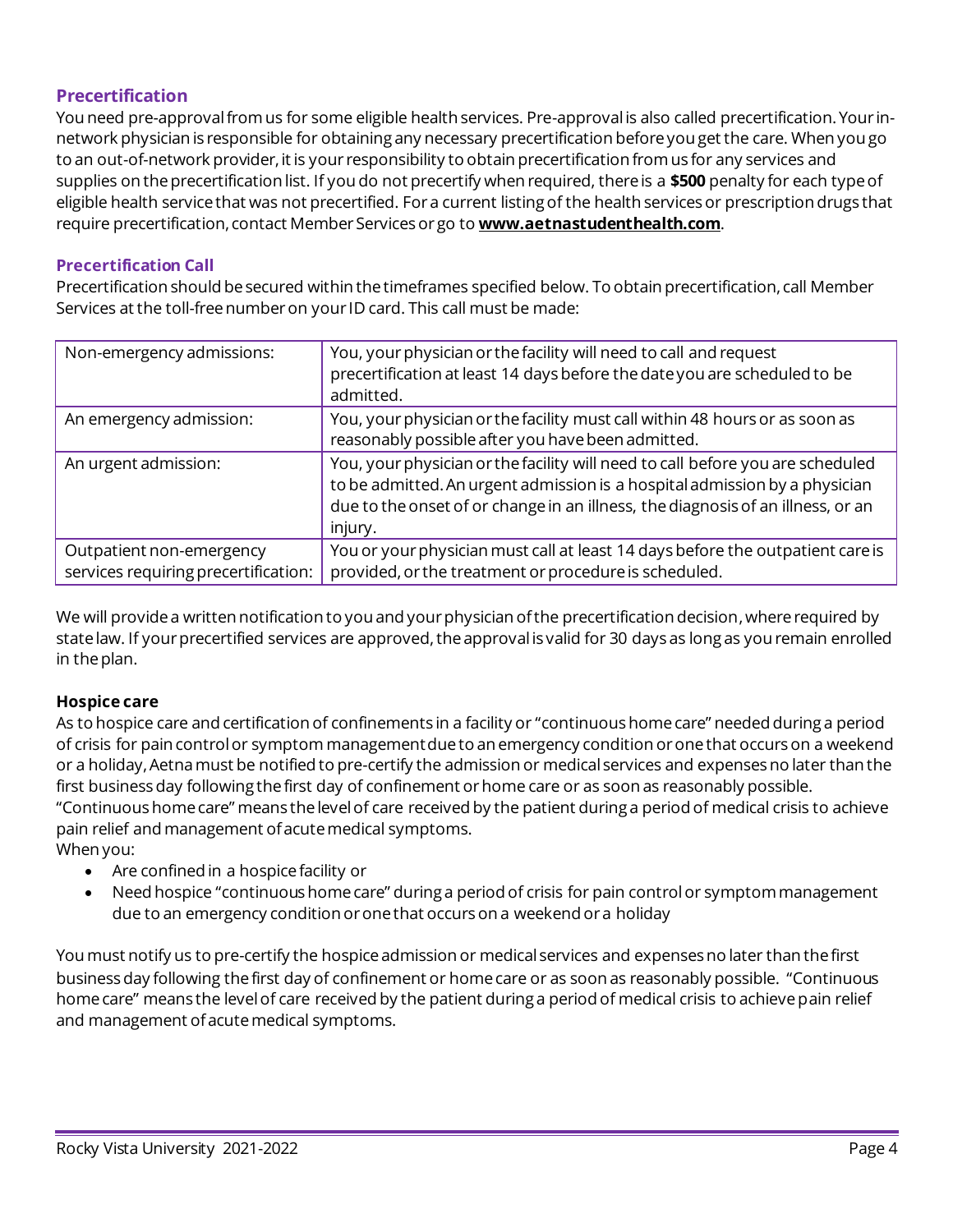## **Coordination of Benefits (COB)**

 Some people have health coverage under more than one health plan. If you do, we will work together with your other plan(s) to decide how much each plan pays.This is called coordination ofbenefits (COB). A complete description of the Coordination ofBenefits provision is contained in the certificate issued to you.

## **Description of Benefits**

The Plan excludes coverage for certain services and has limitations on the amounts it will pay. While this Plan Summary document will tell you about some of the important features of the Plan, other features that may be important to you are defined in the Certificate. To look at the full Plan description, which is contained in the Certificate issued to you, go to **[www.aetnastudenthealth.com](http://www.aetnastudenthealth.com/).** 

This Plan will pay benefits in accordance with any applicable Colorado Insurance Law(s).

|                                                                                                                       | In-network coverage     | Out-of-network coverage |
|-----------------------------------------------------------------------------------------------------------------------|-------------------------|-------------------------|
| Policy year deductibles]                                                                                              |                         |                         |
| You have to meet your policy year deductible before this plan pays for benefits.                                      |                         |                         |
| Student                                                                                                               | \$1,250 per policy year | \$2,500 per policy year |
| Policy year deductible waiver                                                                                         |                         |                         |
| The policy year deductible is waived for all of the following eligible health services:                               |                         |                         |
| • In-network care for Preventive care and wellness                                                                    |                         |                         |
| • In-network care for Family planning services - female contraceptives                                                |                         |                         |
| • In-network care and out-of-network care for Routine Cancer Screenings                                               |                         |                         |
| • In-network care and out-of-network care for Physician Office Visit Expense                                          |                         |                         |
| • In-network care and out-of-network care for Outpatient Mental Health & Substance Abuse Office Visit Expense         |                         |                         |
| • In-network care and out-of-network care for Consultant Expense                                                      |                         |                         |
| • In-network care and out-of-network care for Walk-In Clinic Visit Expense                                            |                         |                         |
| • In-network care and out-of-network care for Urgent Care Expense                                                     |                         |                         |
| • In-network care and out-of-network care for Emergency Room Expense                                                  |                         |                         |
| • In-network care and out-of-network care for Prescribed Medicines Expense                                            |                         |                         |
| • In-network care and out-of-network care for Pediatric Vision Services                                               |                         |                         |
| • In-network care for Pediatric Dental Services                                                                       |                         |                         |
| This is the amount you owe for in-network and out-of-network eligible health services each policy year before the     |                         |                         |
| plan begins to pay for eligible health services. After the amount you pay for eligible health services reaches the    |                         |                         |
| policy year deductible, this plan will begin to pay for eligible health services for the rest of the policy year.     |                         |                         |
| Eligible health services applied to the out-of-network policy year deductibles will not be applied to satisfy the in- |                         |                         |
| network policy year deductibles. Eligible health services applied to the in-network policy year deductibles will not  |                         |                         |
| be applied to satisfy the out-of-network policy year deductibles.                                                     |                         |                         |
|                                                                                                                       |                         |                         |
| Maximum out of nodest limits                                                                                          |                         |                         |

| Maximum out-of-pocket limits                                                                                      |                         |                                       |  |
|-------------------------------------------------------------------------------------------------------------------|-------------------------|---------------------------------------|--|
|                                                                                                                   | In-network coverage     | Out-of-network coverage               |  |
| Student                                                                                                           | \$8,550 per policy year | $\frac{1}{2}$ \$8,550 per policy year |  |
| Eligible health services applied to the out-of-network maximum out-of-pocket limit will not be applied to satisfy |                         |                                       |  |
| the in-network maximum out-of-pocket limit and eligible health services applied to the in-network maximum         |                         |                                       |  |
| out-of-pocket limit will not be applied to satisfy the out-of-network maximumout-of-pocket limit.                 |                         |                                       |  |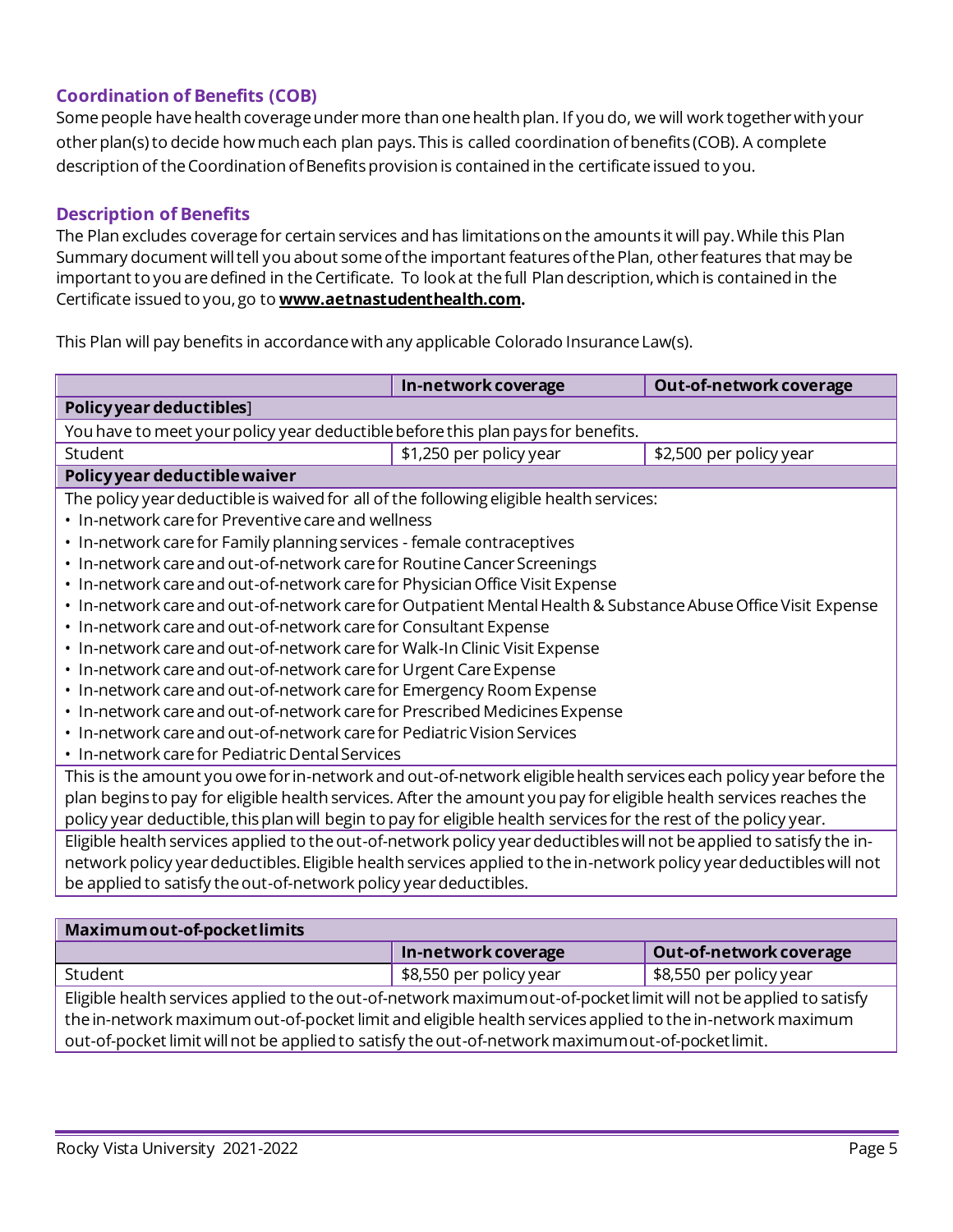| <b>Eligible health services</b>                                                                                                                    | In-network coverage                                                                                                                                                                                                                            | Out-of-network coverage                      |
|----------------------------------------------------------------------------------------------------------------------------------------------------|------------------------------------------------------------------------------------------------------------------------------------------------------------------------------------------------------------------------------------------------|----------------------------------------------|
| Routine physical exams                                                                                                                             |                                                                                                                                                                                                                                                |                                              |
| Performed at a physician's office                                                                                                                  | 100% (of the negotiated charge)<br>per visit                                                                                                                                                                                                   | 100% (of the recognized charge)<br>per visit |
|                                                                                                                                                    | No copayment or policy year<br>deductible applies                                                                                                                                                                                              | Policy year deductible applies               |
| Maximum age and visit limits per policy<br>year through age 21                                                                                     | Subject to any age and visit limits provided for in the<br>comprehensive guidelines supported by the American Academy of<br>Pediatrics/Bright Futures/Health Resources and Services<br>Administration guidelines for children and adolescents. |                                              |
| <b>Preventive care immunizations</b>                                                                                                               |                                                                                                                                                                                                                                                |                                              |
| Performed in a facility or at a physician's<br>office                                                                                              | 100% (of the negotiated charge)<br>per visit                                                                                                                                                                                                   | 100% (of the recognized charge)<br>per visit |
|                                                                                                                                                    | No copayment or policy year<br>deductible applies                                                                                                                                                                                              | Policy year deductible applies               |
| Maximums                                                                                                                                           | Subject to any age limits provided for in the comprehensive<br>guidelines supported by Advisory Committee on Immunization<br>Practices of the Centers for Disease Control and Prevention                                                       |                                              |
| Routine gynecological exams (including Pap smears and cytology tests)                                                                              |                                                                                                                                                                                                                                                |                                              |
| Performed at a physician's, obstetrician<br>(OB), gynecologist (GYN) or OB/GYN office                                                              | 100% (of the negotiated charge)<br>per visit                                                                                                                                                                                                   | 100% (of the recognized charge)<br>per visit |
|                                                                                                                                                    | No copayment or policy year<br>deductible applies                                                                                                                                                                                              | No policy year deductible applies            |
| Preventive screening and counseling services                                                                                                       |                                                                                                                                                                                                                                                |                                              |
| Preventive screening and counseling<br>services for Obesity and/or healthy diet<br>counseling, Misuse of alcohol & drugs,                          | 100% (of the negotiated charge)<br>per visit                                                                                                                                                                                                   | 100% (of the recognized charge)<br>per visit |
| Tobacco Products, Depression Screening,<br>Sexually transmitted infection counseling &<br>Genetic risk counseling for breast and<br>ovarian cancer | No copayment or policy year<br>deductible applies                                                                                                                                                                                              | Policy year deductible applies               |
| Routine cancer screenings                                                                                                                          | 100% (of the negotiated charge)<br>per visit                                                                                                                                                                                                   | 100% (of the recognized charge)<br>per visit |
|                                                                                                                                                    | No copayment or policy year<br>deductible applies                                                                                                                                                                                              | No policy year deductible applies            |
| Prenatal care services (Preventive care<br>services only)                                                                                          | 100% (of the negotiated charge)<br>per visit                                                                                                                                                                                                   | 100% (of the recognized charge)<br>per visit |
|                                                                                                                                                    | No copayment or policy year<br>deductible applies                                                                                                                                                                                              | Policy year deductible applies               |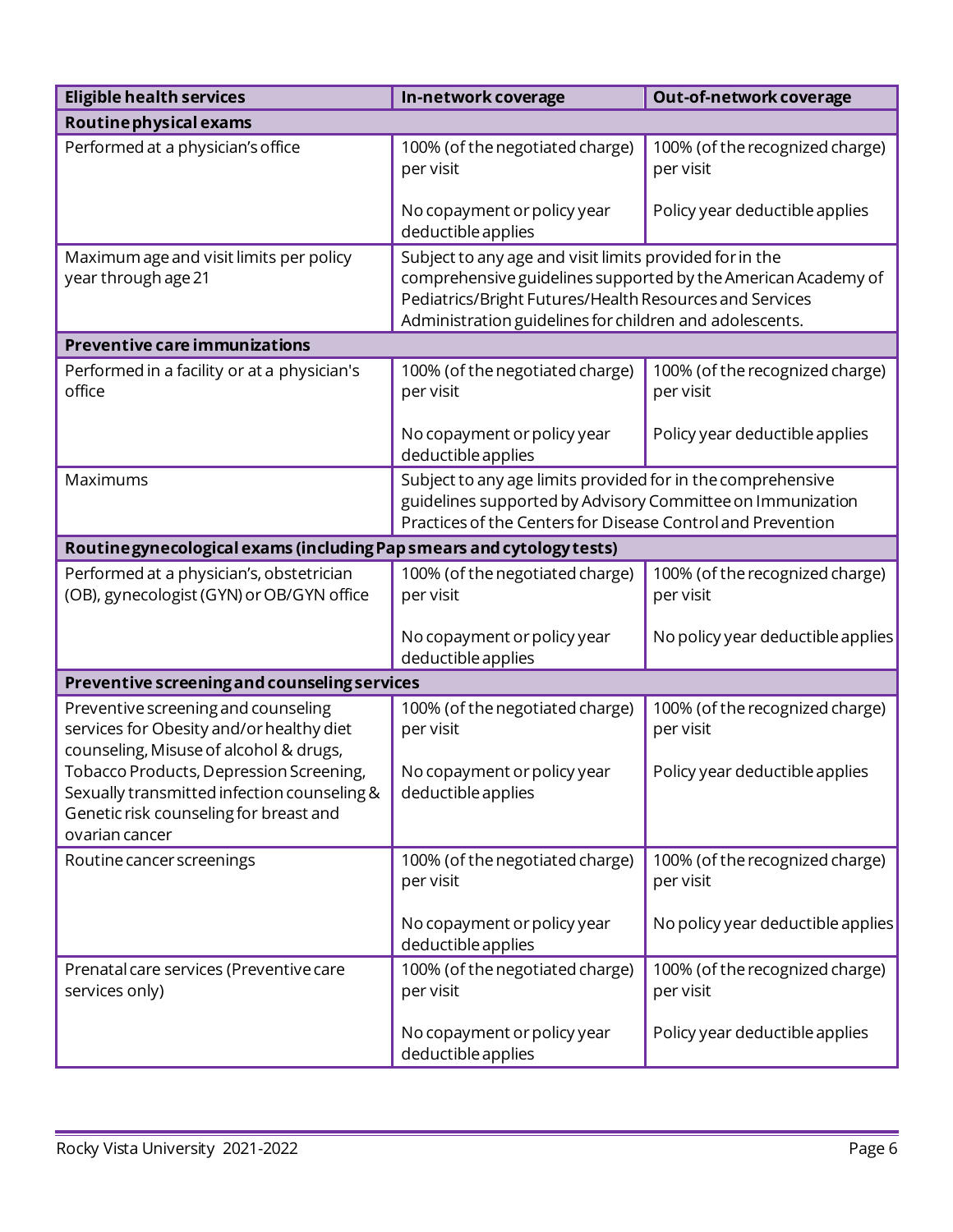| <b>Eligible health services</b>                                                                                                                                                                                                                                                                                                                                     | In-network coverage                                                                                                                   | Out-of-network coverage                                                                                                               |  |
|---------------------------------------------------------------------------------------------------------------------------------------------------------------------------------------------------------------------------------------------------------------------------------------------------------------------------------------------------------------------|---------------------------------------------------------------------------------------------------------------------------------------|---------------------------------------------------------------------------------------------------------------------------------------|--|
| Lactation support and counseling services                                                                                                                                                                                                                                                                                                                           | 100% (of the negotiated charge)<br>per visit                                                                                          | 100% (of the recognized charge)<br>per visit                                                                                          |  |
|                                                                                                                                                                                                                                                                                                                                                                     | No copayment or policy year<br>deductible applies                                                                                     | Policy year deductible applies                                                                                                        |  |
| Breast pump supplies and accessories                                                                                                                                                                                                                                                                                                                                | 100% (of the negotiated charge)<br>per item                                                                                           | 50% (of the recognized charge)<br>per item                                                                                            |  |
|                                                                                                                                                                                                                                                                                                                                                                     | No copayment or policy year<br>deductible applies                                                                                     | Policy year deductible applies                                                                                                        |  |
| Family planning services - female contraceptives                                                                                                                                                                                                                                                                                                                    |                                                                                                                                       |                                                                                                                                       |  |
| Female contraceptive counseling services<br>office visit                                                                                                                                                                                                                                                                                                            | 100% (of the negotiated charge)<br>per visit                                                                                          | 50% (of the recognized charge)<br>per visit                                                                                           |  |
|                                                                                                                                                                                                                                                                                                                                                                     | No copayment or policy year<br>deductible applies                                                                                     | Policy year deductible applies                                                                                                        |  |
| Female contraceptive prescription drugs<br>and devices provided, administered, or<br>removed, by a provider during an office visit                                                                                                                                                                                                                                  | 100% (of the negotiated charge)<br>per item                                                                                           | 50% (of the recognized charge)<br>per item                                                                                            |  |
|                                                                                                                                                                                                                                                                                                                                                                     | No copayment or policy year<br>deductible applies                                                                                     | Policy year deductible applies                                                                                                        |  |
| Female Voluntary sterilization - Inpatient &<br>Outpatient provider services                                                                                                                                                                                                                                                                                        | 100% (of the negotiated charge)                                                                                                       | 50% (of the recognized charge)                                                                                                        |  |
|                                                                                                                                                                                                                                                                                                                                                                     | No copayment or policy year<br>deductible applies                                                                                     | Policy year deductible applies                                                                                                        |  |
| The following are not covered under this benefit:<br>• Services provided as a result of complications resulting from a female voluntary sterilization procedure and<br>related follow-up care<br>. Any contraceptive methods that are only "reviewed" by the FDA and not "approved" by the FDA<br>· Male contraceptive methods, sterilization procedures or devices |                                                                                                                                       |                                                                                                                                       |  |
| Physicians and other health professionals                                                                                                                                                                                                                                                                                                                           |                                                                                                                                       |                                                                                                                                       |  |
| Physician, specialist including Consultants<br>Office visits (non-surgical/non-preventive<br>care by a physician and specialist, includes<br>telemedicine consultations)                                                                                                                                                                                            | \$30 copayment then the plan<br>pays 100% (of the balance of the<br>negotiated charge) per visit<br>No policy year deductible applies | \$50 copayment then the plan<br>pays 100% (of the balance of the<br>recognized charge) per visit<br>No policy year deductible applies |  |
| Allergy testing and treatment                                                                                                                                                                                                                                                                                                                                       |                                                                                                                                       |                                                                                                                                       |  |
| Allergy testing & Allergy injections<br>treatment including Allergy sera and<br>extracts administered via injection                                                                                                                                                                                                                                                 | Covered according to the type<br>of benefit and the place where<br>the service is received                                            | Covered according to the type<br>of benefit and the place where<br>the service is received                                            |  |

office

performed at a physician'sor specialist's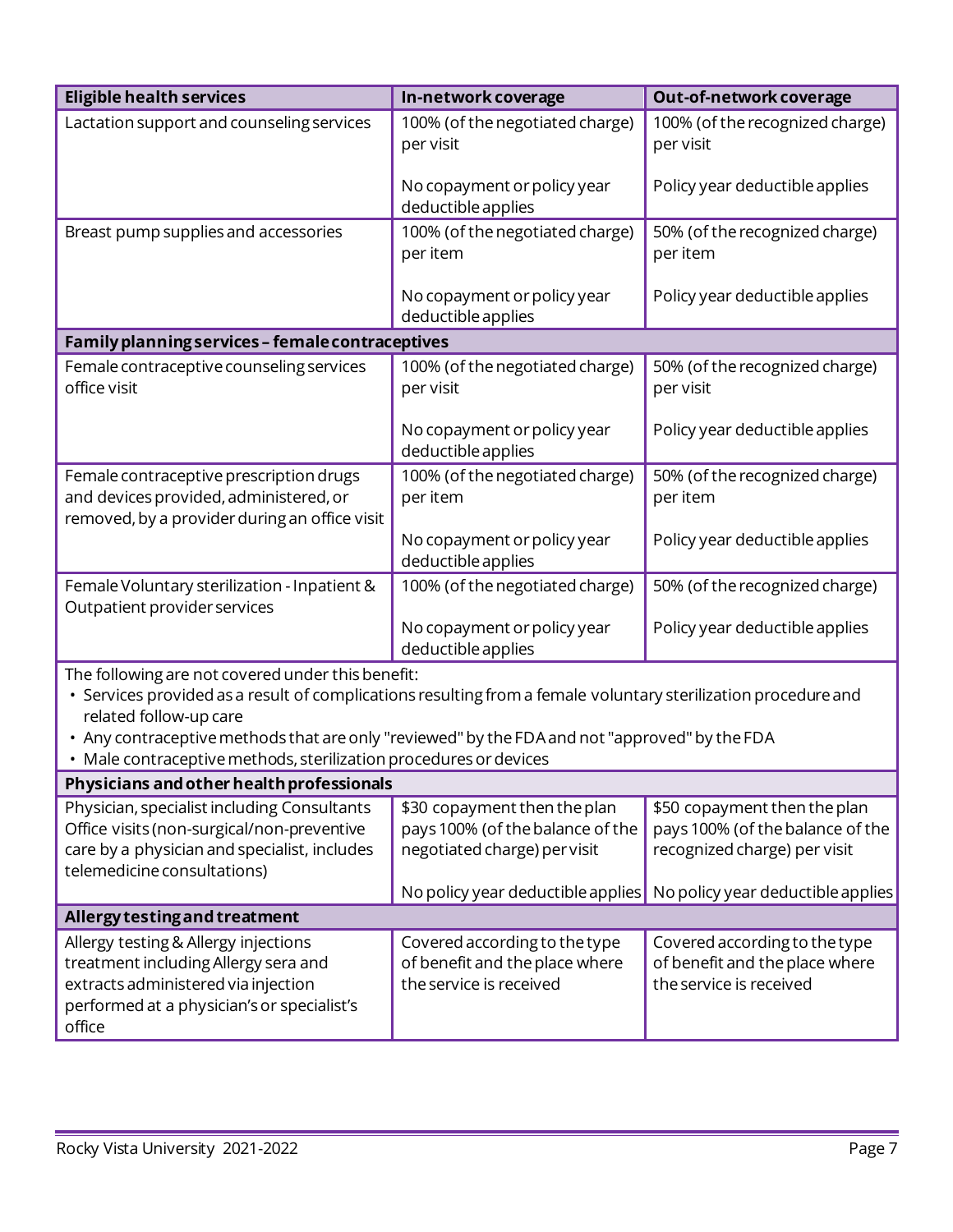| <b>Eligible health services</b>                                                                                                                                                                                                                                                                                                                                                                                                            | In-network coverage                                                                                                                                                                                                                                | Out-of-network coverage                                                                                                                                                 |  |  |
|--------------------------------------------------------------------------------------------------------------------------------------------------------------------------------------------------------------------------------------------------------------------------------------------------------------------------------------------------------------------------------------------------------------------------------------------|----------------------------------------------------------------------------------------------------------------------------------------------------------------------------------------------------------------------------------------------------|-------------------------------------------------------------------------------------------------------------------------------------------------------------------------|--|--|
| Physician and specialist surgical services                                                                                                                                                                                                                                                                                                                                                                                                 |                                                                                                                                                                                                                                                    |                                                                                                                                                                         |  |  |
| Inpatient surgery performed during your<br>stay in a hospital or birthing center by a                                                                                                                                                                                                                                                                                                                                                      | 70% (of the negotiated charge)                                                                                                                                                                                                                     | 50% (of the recognized charge)                                                                                                                                          |  |  |
| surgeon (includes anesthetist and surgical<br>assistant expenses)                                                                                                                                                                                                                                                                                                                                                                          | Policy year deductible applies                                                                                                                                                                                                                     | Policy year deductible applies                                                                                                                                          |  |  |
| facility care section)<br>• Services of another physician for the administration of a local anesthetic                                                                                                                                                                                                                                                                                                                                     | The following are not covered under this benefit:<br>• The services of any other physician who helps the operating physician<br>• A stay in a hospital (Hospital stays are covered in the Benefits/coverage (what is covered) - Hospital and other |                                                                                                                                                                         |  |  |
| Outpatient surgery performed at a<br>physician's or specialist's office or<br>outpatient department of a hospital or                                                                                                                                                                                                                                                                                                                       | 70% (of the negotiated charge)<br>per visit                                                                                                                                                                                                        | 50% (of the recognized charge)<br>per visit                                                                                                                             |  |  |
| surgery center by a surgeon (includes<br>anesthetist and surgical assistant expenses)                                                                                                                                                                                                                                                                                                                                                      | Policy year deductible applies                                                                                                                                                                                                                     | Policy year deductible applies                                                                                                                                          |  |  |
| The following are not covered under this benefit:<br>• The services of any other physician who helps the operating physician<br>• A stay in a hospital (Hospital stays are covered in the Benefits/coverage (what is covered) - Hospital and other<br>facility care section)<br>• A separate facility charge for surgery performed in a physician's office<br>• Services of another physician for the administration of a local anesthetic |                                                                                                                                                                                                                                                    |                                                                                                                                                                         |  |  |
| Alternatives to physician office visits                                                                                                                                                                                                                                                                                                                                                                                                    |                                                                                                                                                                                                                                                    |                                                                                                                                                                         |  |  |
| Walk-in clinic visits (non-emergency visit)                                                                                                                                                                                                                                                                                                                                                                                                | \$30 copayment then the plan<br>pays 100% (of the balance of the<br>negotiated charge) per visit                                                                                                                                                   | \$50 copayment then the plan<br>pays 100% (of the balance of the<br>recognized charge) per visit<br>No policy year deductible applies No policy year deductible applies |  |  |
| Hospital and other facility care                                                                                                                                                                                                                                                                                                                                                                                                           |                                                                                                                                                                                                                                                    |                                                                                                                                                                         |  |  |
| Inpatient hospital (room and board) and<br>other miscellaneous services and supplies)<br>Includes birthing center facility charges                                                                                                                                                                                                                                                                                                         | \$50 copayment then the plan<br>pays 70% (of the balance of the<br>negotiated charge) per<br>admission                                                                                                                                             | \$100 copayment then the plan<br>pays 50% (of the balance of the<br>recognized charge) per<br>admission                                                                 |  |  |
|                                                                                                                                                                                                                                                                                                                                                                                                                                            | Policy year deductible applies                                                                                                                                                                                                                     | Policy year deductible applies                                                                                                                                          |  |  |
| In-hospital non-surgical physician services                                                                                                                                                                                                                                                                                                                                                                                                | 70% (of the negotiated charge)<br>per visit                                                                                                                                                                                                        | 50% (of the recognized charge)<br>per visit                                                                                                                             |  |  |
|                                                                                                                                                                                                                                                                                                                                                                                                                                            | Policy year deductible applies                                                                                                                                                                                                                     | Policy year deductible applies                                                                                                                                          |  |  |
| Alternatives to hospital stays                                                                                                                                                                                                                                                                                                                                                                                                             |                                                                                                                                                                                                                                                    |                                                                                                                                                                         |  |  |
| Outpatient surgery (facility charges)<br>performed in the outpatient department of                                                                                                                                                                                                                                                                                                                                                         | 70% (of the negotiated charge)                                                                                                                                                                                                                     | 50% (of the recognized charge)                                                                                                                                          |  |  |
| a hospital or surgery center                                                                                                                                                                                                                                                                                                                                                                                                               | Policy year deductible applies                                                                                                                                                                                                                     | Policy year deductible applies                                                                                                                                          |  |  |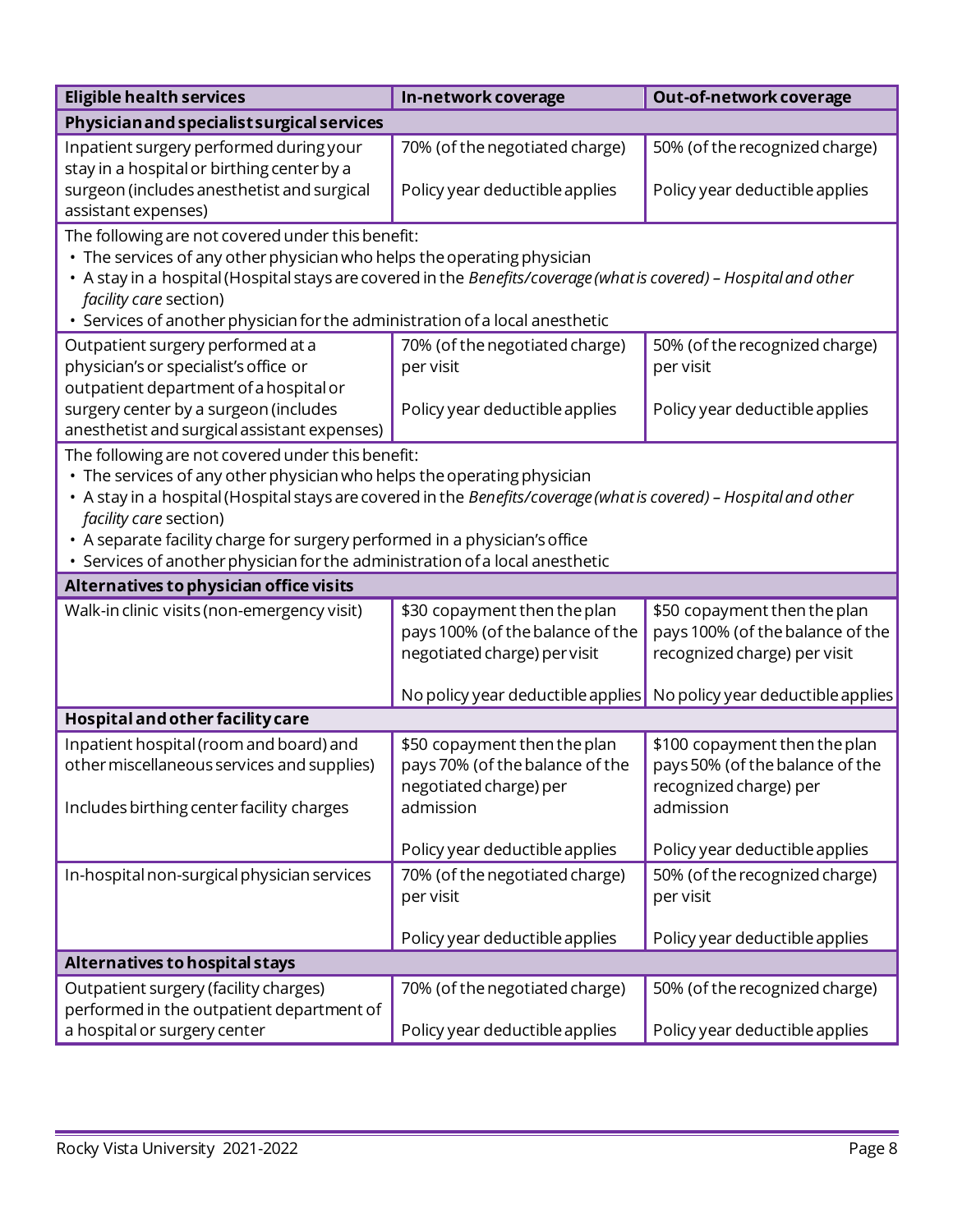The following are not covered under this benefit:

- The services of any other physician who helps the operating physician
- A stay in a hospital (See the *Hospital care – facility charges* benefit in this section)
- A separate facility charge for surgery performed in a physician'soffice
- Services of another physician for the administration of a local anesthetic

| <b>Eligible health services</b> | In-network coverage                           | Out-of-network coverage                     |
|---------------------------------|-----------------------------------------------|---------------------------------------------|
| Home Health Care                | 70% (of the negotiated charge)<br>per visit   | 50% (of the recognized charge)<br>per visit |
|                                 | $\blacksquare$ Policy year deductible applies | Policy year deductible applies              |

The following are not covered under this benefit:

- Nursing and home health aide services or therapeutic support services provided outside of the home (such as in conjunction with school, vacation, work or recreational activities)
- Transportation
- Services or supplies provided to a minor or dependent adult when a family member or caregiver is not present
- Homemaker or housekeeper services
- Food or home delivered services
- Maintenance therapy

| Hospice - Inpatient | 70% (of the negotiated charge)<br>per admission | 50% (of the recognized charge)<br>per admission |
|---------------------|-------------------------------------------------|-------------------------------------------------|
|                     | Policy year deductible applies                  | Policy year deductible applies                  |
| Hospice-Outpatient  | 70% (of the negotiated charge)<br>per visit     | 50% (of the recognized charge)<br>per visit     |
|                     | Policy year deductible applies                  | Policy year deductible applies                  |

- Funeral arrangements
- Pastoral counseling
- Bereavement counseling
- Financial or legal counseling which includes estate planning and the drafting of a will
- Homemaker or caretaker services that are services which are not solely related to your care and may include:
	- Sitter or companion services for either you or other family members
	- Transportation
	- Maintenance of the house

| Skilled nursing facility - Inpatient | \$50 copayment then the plan<br>pays 70% (of the balance of the<br>negotiated charge) per<br>admission                                | \$100 copayment then the plan<br>pays 50% (of the balance of the<br>recognized charge) per<br>admission |
|--------------------------------------|---------------------------------------------------------------------------------------------------------------------------------------|---------------------------------------------------------------------------------------------------------|
|                                      | Policy year deductible applies                                                                                                        | Policy year deductible applies                                                                          |
| Hospital emergency room              | \$200 copayment then the plan<br>pays 80% (of the balance of the<br>negotiated charge) per visit<br>No policy year deductible applies | Paid the same as in-network<br>coverage                                                                 |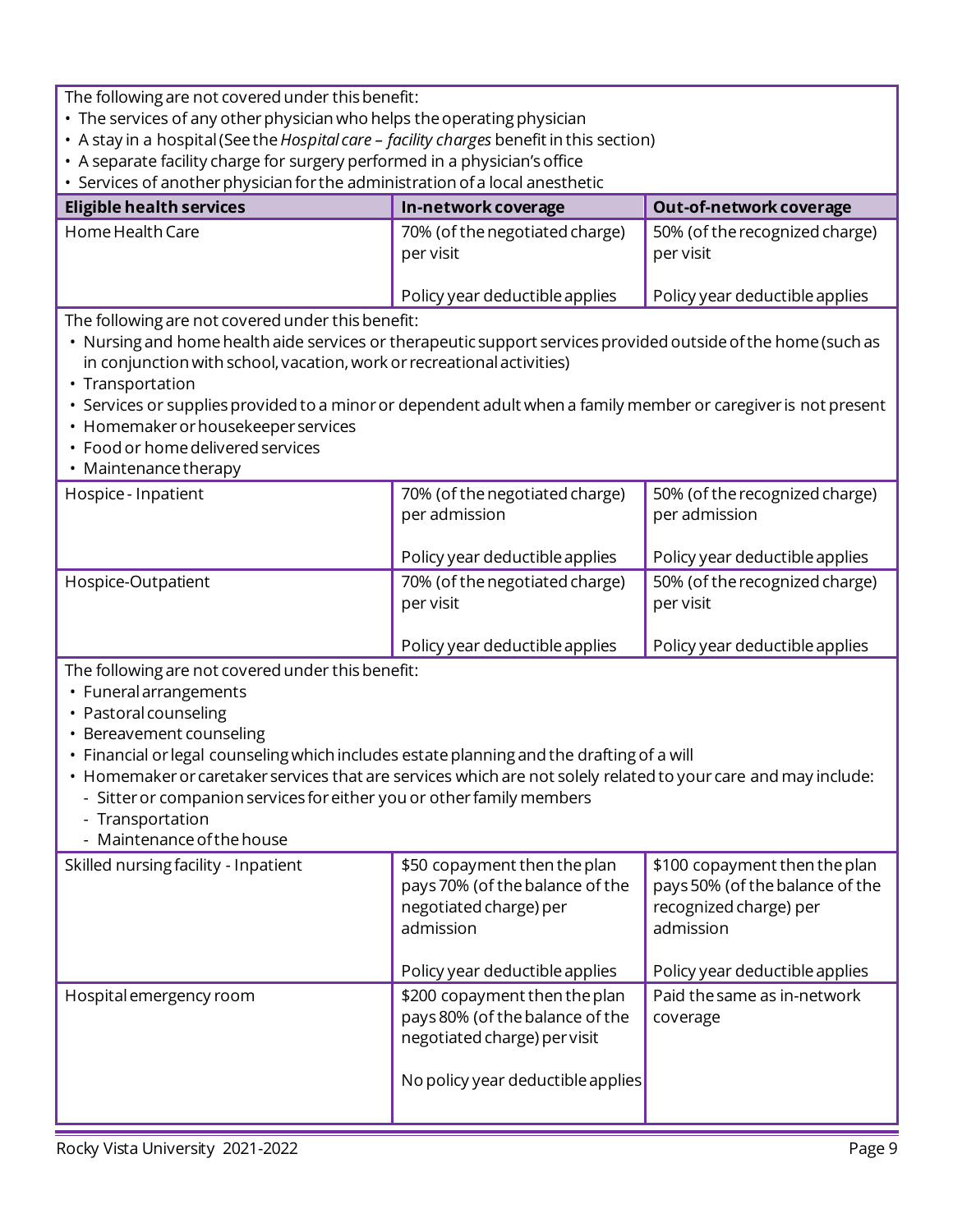| Eligible health services         | In-network coverage | Out-of-network coverage |
|----------------------------------|---------------------|-------------------------|
| Non-emergency care in a hospital | Not covered         | Not covered             |
| emergency room                   |                     |                         |

#### **Important note:**

- As out-of-network providers do not have a contract with us the provider may not accept payment ofyour cost share, (copayment/coinsurance), as payment in full. You may receive a bill for the difference between the amount billed by the provider and the amount paid by this plan. If the provider bills you for an amount above your cost share, you are not responsible for paying that amount.You should send the bill to the address listed on the back of your ID card, and we will resolve any payment dispute with the provider over that amount. Make sure the ID card number is on the bill.
- A separate hospital emergency room copayment/coinsurance will apply for each visit to an emergency room. If you are admitted to a hospital as an inpatient right after a visit to an emergency room, your emergency room copayment/coinsurance will be waived and your inpatient copayment/coinsurance will apply.
- Covered benefits that are applied to the hospital emergency room copayment/coinsurance cannot be applied to any other copayment/coinsurance under the plan. Likewise, a copayment/coinsurance that applies to other covered benefits under the plan cannot be applied to the hospital emergency room copayment/coinsurance.
- Separate copayment/coinsurance amounts may apply for certain services given to you in the hospital emergency room that are not part of the hospital emergency room benefit. These copayment/coinsurance amounts may be different from the hospital emergency room copayment/coinsurance. They are based on the specific service given to you.
- Services given to you in the hospital emergency room that are not part of the hospital emergency room benefit may be subject to copayment/coinsurance amounts that are different from the hospital emergency room copayment/coinsurance amounts.

The following are not covered under this benefit:

• Non-emergency services in a hospital emergency room facility, freestanding emergency medical care facility or comparable emergency facility

| Urgent care                                                                                                                                | \$50 copayment then the plan<br>pays 70% (of the balance of the<br>negotiated charge) per visit<br>No policy year deductible applies | \$75 copayment then the plan<br>pays 50% (of the balance of the<br>recognized charge) per visit<br>No policy year deductible applies |
|--------------------------------------------------------------------------------------------------------------------------------------------|--------------------------------------------------------------------------------------------------------------------------------------|--------------------------------------------------------------------------------------------------------------------------------------|
| Non-urgent use of an urgent care provider                                                                                                  | Not covered                                                                                                                          | Not covered                                                                                                                          |
| The following is not covered under this benefit:<br>• Non-urgent care in an urgent care facility (at a non-hospital freestanding facility) |                                                                                                                                      |                                                                                                                                      |
| Pediatric dental care                                                                                                                      |                                                                                                                                      |                                                                                                                                      |

## **(Limited to covered personsthrough theend of the monthin whichtheperson turns age 19)**

| Type A services | 100% (of the negotiated charge)<br>per visit                                                                      | 50% (of the recognized charge)<br>per visit |
|-----------------|-------------------------------------------------------------------------------------------------------------------|---------------------------------------------|
|                 | No copayment or deductible<br>applies                                                                             | Policy year deductible applies              |
| Type B services | 70% (of the negotiated charge)<br>per visit<br>No policy year deductible applies   Policy year deductible applies | 50% (of the recognized charge)<br>per visit |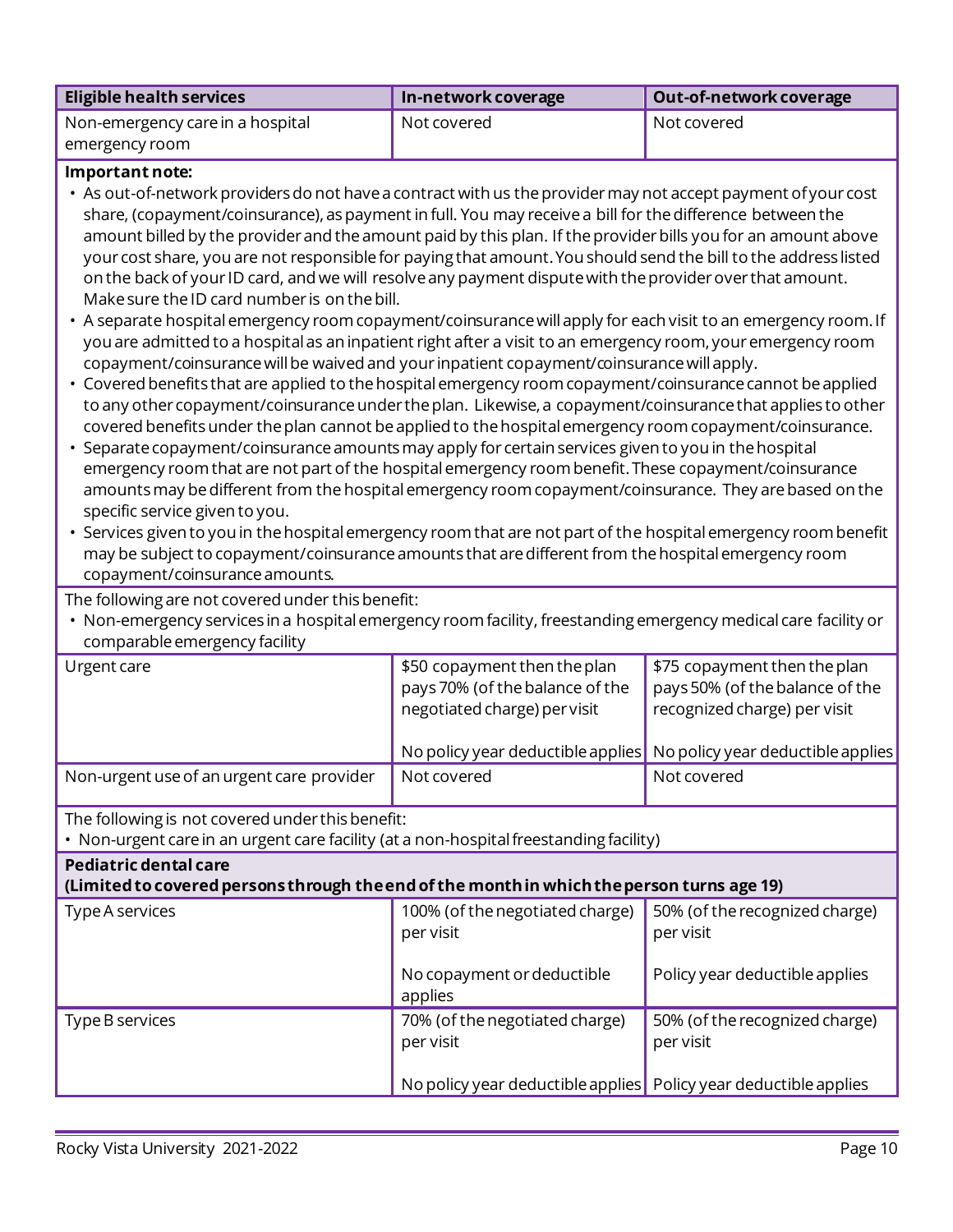| <b>Eligible health services</b> | In-network coverage                                                                        | Out-of-network coverage                                                                    |
|---------------------------------|--------------------------------------------------------------------------------------------|--------------------------------------------------------------------------------------------|
| Type C services                 | 50% (of the negotiated charge)<br>per visit                                                | 50% (of the recognized charge)<br>per visit                                                |
|                                 | No policy year deductible applies                                                          | Policy year deductible applies                                                             |
| Orthodontic services            | 50% (of the negotiated charge)<br>per visit                                                | 50% (of the recognized charge)<br>per visit                                                |
|                                 | No policy year deductible applies                                                          | Policy year deductible applies                                                             |
| Dental emergency services       | Covered according to the type<br>of benefit and the place where<br>the service is received | Covered according to the type<br>of benefit and the place where<br>the service is received |

## **Pediatric dental care exclusions**

- Any instruction for diet, plaque control and oral hygiene
- **Cosmetic** services and supplies including plastic surgery, reconstructive surgery, **cosmeticsurgery**, personalization or characterization ofdentures or other services and supplies which improve alter or enhance appearance, augmentation and vestibuloplasty, and other substances to protect, clean, whiten bleach or alter the appearance of teeth; whether or not for psychological or emotional reasons; except to the extent coverage is specifically provided in the *Benefits/coverage (what is covered)* section.Facings on molar crowns and pontics will always be considered **cosmetic**.
- Crown, inlays, onlays, and veneers unless:
- It is treatment for decay or traumatic **injury** and teeth cannot be restored with a filling material or
- The tooth is an abutment to a covered partial denture or fixed bridge
- Court ordered services, including those required as a condition of parole or release
- Dental implants and braces (that are determined not to be **medically necessary** mouth guards, and other devices to protect, replace or reposition teeth and removal of implants
- Dental services and supplies that are covered in whole or part under any other part of this plan
- Dentures, crowns, inlays, onlays, bridges, or other appliances or services used:
	- For splinting
	- To alter vertical dimension
	- To restore occlusion
- For correcting attrition, abrasion, abfraction or erosion
- Orthodontic treatmentexcept as covered in the *Pediatric dental care* section of the schedule of benefits
- Pontics, crowns, cast or processed restorations made with high noble metals (gold)
- Prescribed drugs, pre-medication or analgesia (nitrous oxide)
- Replacement of a device or appliance that is lost, missing or stolen, and for the replacement ofappliances that have been damaged due to abuse, misuse or neglect and for an extra set of dentures
- Replacement of teeth beyond the normal complement of 32
- Routine dental exams and other preventive services and supplies, except as specifically provided in the *Pediatric dental care* section of the schedule of benefits
- Services and supplies:
	- Done where there is no evidence of pathology, dysfunction, or disease other than covered preventive services
	- Provided for your personal comfort or convenience or the convenience of another person, including a provider
	- Provided in connection with treatment or care that is not covered under your policy
- Space maintainers except when needed to preserve space resulting from the premature loss of deciduous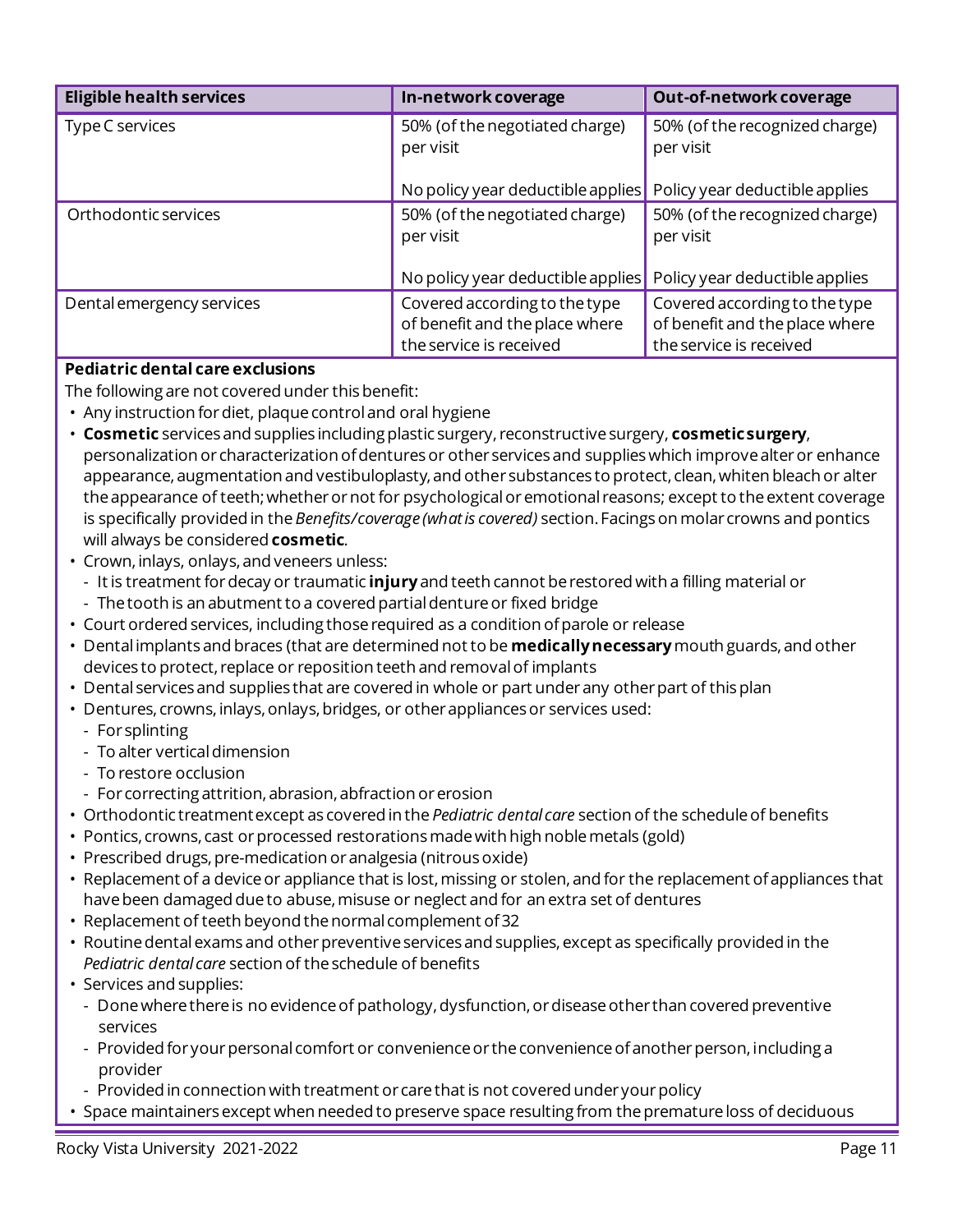teeth

- Surgical removal of impacted wisdom teeth only for orthodontic reasons
- Treatment by other than a **dental provider**

| <b>Eligible health services</b>                                                                       | In-network coverage                                                                        | Out-of-network coverage                                                                    |
|-------------------------------------------------------------------------------------------------------|--------------------------------------------------------------------------------------------|--------------------------------------------------------------------------------------------|
| Diabetic services and supplies (including<br>equipment and training)                                  | Covered according to the type<br>of benefit and the place where<br>the service is received | Covered according to the type<br>of benefit and the place where<br>the service is received |
| Podiatric (foot care) treatment Physician<br>and specialist non-routine foot care<br>treatment        | Covered according to the type<br>of benefit and the place where<br>the service is received | Covered according to the type<br>of benefit and the place where<br>the service is received |
| The following are not covered under this benefit:<br>$\sim$ $\sim$ $\sim$ $\sim$ $\sim$ $\sim$ $\sim$ |                                                                                            |                                                                                            |

- Services and supplies for:
	- The treatment of calluses, bunions, toenails, flat feet, hammertoes, fallen arches
- The treatment of weak feet, chronic foot pain or conditions caused by routine activities, such as walking, running, working or wearing shoes
- Supplies (including orthopedic shoes), foot orthotics, arch supports, shoe inserts, ankle braces, guards, protectors, creams, ointments and other equipment, devices and supplies
- Routine pedicure services, such as cutting of nails, corns and calluses when there is no illness or injury of the feet

| Impacted wisdom teeth                    | 70% (of the negotiated charge) | 70% (of the recognized charge) |
|------------------------------------------|--------------------------------|--------------------------------|
|                                          | Policy year deductible applies | Policy year deductible applies |
| Accidental injury to sound natural teeth | 70% (of the negotiated charge) | 70% (of the recognized charge) |
|                                          | Policy year deductible applies | Policy year deductible applies |
|                                          |                                |                                |

- The care, filling, removal or replacement of teeth and treatment of diseases of the teeth
- Dental services related to the gums
- Apicoectomy (dental root resection)
- Orthodontics
- Root canal treatment
- Soft tissue impactions
- Bony impacted teeth
- Alveolectomy
- Augmentation and vestibuloplastytreatmentofperiodontal disease
- False teeth
- Prosthetic restoration ofdental implants
- Dental implants

| Temporomandibular joint dysfunction (TMJ)<br>and craniomandibular joint dysfunction | Covered according to the type<br>of benefit and the place where | Covered according to the type<br>of benefit and the place where |  |
|-------------------------------------------------------------------------------------|-----------------------------------------------------------------|-----------------------------------------------------------------|--|
| (CMJ) treatment                                                                     | the service is received                                         | the service is received                                         |  |
| The following are not covered under this benefit:                                   |                                                                 |                                                                 |  |
| • Dental implants                                                                   |                                                                 |                                                                 |  |
| Clinical trial (routine patient costs)                                              | Covered according to the type                                   | Covered according to the type                                   |  |
|                                                                                     | of benefit and the place where                                  | of benefit and the place where                                  |  |
|                                                                                     | the service is received                                         | the service is received                                         |  |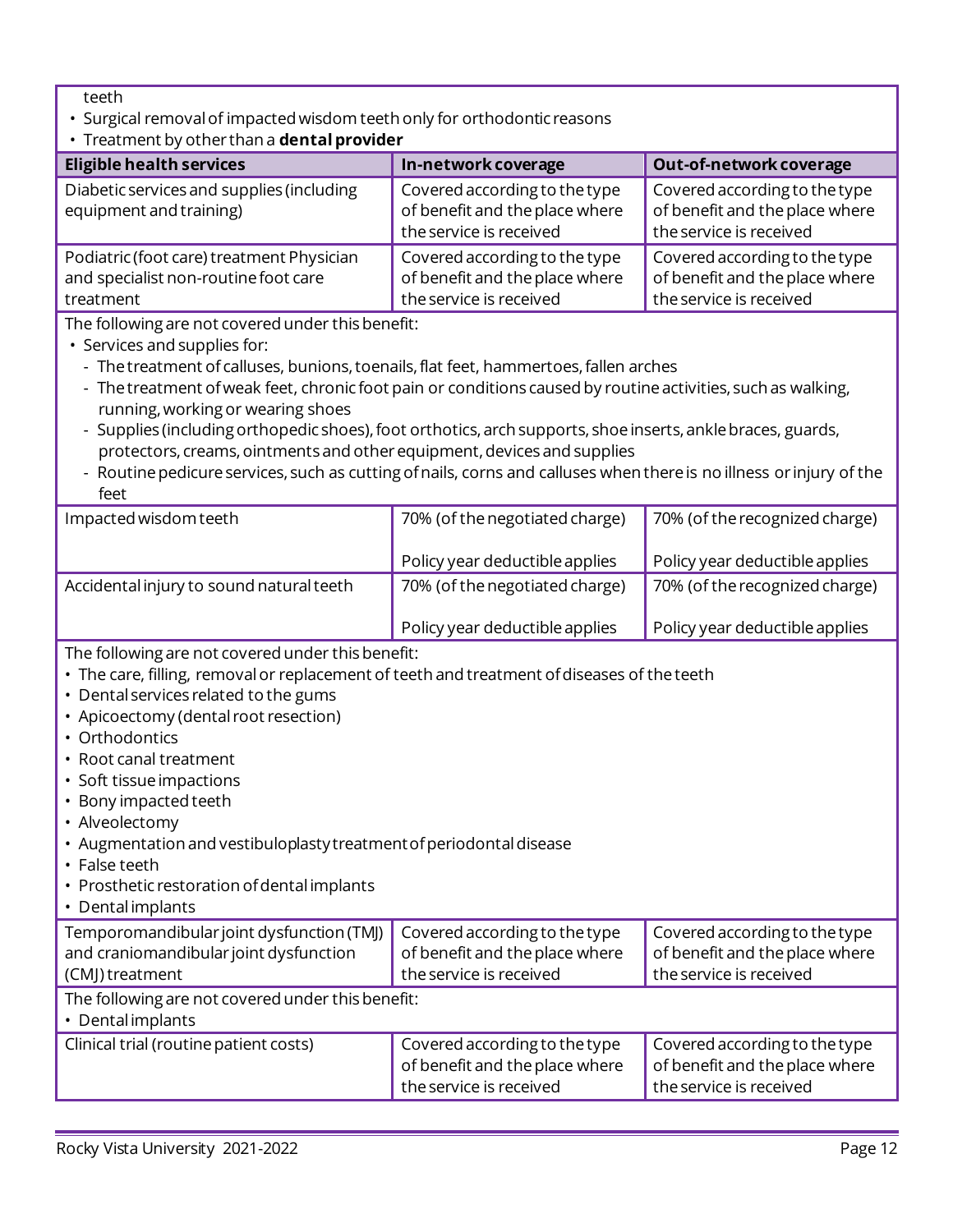- Services and supplies related to data collection and record-keeping that is solely needed due to the clinical trial (i.e. protocol-induced costs)
- Services and supplies provided by the trial sponsor without charge to you
- The experimental intervention itself (except medically necessary Category Binvestigational devices and promising experimental and investigational interventions for terminal illnesses in certain clinical trials in accordancewith Aetna's claim policies)

| <b>Eligible health services</b>                                                                                                                                                                                                                                                   | In-network coverage                                                                        | Out-of-network coverage                                                                    |
|-----------------------------------------------------------------------------------------------------------------------------------------------------------------------------------------------------------------------------------------------------------------------------------|--------------------------------------------------------------------------------------------|--------------------------------------------------------------------------------------------|
| Dermatological treatment                                                                                                                                                                                                                                                          | Covered according to the type<br>of benefit and the place where<br>the service is received | Covered according to the type<br>of benefit and the place where<br>the service is received |
| The following are not covered under this benefit:<br>• Cosmetic treatment and procedures                                                                                                                                                                                          |                                                                                            |                                                                                            |
| Bariatric (obesity) surgery and services                                                                                                                                                                                                                                          | Covered according to the type<br>of benefit and the place where<br>the service is received | Covered according to the type<br>of benefit and the place where<br>the service is received |
| Maternity care (includes delivery and<br>postpartum care services in a hospital or<br>birthing center)                                                                                                                                                                            | Covered according to the type<br>of benefit and the place where<br>the service is received | Covered according to the type<br>of benefit and the place where<br>the service is received |
| The following are not covered under this benefit:<br>• Any services and supplies related to births that take place in the home or in any other place not licensed to<br>perform deliveries                                                                                        |                                                                                            |                                                                                            |
| Well newborn nursery care in a hospital or<br>birthing center                                                                                                                                                                                                                     | 70% (of the negotiated charge)<br>No policy year deductible applies                        | 50% (of the recognized charge)<br>No policy year deductible applies                        |
| Family planning services - other                                                                                                                                                                                                                                                  |                                                                                            |                                                                                            |
| Voluntary sterilization for males - surgical<br>services                                                                                                                                                                                                                          | Covered according to the type<br>of benefit and the place where<br>the service is received | Covered according to the type<br>of benefit and the place where<br>the service is received |
| Abortion - Inpatient physician or specialist<br>surgical services                                                                                                                                                                                                                 | 70% (of the negotiated charge)                                                             | 50% (of the recognized charge)                                                             |
|                                                                                                                                                                                                                                                                                   | Policy year deductible applies                                                             | Policy year deductible applies                                                             |
| Abortion - Outpatient physician or<br>specialist surgical services                                                                                                                                                                                                                | 70% (of the negotiated charge)                                                             | 70% (of the recognized charge)                                                             |
|                                                                                                                                                                                                                                                                                   | Policy year deductible applies                                                             | Policy year deductible applies                                                             |
| The following are not covered under this benefit:<br>• Reversal of voluntary sterilization procedures, including related follow-up care<br>• Services provided as a result of complications resulting from a male voluntary sterilization procedure and<br>related follow-up care |                                                                                            |                                                                                            |
| Gender affirming treatment                                                                                                                                                                                                                                                        |                                                                                            |                                                                                            |
| Surgical, hormone replacement therapy,<br>and counseling treatment                                                                                                                                                                                                                | Covered according to the type<br>of benefit and the place where<br>the service is received | Covered according to the type<br>of benefit and the place where<br>the service is received |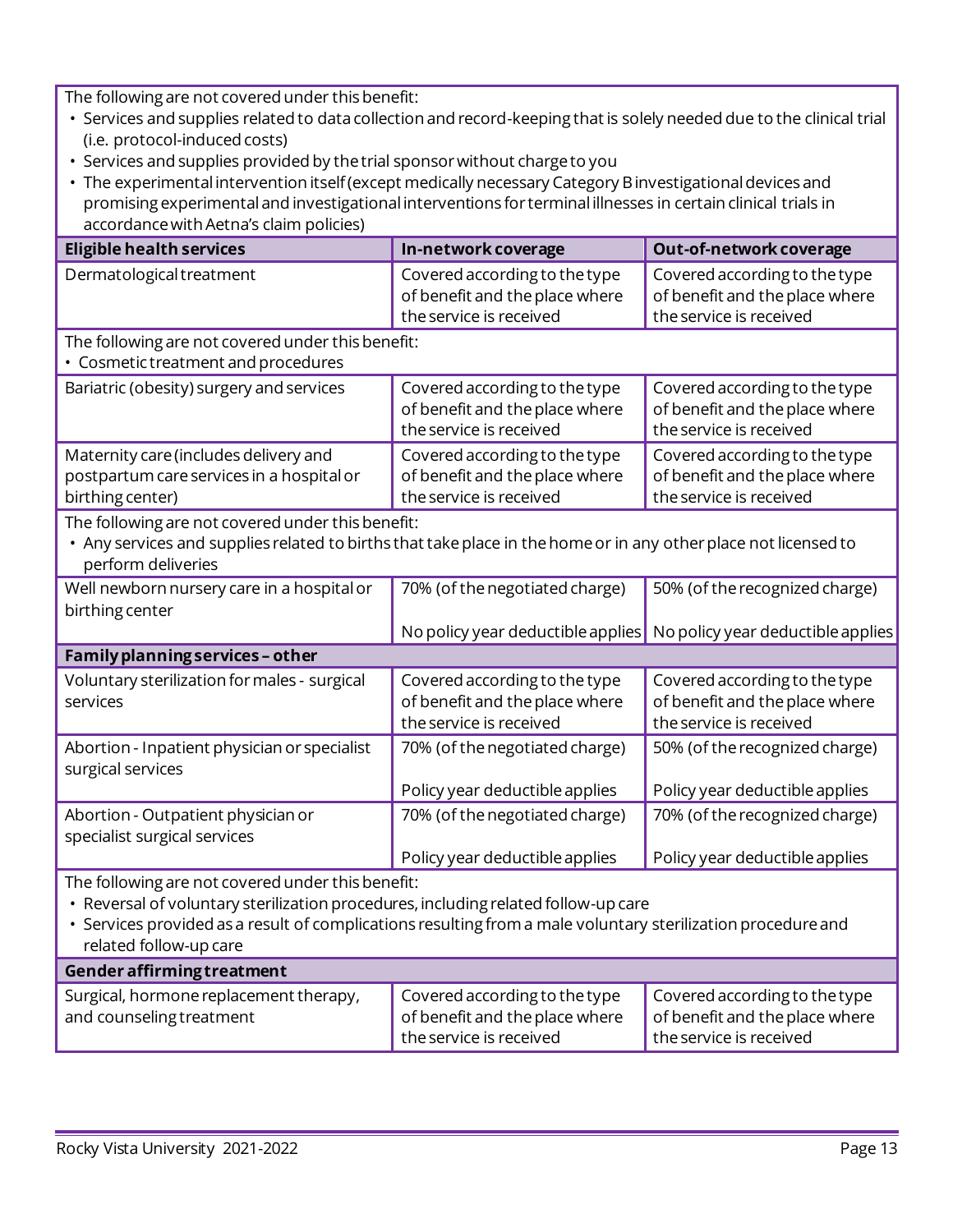All other cosmetic services and supplies not listed under eligible health services above are not covered under this benefit. This includes, but is not limited to the following:

- Rhinoplasty
- Face-lifting
- Lip enhancement
- Facial bone reduction
- Blepharoplasty
- Liposuction ofthe waist (body contouring)
- Reduction thyroid chondroplasty(tracheal shave)
- Nipple reconstruction
- Hair removal (including electrolysis of face and neck)
- Voice modification surgery (laryngoplastyor shortening of the vocal cords), and skin resurfacing, which are used in feminization
- Voice and communication therapy
- Chest binders
- Chin implants, nose implants, and lip reduction, which are used to assist masculinization, are considered cosmetic

| <b>Eligible health services</b>                                                                      | In-network coverage                                                                                    | Out-of-network coverage                                                                                 |
|------------------------------------------------------------------------------------------------------|--------------------------------------------------------------------------------------------------------|---------------------------------------------------------------------------------------------------------|
| Autism spectrum disorder                                                                             |                                                                                                        |                                                                                                         |
| Autism spectrum disorder treatment,<br>diagnosis and testing and Applied behavior<br>analysis        | Covered according to the type<br>of benefit and the place where<br>the service is received             | Covered according to the type<br>of benefit and the place where<br>the service is received              |
| <b>Mental Health &amp; Substance Abuse Treatment</b>                                                 |                                                                                                        |                                                                                                         |
| Inpatient hospital<br>(room and board and other miscellaneous<br>hospital services and supplies)     | \$50 copayment then the plan<br>pays 70% (of the balance of the<br>negotiated charge) per<br>admission | \$100 copayment then the plan<br>pays 50% (of the balance of the<br>recognized charge) per<br>admission |
|                                                                                                      | Policy year deductible applies                                                                         | Policy year deductible applies                                                                          |
| Outpatient office visits<br>(includes telemedicine consultations)                                    | \$30 copayment then the plan<br>pays 100% (of the balance of the<br>negotiated charge) per visit       | \$50 copayment then the plan<br>pays 100% (of the balance of the<br>recognized charge) per visit        |
|                                                                                                      | No policy year deductible applies                                                                      | No policy year deductible applies                                                                       |
| Other outpatient treatment (includes Partial<br>hospitalization and Intensive Outpatient<br>Program) | 70% (of the negotiated charge)<br>per visit                                                            | 50% (of the recognized charge)<br>per visit                                                             |
|                                                                                                      | Policy year deductible applies                                                                         | Policy year deductible applies                                                                          |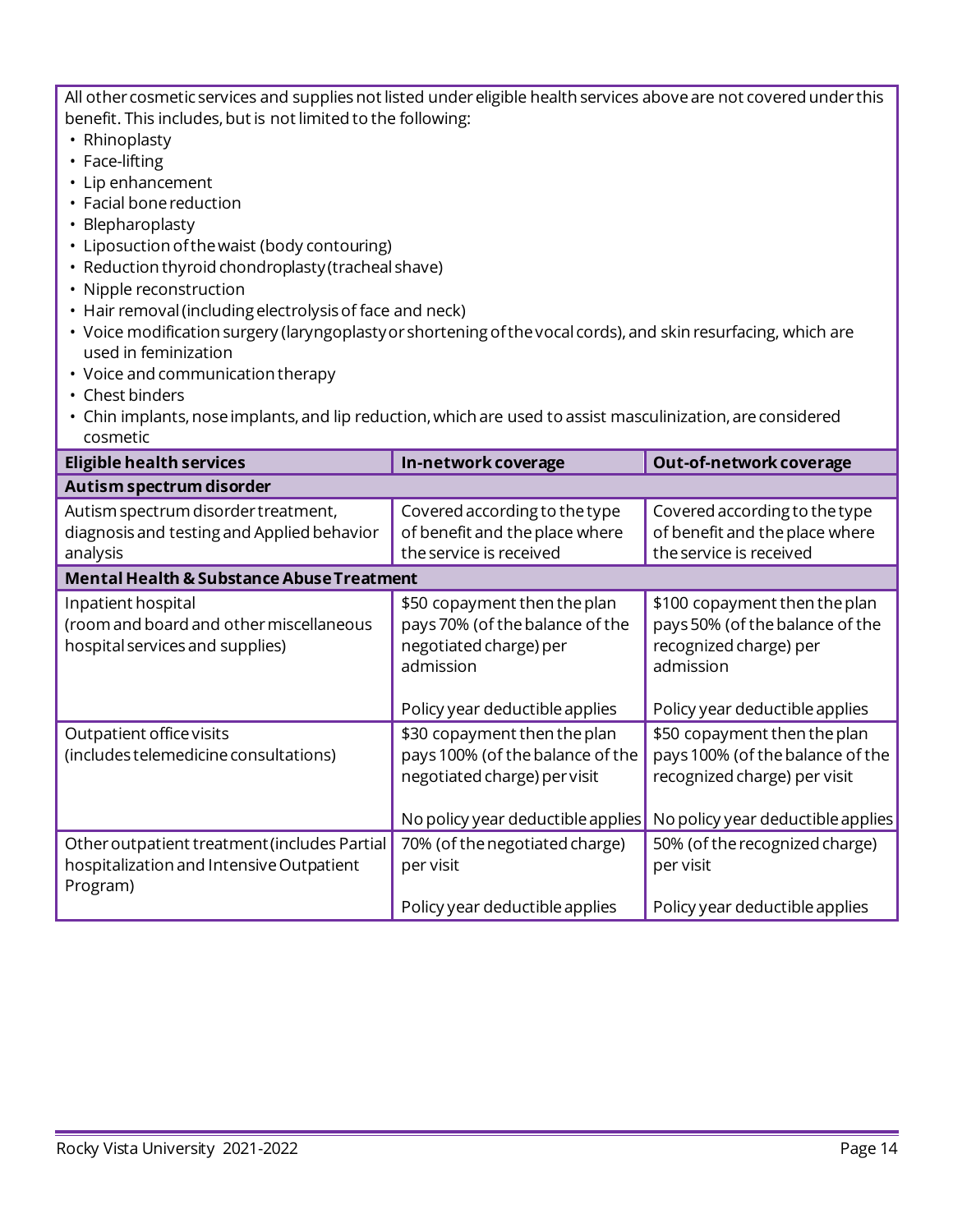| <b>Eligible health services</b>                                          | In-network coverage (IOE<br>facility)                                                      | Out-of-network coverage<br>(Includes providers who are<br>otherwise part of Aetna's<br>network but are non-IOE<br>providers) |
|--------------------------------------------------------------------------|--------------------------------------------------------------------------------------------|------------------------------------------------------------------------------------------------------------------------------|
| <b>Transplant services</b>                                               |                                                                                            |                                                                                                                              |
| Inpatient and outpatient transplant facility<br>services                 | Covered according to the type<br>of benefit and the place where<br>the service is received | Covered according to the type<br>of benefit and the place where<br>the service is received                                   |
| Inpatient and outpatient transplant<br>physician and specialist services | Covered according to the type<br>of benefit and the place where<br>the service is received | Covered according to the type<br>of benefit and the place where<br>the service is received                                   |

The following are not covered under this benefit:

- Services and supplies furnished to a donor when the recipient is not a covered person
- Harvesting and storage of organs, without intending to use them for immediate transplantation for your existing illness
- Harvesting and/or storage of bone marrow, hematopoietic stem cells or other blood cells without intending to use them for transplantation within 12 months from harvesting, for an existing illness
- Travel and lodging expenses

| <b>Eligible health services</b>                                       | In-network coverage                                                                        | Out-of-network coverage                                                                    |
|-----------------------------------------------------------------------|--------------------------------------------------------------------------------------------|--------------------------------------------------------------------------------------------|
| <b>Treatment of infertility</b>                                       |                                                                                            |                                                                                            |
| Basic infertility services - Inpatient and<br>outpatient care         | Covered according to the type<br>of benefit and the place where<br>the service is received | Covered according to the type<br>of benefit and the place where<br>the service is received |
| Comprehensive infertility services -<br>Inpatient and outpatient care | Covered according to the type<br>of benefit and the place where<br>the service is received | Covered according to the type<br>of benefit and the place where<br>the service is received |

The following are not covered services under the **infertility** treatment benefit:

- Injectable **infertility** medication, including but not limited to menotropins, hCG, and GnRH agonists.
- All charges associated with:
	- Surrogacy for you or the surrogate. A surrogate is a female carrying her own genetically related child where the child is conceived with the intention of turning the child over to be raised by others, including the biological father
	- Cryopreservation(freezing) ofeggs, embryos or sperm
	- Storage of eggs, embryos, or sperm
	- Thawing of cryopreserved (frozen) eggs, embryos or sperm
	- The care of the donor in a donor egg cycle which includes, but is not limited to, any payments to the donor, donor screening fees, fees for lab tests, and any charges associated with care of the donor required for donor egg retrievals or transfers
	- The use of a gestational carrier for the female acting as the gestational carrier. A gestational carrier is a female carrying an embryo to which the person is not genetically related
	- Obtaining sperm for ART services
	- Home ovulation prediction kits or home pregnancy tests
	- The purchase of donor embryos, donor oocytes, or donor sperm
	- Reversal of voluntary sterilizations, including follow-up care
- In vitro fertilization (IVF), Zygote intrafallopian transfer (ZIFT), Gamete intrafallopian transfer (GIFT),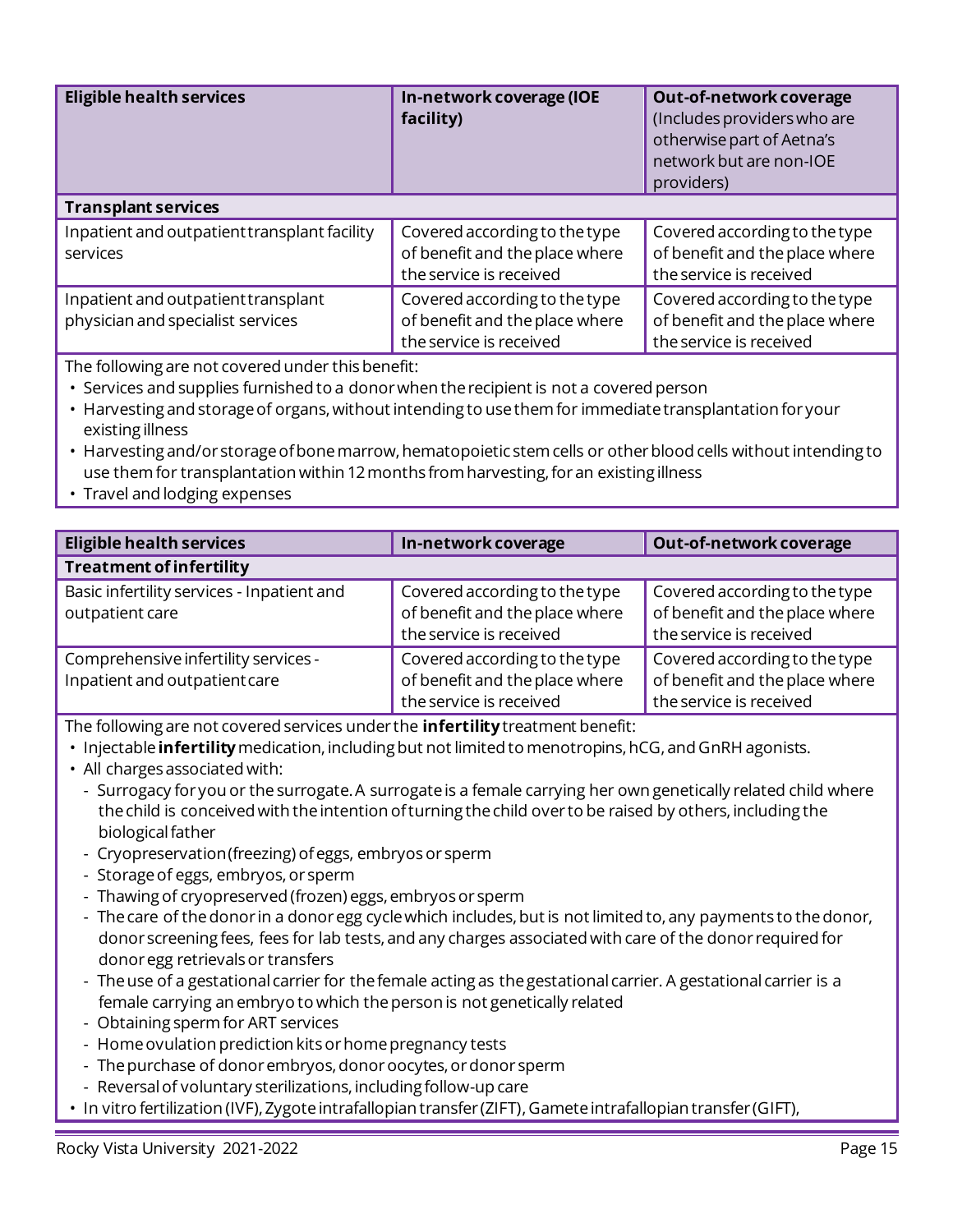$\mathbf{I}$  $\ddot{\cdot}$ Cryopreserved embryo transfers and any related services, products or procedures (such as Intracytoplasmic sperm injection (ICSI) or ovum microsurgery)

| maaytopiasmic spermingection (resi) or ovanninierosargery)                                                                        |                                                                                                                                    |                                                                                           |
|-----------------------------------------------------------------------------------------------------------------------------------|------------------------------------------------------------------------------------------------------------------------------------|-------------------------------------------------------------------------------------------|
| <b>Eligible health services</b>                                                                                                   | In-network coverage                                                                                                                | Out-of-network coverage                                                                   |
| <b>Specific therapies and tests</b>                                                                                               |                                                                                                                                    |                                                                                           |
| Diagnostic complex imaging services<br>performed in the outpatient department of                                                  | 70% (of the negotiated charge)                                                                                                     | 50% (of the recognized charge)                                                            |
| a hospital or other facility                                                                                                      | Policy year deductible applies                                                                                                     | Policy year deductible applies                                                            |
| Diagnostic lab work and radiological<br>services performed in a physician's office,<br>the outpatient department of a hospital or | 70% (of the negotiated charge)<br>Policy year deductible applies                                                                   | 50% (of the recognized charge)<br>Policy year deductible applies                          |
| other facility                                                                                                                    |                                                                                                                                    |                                                                                           |
| Outpatient Chemotherapy, Radiation &<br>Respiratory Therapy                                                                       | 70% (of the negotiated charge)<br>per visit                                                                                        | 50% (of the recognized charge)<br>per visit                                               |
|                                                                                                                                   | Policy year deductible applies                                                                                                     | Policy year deductible applies                                                            |
| Outpatient physical, occupational, speech,<br>and cognitive therapies (including Cardiac<br>and Pulmonary Therapy)                | 70% (of the negotiated charge)<br>per visit                                                                                        | 50% (of the recognized charge)<br>per visit                                               |
| Combined for short-term rehabilitation<br>services and habilitation therapy services                                              | Policy year deductible applies                                                                                                     | Policy year deductible applies                                                            |
| Acupuncture therapy*                                                                                                              | \$30 copayment, then the plan                                                                                                      | \$50 copayment, then the plan                                                             |
|                                                                                                                                   | pays 100% (of the balance of<br>the negotiated charge) per visit                                                                   | pays 100% (of the balance of<br>the recognized charge) per visit                          |
|                                                                                                                                   | No Policy year deductible<br>applies                                                                                               | No Policy year deductible<br>applies                                                      |
| Chiropractic services                                                                                                             | 70% (of the negotiated charge)<br>per visit                                                                                        | 50% (of the recognized charge)<br>per visit                                               |
|                                                                                                                                   | Policy year deductible applies                                                                                                     | Policy year deductible applies                                                            |
| Maximum visits per policy year                                                                                                    | 20                                                                                                                                 |                                                                                           |
| Specialty prescription drugs purchased and<br>injected or infused by your provider in an<br>outpatient setting                    | Covered according to the type<br>of benefit or the place where<br>the service is received                                          | Covered according to the type<br>of benefit or the place where<br>the service is received |
| Other services and supplies                                                                                                       |                                                                                                                                    |                                                                                           |
| Emergency ground, air, and water<br>ambulance                                                                                     | \$100 copayment then the plan<br>pays 100% (of the balance of<br>the negotiated charge) per trip<br>Policy year deductible applies | Paid the same as in-network<br>coverage                                                   |
| Non-emergency ambulance                                                                                                           | \$100 copayment then the plan<br>pays 100% (of the balance of<br>the negotiated charge) per trip<br>Policy year deductible applies | Paid the same as in-network<br>coverage                                                   |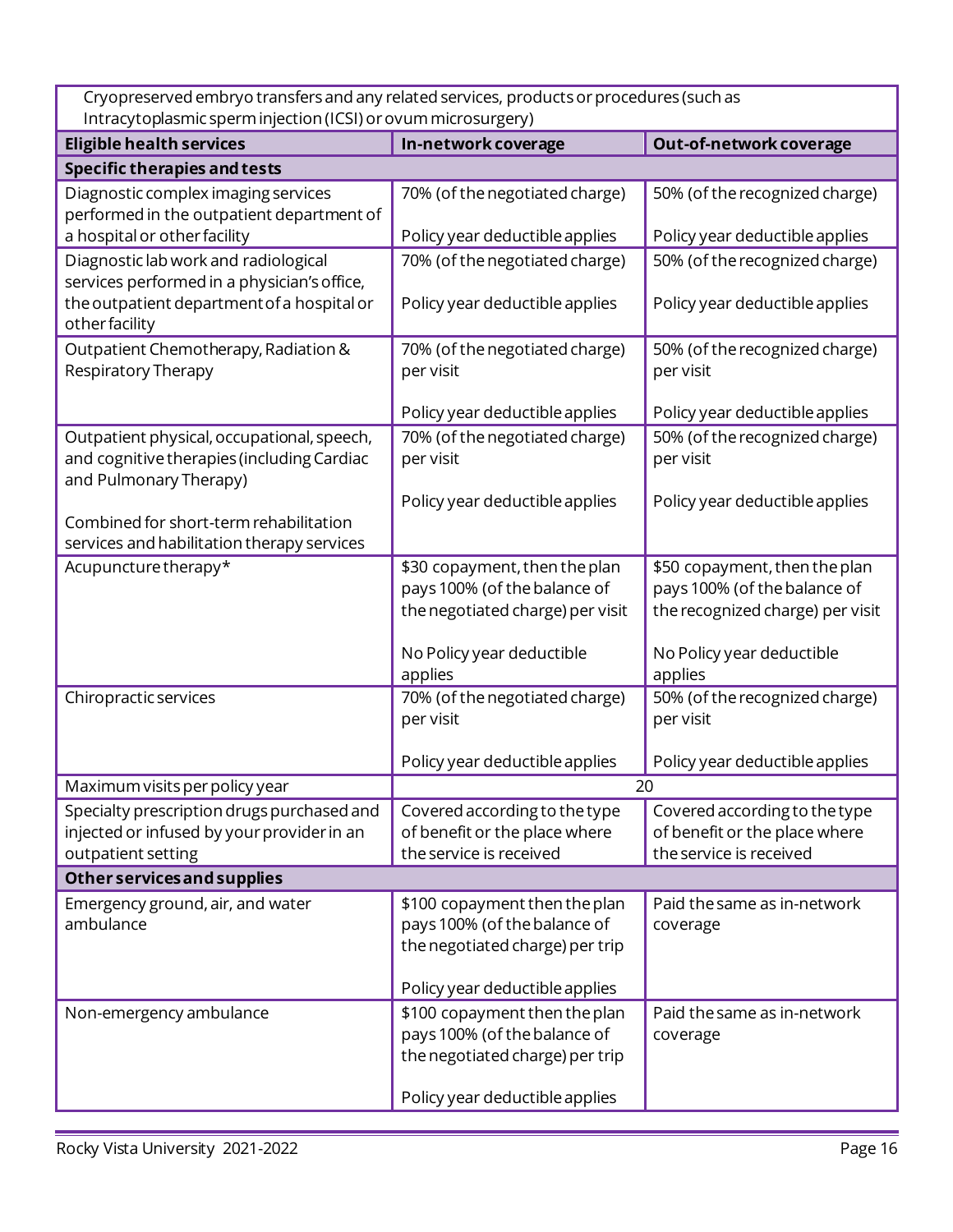| me rollowing are not cover ca anach this benefit.<br>• Non-emergency fixed wing air ambulance from an out-of-network provider                                                                                                                                                                                                                                                                                           |                                                                                            |                                                                                            |
|-------------------------------------------------------------------------------------------------------------------------------------------------------------------------------------------------------------------------------------------------------------------------------------------------------------------------------------------------------------------------------------------------------------------------|--------------------------------------------------------------------------------------------|--------------------------------------------------------------------------------------------|
| • Ambulance services for routine transportation to receive outpatient or inpatient care                                                                                                                                                                                                                                                                                                                                 |                                                                                            |                                                                                            |
| <b>Eligible health services</b>                                                                                                                                                                                                                                                                                                                                                                                         | In-network coverage                                                                        | Out-of-network coverage                                                                    |
| Durable medical and surgical equipment                                                                                                                                                                                                                                                                                                                                                                                  | 70% (of the negotiated charge)<br>per item                                                 | 50% (of the recognized charge)<br>per item                                                 |
|                                                                                                                                                                                                                                                                                                                                                                                                                         | Policy year deductible applies                                                             | Policy year deductible applies                                                             |
| The following are not covered under this benefit:<br>• Whirlpools<br>• Portable whirlpool pumps<br>• Sauna baths<br>• Massage devices<br>• Over bed tables<br>• Elevators<br>Communication aids<br>• Vision aids<br>• Telephone alert systems<br>• Personal hygiene and convenience items such as air conditioners, humidifiers, hot tubs, or physical exercise<br>equipment even if they are prescribed by a physician |                                                                                            |                                                                                            |
| Nutritional support<br>Treatment of phenylketonuria limited to                                                                                                                                                                                                                                                                                                                                                          | Covered according to the type<br>of benefit and the place where<br>the service is received | Covered according to the type<br>of benefit and the place where<br>the service is received |
| covered males through age 26 and females<br>through age 50                                                                                                                                                                                                                                                                                                                                                              |                                                                                            |                                                                                            |
| The following are not covered under this benefit:<br>• Any food item, including infant formulas, nutritional supplements, vitamins, plus prescription vitamins, and<br>other nutritional items, even if it is the sole source of nutrition, except as described above                                                                                                                                                   |                                                                                            |                                                                                            |
| Orthotic devices                                                                                                                                                                                                                                                                                                                                                                                                        | 70% (of the negotiated charge)<br>per item                                                 | 50% (of the recognized charge)<br>per item                                                 |
|                                                                                                                                                                                                                                                                                                                                                                                                                         | Policy year deductible applies                                                             | Policy year deductible applies                                                             |
| <b>Prosthetic Devices</b>                                                                                                                                                                                                                                                                                                                                                                                               |                                                                                            |                                                                                            |
| Prosthetic devices                                                                                                                                                                                                                                                                                                                                                                                                      | 70% (of the negotiated charge)<br>per item                                                 | 50% (of the recognized charge)<br>per item                                                 |
|                                                                                                                                                                                                                                                                                                                                                                                                                         | Policy year deductible applies                                                             | Policy year deductible applies                                                             |
| The following are not covered under this benefit:<br>• Services covered under any other benefit<br>• Orthopedic shoes, therapeutic shoes, foot orthotics, or other devices to support the feet, unless required for<br>the treatment of or to prevent complications of diabetes, or if the orthopedic shoe is an integral part of a<br>covered leg brace                                                                |                                                                                            |                                                                                            |

- Trusses, corsets, and other support items
- Repair and replacement due to loss or misuse
- Communication aids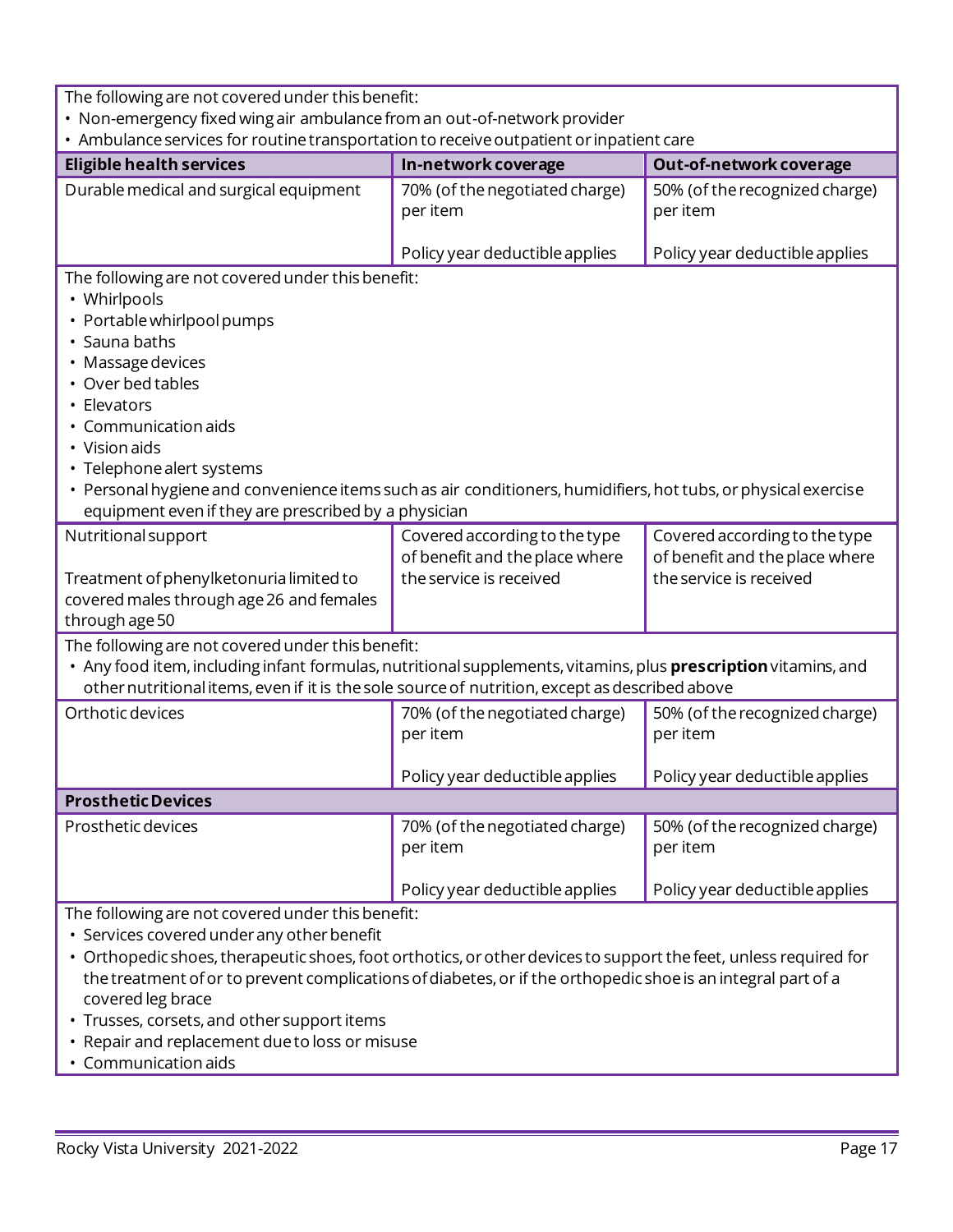| <b>Eligible health services</b>                                                                                                                                                                                                                                                                                                                                                                                                                                                                               | In-network coverage                                                                              | Out-of-network coverage                                                                                            |
|---------------------------------------------------------------------------------------------------------------------------------------------------------------------------------------------------------------------------------------------------------------------------------------------------------------------------------------------------------------------------------------------------------------------------------------------------------------------------------------------------------------|--------------------------------------------------------------------------------------------------|--------------------------------------------------------------------------------------------------------------------|
| <b>Hearing aids and Exams</b>                                                                                                                                                                                                                                                                                                                                                                                                                                                                                 |                                                                                                  |                                                                                                                    |
| Hearing exam                                                                                                                                                                                                                                                                                                                                                                                                                                                                                                  | \$30 copayment then the plan<br>pays 100% (of the balance of the<br>negotiated charge) per visit | \$50 copayment then the plan<br>pays 100% (of the balance of the<br>recognized charge) per visit                   |
|                                                                                                                                                                                                                                                                                                                                                                                                                                                                                                               |                                                                                                  | No policy year deductible applies No policy year deductible applies                                                |
| Hearing exam maximum                                                                                                                                                                                                                                                                                                                                                                                                                                                                                          | 1 hearing exam every policy year                                                                 |                                                                                                                    |
| The following are not covered under this benefit:<br>• Hearing exams given during a stay in a hospital or other facility, except those provided to newborns as part of<br>the overall hospital stay                                                                                                                                                                                                                                                                                                           |                                                                                                  |                                                                                                                    |
| <b>Hearing Aids</b>                                                                                                                                                                                                                                                                                                                                                                                                                                                                                           | 70% (of the negotiated charge)<br>per item                                                       | 50% (of the recognized charge)<br>per item                                                                         |
|                                                                                                                                                                                                                                                                                                                                                                                                                                                                                                               | Policy year deductible applies                                                                   | Policy year deductible applies                                                                                     |
| Hearing aids maximum per ear                                                                                                                                                                                                                                                                                                                                                                                                                                                                                  | One hearing aid per ear every policy year                                                        |                                                                                                                    |
| Hearing aids maximum per ear<br>Covered persons up to age 18                                                                                                                                                                                                                                                                                                                                                                                                                                                  | One hearing aid per ear every policy year                                                        |                                                                                                                    |
| The following are not covered under this benefit:<br>• A replacement of:<br>- A hearing aid that is lost, stolen or broken<br>- A hearing aid installed within the prior 12-month period<br>• Replacement parts or repairs for a hearing aid<br>• Batteries or cords<br>• Cochlear implants<br>• A hearing aid that does not meet the specifications prescribed for correction of hearing loss<br>• Any ear or hearing exam performed by a physician who is not certified as an otolaryngologist or otologist |                                                                                                  |                                                                                                                    |
| <b>Pediatric vision care</b><br>(Limited to covered persons through the end of the month in which the person turns age 19)                                                                                                                                                                                                                                                                                                                                                                                    |                                                                                                  |                                                                                                                    |
| Performed by a legally qualified<br>ophthalmologist or optometrist (includes<br>comprehensive low vision evaluations)                                                                                                                                                                                                                                                                                                                                                                                         | 100% (of the negotiated charge)<br>per visit                                                     | 50% (of the recognized charge)<br>per visit<br>No policy year deductible applies No policy year deductible applies |
| Maximum visits per policy year                                                                                                                                                                                                                                                                                                                                                                                                                                                                                | 1 visit                                                                                          |                                                                                                                    |
| Low vision Maximum                                                                                                                                                                                                                                                                                                                                                                                                                                                                                            | One comprehensive low vision evaluation every policy year                                        |                                                                                                                    |
| Fitting of contact Maximum                                                                                                                                                                                                                                                                                                                                                                                                                                                                                    | 1 visit                                                                                          |                                                                                                                    |
| Pediatric vision care services & supplies -<br>Eyeglass frames, prescription lenses or<br>prescription contact lenses                                                                                                                                                                                                                                                                                                                                                                                         | 100% (of the negotiated charge)<br>per item<br>No policy year deductible applies                 | 50% (of the recognized charge)<br>per item<br>No policy year deductible applies                                    |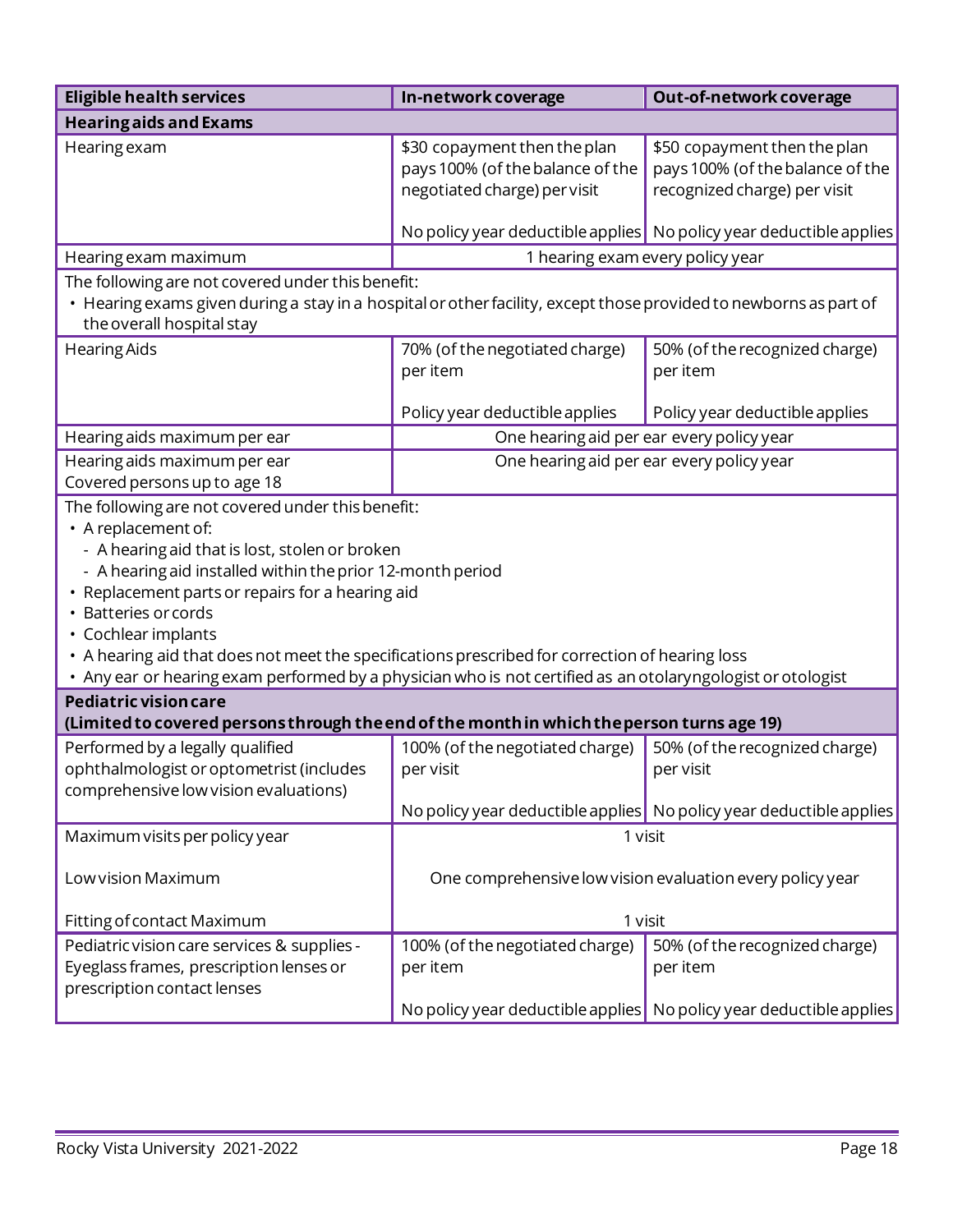| <b>Eligible health services</b>                                                                                                                                                                                                                                                                                           | In-network coverage                                                                                                                                            | Out-of-network coverage                                                                          |
|---------------------------------------------------------------------------------------------------------------------------------------------------------------------------------------------------------------------------------------------------------------------------------------------------------------------------|----------------------------------------------------------------------------------------------------------------------------------------------------------------|--------------------------------------------------------------------------------------------------|
| Maximum number Per year:<br>Eyeglass frames                                                                                                                                                                                                                                                                               | One set of eyeglass frames                                                                                                                                     |                                                                                                  |
| Prescription lenses<br>Contact lenses (includes non-conventional<br>prescription contact lenses & aphakic<br>lenses prescribed after cataract surgery)                                                                                                                                                                    | One pair of prescription lenses<br>Daily disposables: up to 3-month supply<br>Extended wear disposable: up to 6-month supply<br>Non-disposable lenses: one set |                                                                                                  |
| Optical devices                                                                                                                                                                                                                                                                                                           | Covered according to the type<br>of benefit and the place where<br>the service is received                                                                     | Covered according to the type<br>of benefit and the place where<br>the service is received       |
| Maximum number of optical devices per<br>policy year                                                                                                                                                                                                                                                                      | One optical device                                                                                                                                             |                                                                                                  |
| *Importantnote:<br>Refer to the Vision care section in the certificate of coverage for the explanation of these vision care supplies.<br>As to coverage for prescription lenses in a policy year, this benefit will cover either prescription lenses for<br>eyeglass frames or prescription contact lenses, but not both. |                                                                                                                                                                |                                                                                                  |
| The following are not covered under this benefit:<br>• Eyeglass frames, non-prescription lenses and non-prescription contact lenses that are for cosmetic purposes                                                                                                                                                        |                                                                                                                                                                |                                                                                                  |
| <b>Adult vision care</b><br>(Limited to covered persons age 19 and over)                                                                                                                                                                                                                                                  |                                                                                                                                                                |                                                                                                  |
| Adult routine vision exams (including<br>refraction) performed by a legally qualified<br>ophthalmologist or therapeutic<br>optometrist, or any other providers acting                                                                                                                                                     | \$30 copayment then the plan<br>pays 100% (of the balance of<br>the negotiated charge) per visit                                                               | \$50 copayment then the plan<br>pays 100% (of the balance of<br>the recognized charge) per visit |
| within the scope of their license                                                                                                                                                                                                                                                                                         | Policy year deductible applies                                                                                                                                 | Policy year deductible applies                                                                   |
| Maximum visits per policy year                                                                                                                                                                                                                                                                                            | 1 visit                                                                                                                                                        |                                                                                                  |
| Adult routine vision exams - fitting of<br>prescription contact lenses                                                                                                                                                                                                                                                    | 70% (of the negotiated charge)<br>per visit                                                                                                                    | 50% (of the recognized charge)<br>per visit                                                      |
|                                                                                                                                                                                                                                                                                                                           | Policy year deductible applies                                                                                                                                 | Policy year deductible applies                                                                   |
| Fitting of Contact maximum per policy year                                                                                                                                                                                                                                                                                | 1 visit                                                                                                                                                        |                                                                                                  |
| Eyeglass frames, prescription lenses or<br>prescription contact lenses                                                                                                                                                                                                                                                    | 70% (of the negotiated charge)<br>per item                                                                                                                     | 50% (of the recognized charge)<br>per item                                                       |
|                                                                                                                                                                                                                                                                                                                           | Policy year deductible applies                                                                                                                                 | Policy year deductible applies                                                                   |
| Maximum number per policy year:                                                                                                                                                                                                                                                                                           |                                                                                                                                                                |                                                                                                  |
| Eyeglass frames<br>Prescription lenses                                                                                                                                                                                                                                                                                    | One set of eyeglass frames<br>One pair of prescription lenses                                                                                                  |                                                                                                  |
| Maximum number of prescription contact<br>lenses per policy year (includes non-<br>conventional prescription contact lenses<br>and aphakic lenses prescribed after<br>cataract surgery)                                                                                                                                   | Daily disposables: up to 3-month supply<br>Extended wear disposable: up to 6-month supply<br>Non-disposable lenses: one set                                    |                                                                                                  |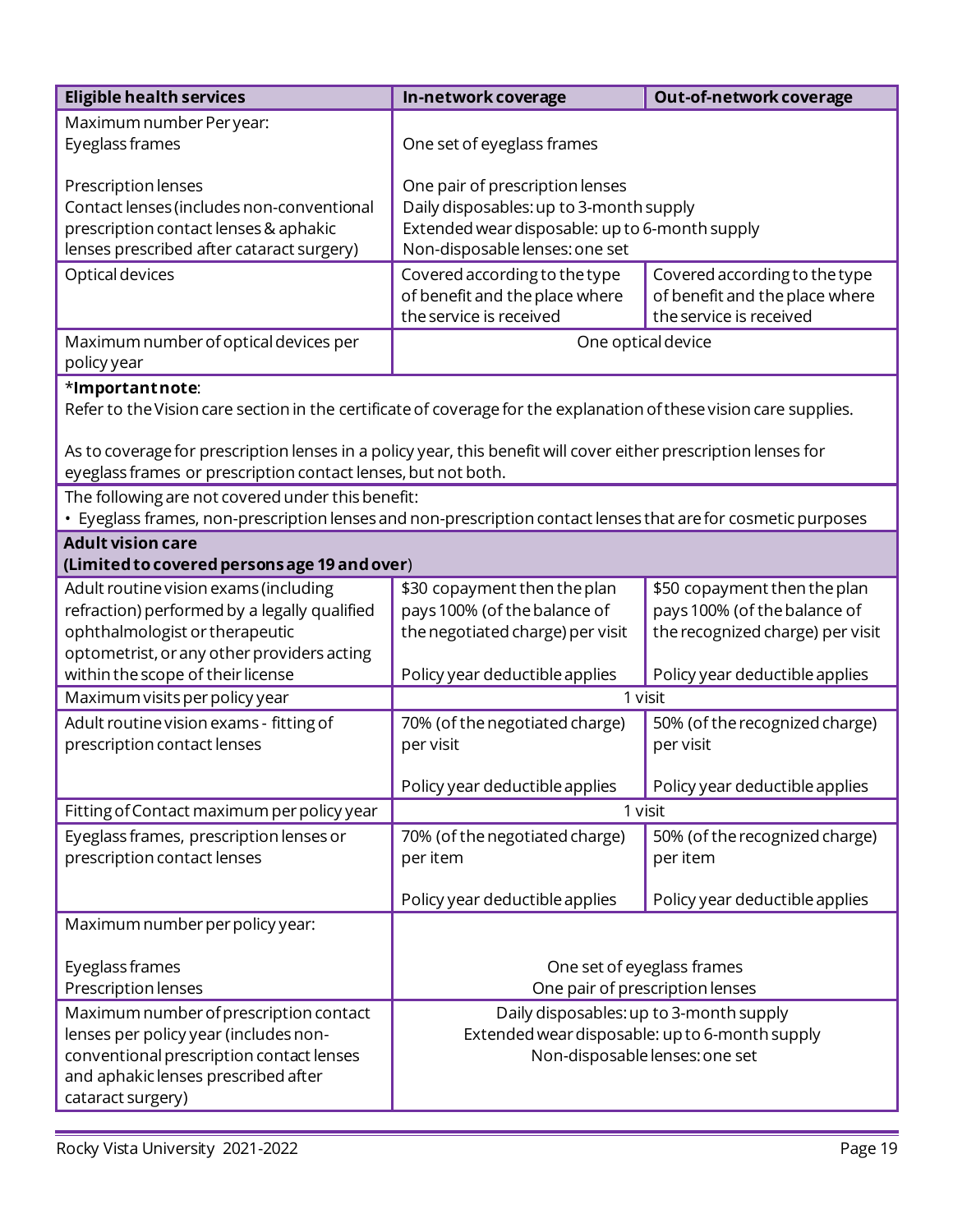#### \***Importantnote**:

Refer to the Vision care section in the certificate of coverage for the explanation of these vision care supplies.

As to coveragefor prescription lenses in a policy year, this benefit will cover either prescription lenses for eyeglass frames or prescription contact lenses, but not both.

The following are not covered under this benefit: Adult vision care

• Eyeglass frames, non-prescription lenses and non-prescription contact lenses that are for cosmetic purposes]

Adult vision care services and supplies

- Special supplies such as non-prescription sunglasses
- Special vision procedures, such as orthoptics or vision therapy
- Eye exams during your stay in a hospital or other facility for health care
- Replacement of lenses or frames that are lost or stolen or broken
- Acuity tests
- Eye surgery for the correction of vision, including radial keratotomy, LASIK and similar procedures
- Services to treat errors of refraction

| Eligible health services                                           | In-network coverage | Out-of-network coverage |
|--------------------------------------------------------------------|---------------------|-------------------------|
| Outpatient prescription drugs                                      |                     |                         |
| Copayment/coinsurance waiver for risk reducing breast cancer drugs |                     |                         |

 The policy year deductible and the per prescription copayment/coinsurance will not apply to risk reducing breast cancer prescription drugs when obtained at a retail in-network, pharmacy. This means that such risk reducing breast cancer prescription drugs are paid at 100%.

#### **Outpatient prescriptiondrug copaymentwaiver for tobacco cessationprescription and over-thecounter drugs**

 The outpatient prescription drug copayment will not apply to the first two 90-day treatment regimens per policy year for tobacco cessation prescription drugs and OTC drugs when obtained at a retail in-network pharmacy. This means that such prescription drugs and OTC drugs are paid at 100%.

Your outpatient prescription drug copaymentwill apply after those two regimens per policy year have been exhausted.

#### **Outpatient prescriptiondrug copaymentwaiver for contraceptives**

The outpatient prescription drug copayment will not apply to female contraceptive methods when obtained at an in-network pharmacy.

This means that such contraceptive methods are paid at 100% for:

- Certain over-the-counter (OTC) and generic contraceptive prescription drugs and devices for each of the methods identified by the FDA. Related services and supplies needed to administer covered devices will also be paid at 100%.
- If a generic prescription drug or device is not available for a certain method, you may obtain certain brandname prescription drug or device for that method paid at 100%.

The outpatient prescription drug copayment will continue to apply to prescription drugs that have a generic equivalent, biosimilar or generic alternative available within the same therapeutic drug class obtained at an innetwork pharmacy unless you are granted a medical exception. The certificate of coverage explains how to get a medical exception.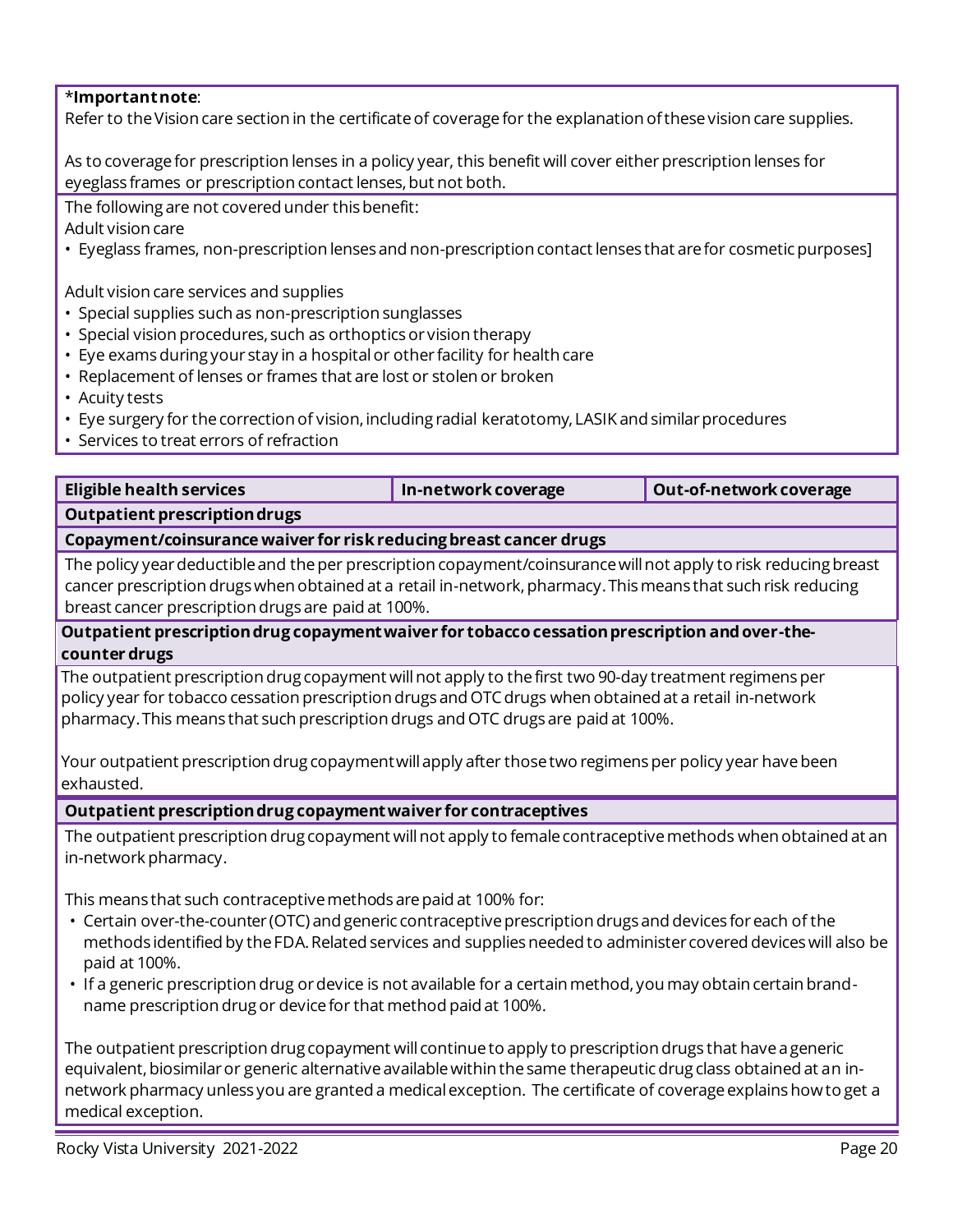| Preferred and non-preferred generic prescription drugs                                        |                                                                                                                                                                                |                                                                                                     |
|-----------------------------------------------------------------------------------------------|--------------------------------------------------------------------------------------------------------------------------------------------------------------------------------|-----------------------------------------------------------------------------------------------------|
| For each fill up to a 30-day supply filled at a<br>retail pharmacy                            | \$15 copayment per supply then<br>the plan pays 100% (of the<br>balance of the negotiated<br>charge)                                                                           | \$15 copayment per supply then<br>the plan pays 80% (of the<br>balance of the recognized<br>charge) |
|                                                                                               | No policy year deductible<br>applies                                                                                                                                           | No policy year deductible<br>applies                                                                |
| More than a 30-day supply but less than a<br>90-day supply filled at a mail order<br>pharmacy | \$37.50 copayment per supply<br>then the plan pays 100% (of the<br>balance of the negotiated<br>charge)<br>No policy year deductible                                           | Not covered                                                                                         |
| Preferred brand-name prescription drugs                                                       | applies                                                                                                                                                                        |                                                                                                     |
| For each fill up to a 30-day supply filled at a<br>retail pharmacy                            | \$45 copayment per supply then<br>the plan pays 100% (of the<br>balance of the negotiated<br>charge)                                                                           | \$45 copayment per supply then<br>the plan pays 80% (of the<br>balance of the recognized<br>charge) |
|                                                                                               | No policy year deductible<br>applies                                                                                                                                           | No policy year deductible<br>applies                                                                |
| More than a 30-day supply but less than a<br>90-day supply filled at a mail order<br>pharmacy | \$112.50 copayment per supply<br>then the plan pays 100% (of the<br>balance of the negotiated<br>charge)                                                                       | Not covered                                                                                         |
|                                                                                               | No policy year deductible<br>applies                                                                                                                                           |                                                                                                     |
| Non-preferred brand-name prescription drugs                                                   |                                                                                                                                                                                |                                                                                                     |
| For each fill up to a 30-day supply filled at a $\parallel$<br>retail pharmacy                | \$75 copayment per supply then $\frac{1}{2}$ \$75 copayment per supply then<br>the plan pays 100% (of the<br>balance of the negotiated<br>charge)<br>No policy year deductible | the plan pays 80% (of the<br>balance of the recognized<br>charge)<br>No policy year deductible      |
|                                                                                               | applies                                                                                                                                                                        | applies                                                                                             |
| More than a 30-day supply but less than a<br>90-day supply filled at a mail order<br>pharmacy | \$187.50 copayment per supply<br>then the plan pays 100% (of the<br>balance of the negotiated<br>charge)                                                                       | Not covered                                                                                         |
|                                                                                               | No policy year deductible<br>applies                                                                                                                                           |                                                                                                     |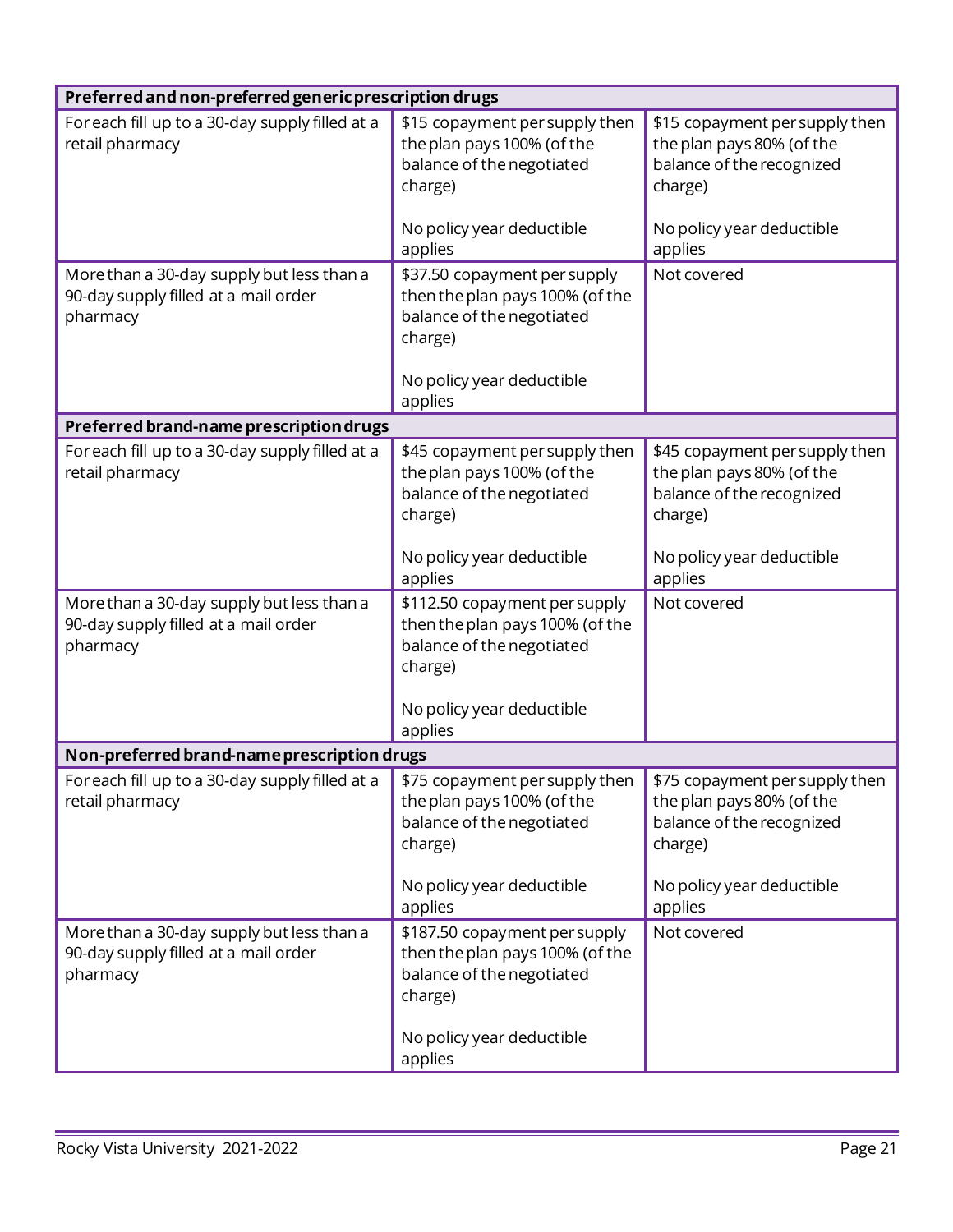| <b>Specialty drugs</b>                                                                   |                                                                                                                                                                                                                                                          |                                                                                                      |
|------------------------------------------------------------------------------------------|----------------------------------------------------------------------------------------------------------------------------------------------------------------------------------------------------------------------------------------------------------|------------------------------------------------------------------------------------------------------|
| For each fill up to a 30-day supply filled at a<br>retail pharmacy or specialty pharmacy | \$150 copayment per supply<br>then the plan pays 100% (of the<br>balance of the negotiated<br>charge)                                                                                                                                                    | \$150 copayment per supply<br>then the plan pays 80% (of the<br>balance of the recognized<br>charge) |
|                                                                                          | No policy year deductible applies                                                                                                                                                                                                                        | No policy year deductible applies                                                                    |
| Orally administered anti-cancer<br>prescription drugs                                    | 100% (of the negotiated charge)                                                                                                                                                                                                                          | 100% (of the recognized charge)                                                                      |
| For each fill up to a 30-day supply filled at a<br>retail pharmacy                       | No policy year deductible applies                                                                                                                                                                                                                        | No policy year deductible applies                                                                    |
| Preventive care drugs and supplements<br>filled at a retail pharmacy                     | 100% (of the negotiated charge<br>per prescription or refill                                                                                                                                                                                             | Paid according to the type of<br>drug per the schedule of<br>benefits, above                         |
| For each 30-day supply                                                                   | No copayment or policy year<br>deductible applies                                                                                                                                                                                                        |                                                                                                      |
| Risk reducing breast cancer prescription<br>drugs filled at a pharmacy                   | 100% (of the negotiated charge)<br>per prescription or refill                                                                                                                                                                                            | Paid according to the type of<br>drug per the schedule of<br>benefits, above                         |
| For each 30-day supply                                                                   | No copayment or policy year<br>deductible applies                                                                                                                                                                                                        |                                                                                                      |
| Maximums:                                                                                | Coverage will be subject to any sex, age, medical condition, family<br>history, and frequency guidelines in the recommendations of the<br>United States Preventive Services Task Force.                                                                  |                                                                                                      |
| Tobacco cessation prescription drugs and<br>OTC drugs filled at a pharmacy               | 100% (of the negotiated charge<br>per prescription or refill                                                                                                                                                                                             | Paid according to the type of<br>drug per the schedule of<br>benefits, above                         |
| For each 30-day supply                                                                   | No copayment or policy year<br>deductible applies                                                                                                                                                                                                        |                                                                                                      |
| Maximums:                                                                                | Coverage is permitted for two 90-day treatment regimens only.<br>Coverage will be subject to any sex, age, medical condition, family<br>history, and frequency guidelines in the recommendations of the<br>United States Preventive Services Task Force. |                                                                                                      |
| Outpatient prescription drugs exclusions                                                 |                                                                                                                                                                                                                                                          |                                                                                                      |

The following are not covered under the outpatient prescription drugs benefit:

- Abortion drugs
- Allergy sera and extracts administered via injection
- Any services related to the dispensing, injecting or application of a drug
- Biological sera
- Compounded prescriptions containing bulk chemicals not approved by the U.S.Food and Drug Administration (FDA) including compounded bioidentical hormones
- Cosmetic drugs including medications and preparations used for cosmetic purposes
- Devices, products and appliances, except those that are specially covered
- Dietary supplements includingmedicalfoods except as covered in the *Benefits/coverage (what is covered) – Other services, Nutritional support* section of your certificate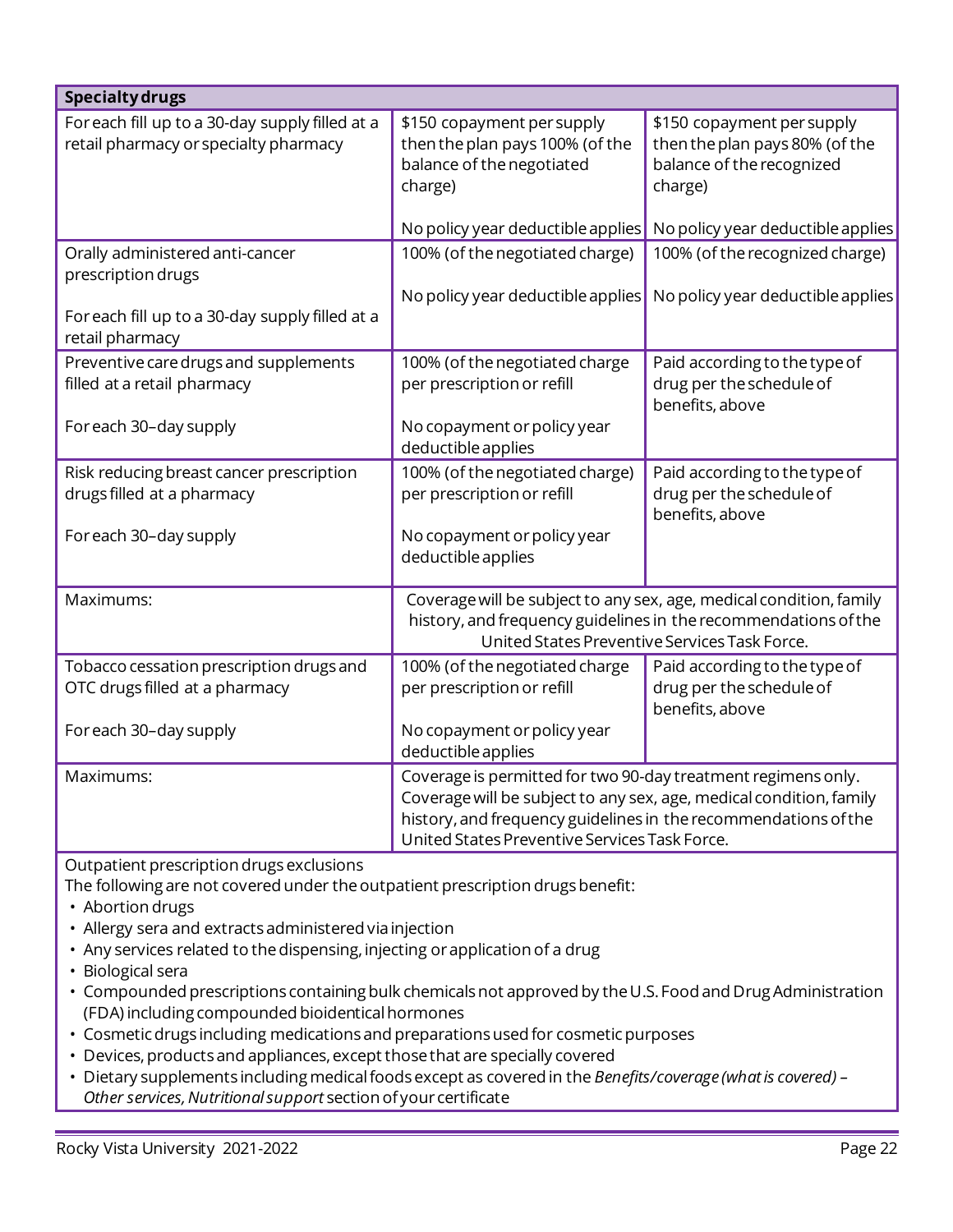• Drugs or medications

- Administered orentirely consumed at thetime and place it is prescribed or provided
- Which do not,by federal or statelaw, require a prescription order (i.e. over-the-counter (OTC) drugs) even if a prescription is written except as specifically provided above
- That include the same active ingredient or a modified version of an active ingredient as a covered prescription drug (unless a medical exception is approved)
- That are therapeutically equivalent or therapeutically alternativeto acovered prescription drug (unlessa medical exception is approved)
- That are therapeutically equivalent or therapeutically alternativeto an over-the-counter (OTC) product (unless a medical exception is approved
- Not approved by theFDAornot proven safeor effective
- Provided under your medical plan while an inpatient of a healthcare facility
- Recently approved by the U.S. Food and Drug Administration (FDA), but which have not yet been reviewed by our Pharmacy and Therapeutics Committee
- That include vitamins and minerals unless recommended by the United States Preventive Services Task Force (USPSTF)
- For which the cost is covered by a federal, state, or government agency (for example: Medicaid or Veterans Administration)
- That are used to treat sexual dysfunction, enhance sexual performance or increase sexual desire, including drugs, implants, devices or preparations to correct or enhance erectile function, enhance sensitivity, or alter the shape or appearance of a sex organ
- That are used for the purpose of weight gain or reduction, including but not limited to stimulants, preparations, foods or diet supplements, dietary regimens and supplements, food or food supplements, appetite suppressants or other medications
- That are drugs or growth hormones used to stimulate growth and treat idiopathic short stature unless there is evidence that the covered person meets one or more clinical criteria detailed in our precertification and clinical policies
- Duplicative drug therapy (e.g.two antihistamine drugs)
- Genetic care
	- Any treatment, device, drug, service or supply to alter the body's genes, genetic make-up, or the expression of the body's genes except for the correction of congenital birth defects
- Immunizations related to travel orwork
- Immunization or immunologicalagentsexcept as specifically stated in the scheduleof benefitsor the certificate
- Implantable drugs and associated devices except as specifically provided above
- Injectables
- Any charges for the administration or injection of prescription drugs or injectable insulin and other injectable drugs covered by us.
- Needles and syringes, except for those used for self-administration of an injectable drug.
- Any drug which, due to its characteristics as determined by us, must typically be administered or supervised by a qualified provider or licensed certified health professional in an outpatient setting. This exception does not apply to Depo Provera and other injectable drugs used for contraception.
- Prescription drugs:
	- For which there is an over-the-counter (OTC) product which has the same active ingredient and strength even if a prescription is written.
	- Packaged in a unit doseform.
	- Filled prior to the effective date or after the termination date of coverage under this plan.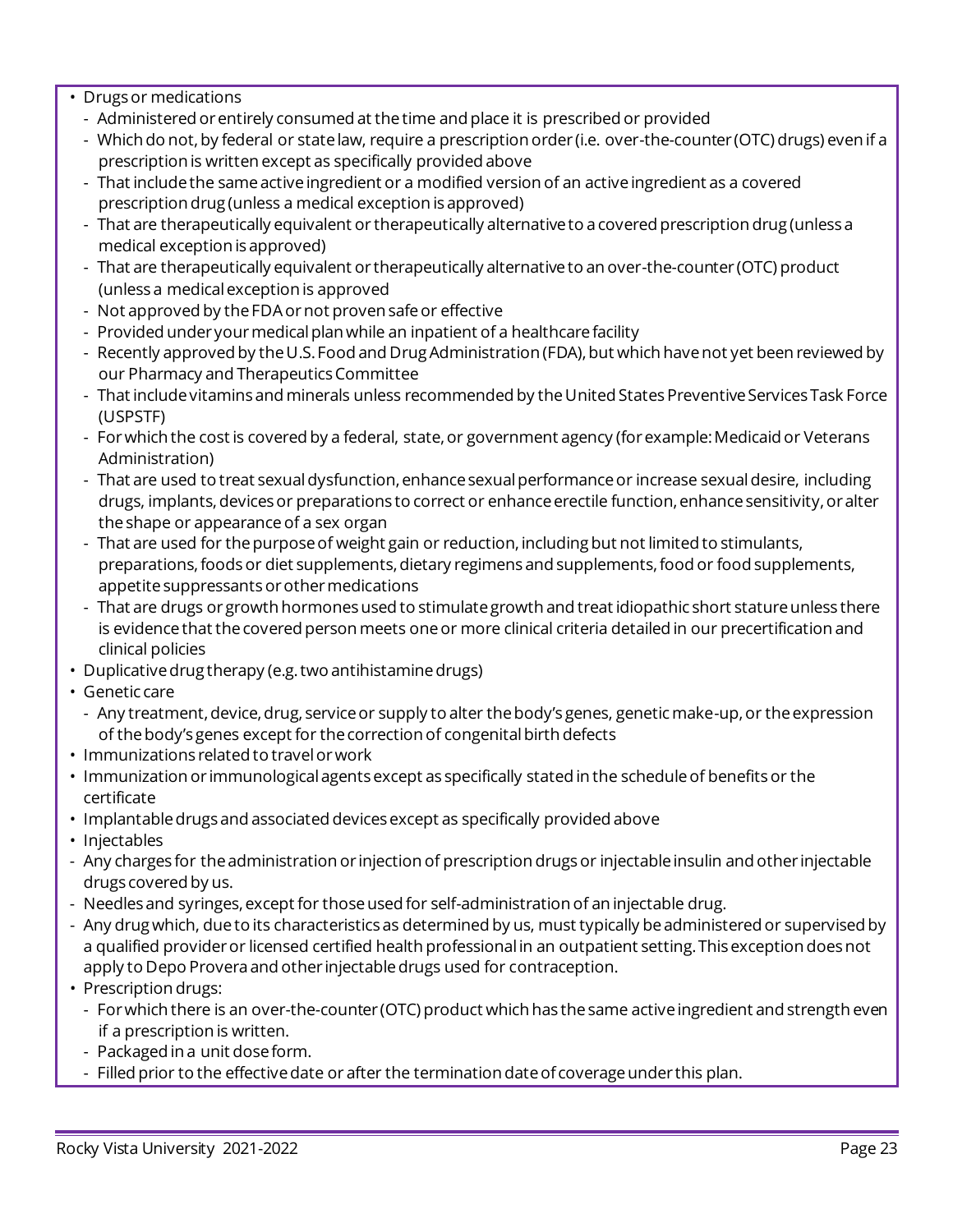- Dispensed by a mail order pharmacy and include prescription drugs that cannot be shipped by mail due to state or federal laws or regulations, or when the plan considers shipment through the mail to be unsafe. Examples of these types of drugs include, but are not limited to, narcotics, amphetamines, DEA controlled substances and anticoagulants.
- That include an active metabolite, stereoisomer, prodrug (precursor) or altered formulation of another drug and are not clinically superior to that drug as determined by the plan.
- That are ordered by a dentist or prescribed by an oral surgeon in relation to the removal of teeth, or prescription drugs for the treatment to a dental condition.
- That are considered oral dentalpreparations and fluoride rinses, except pediatric fluoride tabletsor drops as specified on the preferred drug guide.
- That are non-preferred drugs, unless non-preferred drugs are specifically covered as described in your schedule of benefits. However, a non-preferred drug will be covered if in the judgment of the prescriber there is no equivalent prescription drug on the preferred drug guide or the product on the preferred drug guide is ineffective in treating your disease or condition or has caused or is likely to cause an adverse reaction or harm you.
- That are being used or abused in a manner that is determined to be furthering an addiction to ahabitforming substance, the use of or intended use of which would be illegal, unethical, imprudent, abusive, not medically necessary or otherwise improper, and drugs obtained for use by anyone other than the person identified on the ID card.
- Refills dispensed morethan one year from the datethelatest prescription order was written
- Replacement of lost or stolen prescriptions
- Test agents except diabetic test agents
- Tobacco cessation products unless recommended by the United States Preventive Services Task Force (USPSTF)

 A covered person, a covered person's designeeor a covered person'sprescriber may seek an expedited medical exception process to obtain coverage for non-covered drugs in exigent circumstances. An "exigent circumstance" exists when a covered person is suffering from a health condition that may seriously jeopardizea covered person's life, health, or ability to regain maximum function or when a covered person is undergoing a current course of treatment using a non-formulary drug. The request for an expedited review ofan exigent circumstance may be submitted by contacting Aetna's *Pre-certification Department* at **1-855***-***240-0535**, faxing the request to **1-877-269 9916**, or submitting the request in writing to:

 ATTN: Aetna PA 1300 E Campbell Road Richardson, TX 75081 CVS Health

## **Out of Country claims**

 Out of Country claims should be submitted with appropriate medical service and payment information from the provider of service. Covered services received outside the United States will be considered at the Out-of-network level of benefits.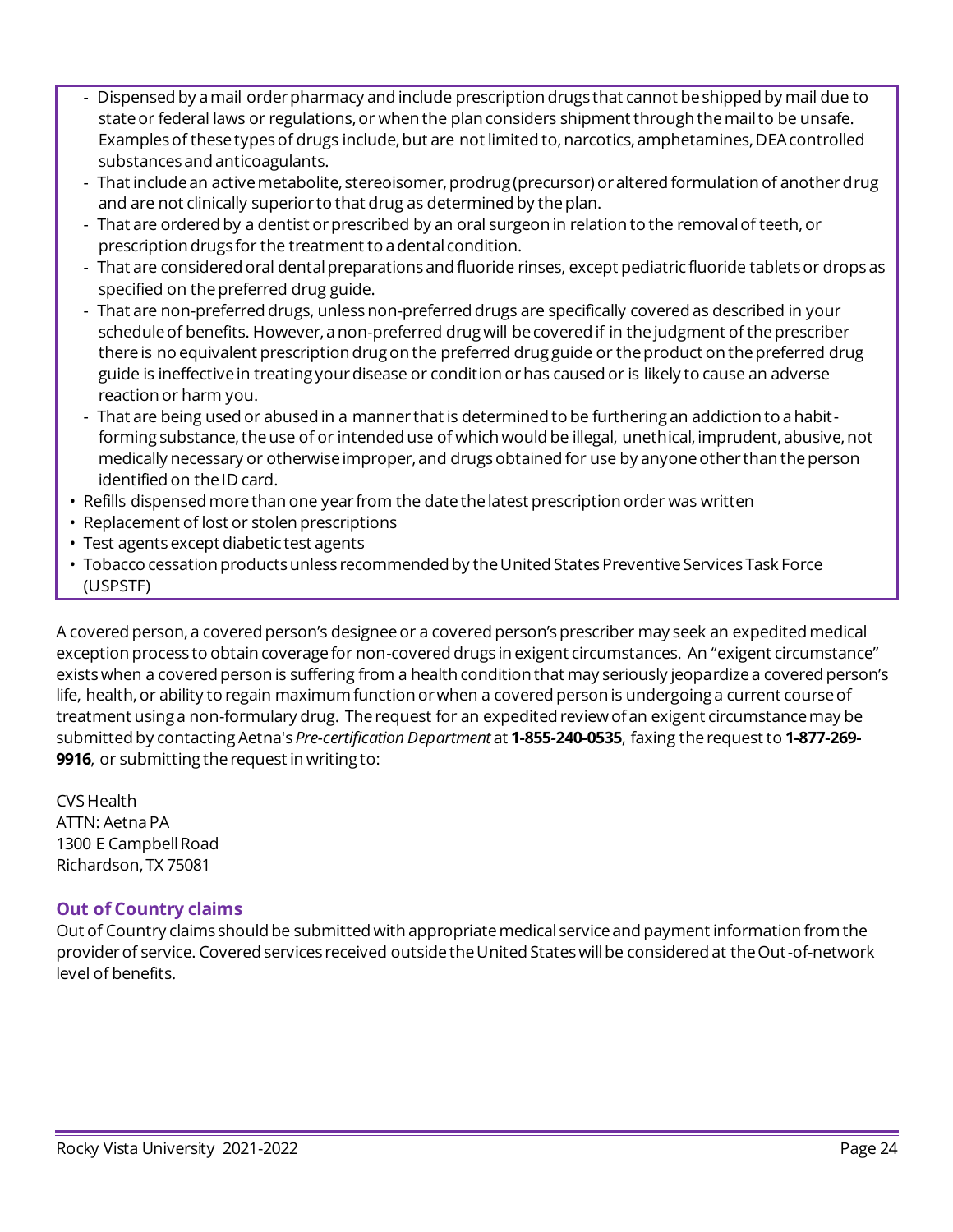## **General Exclusions**

#### **Acupuncture therapy**

- Maintenance treatment
- • Acupuncture when provided for the following conditions:
	- Acutelowback pain
	- Addiction
	- AIDS
	- Amblyopia
	- Allergic rhinitis
	- Asthma
	- Autism spectrum disorders
	- Bell's Palsy
	- Burning mouth syndrome
	- Cancer-related dyspnea
	- Carpaltunnel syndrome
	- Chemotherapy-inducedleukopenia
	- Chemotherapy-induced neuropathic pain
	- Chronic pain syndrome (e.g., RSD, facial pain)
	- Chronic obstructive pulmonary disease
	- Diabetic peripheral neuropathy
	- Dry eyes
	- Erectile dysfunction
	- Facial spasm
	- Fetal breech presentation
	- Fibromyalgia
	- Fibrotic contractures
	- Glaucoma
	- Hypertension
	- Induction oflabor
	- Infertility (e.g., to assist oocyte retrieval and embryo transfer during IVF treatment cycle)
	- Insomnia
	- Irritable bowel syndrome
	- Menstrual cramps/dysmenorrhea
	- Mumps
	- Myofascial pain
	- Myopia
	- Neck pain/cervical spondylosis
	- Obesity
	- Painful neuropathies
	- Parkinson'sdisease
	- Peripheralarterial disease (e.g., intermittent claudication)
	- Phantom leg pain
	- Polycysticovarysyndrome
	- Post-herpetic neuralgia
	- Psoriasis
	- Psychiatric disorders (e.g., depression)
	- Raynaud's disease pain
	- Respiratory disorders
	- Rheumatoid arthritis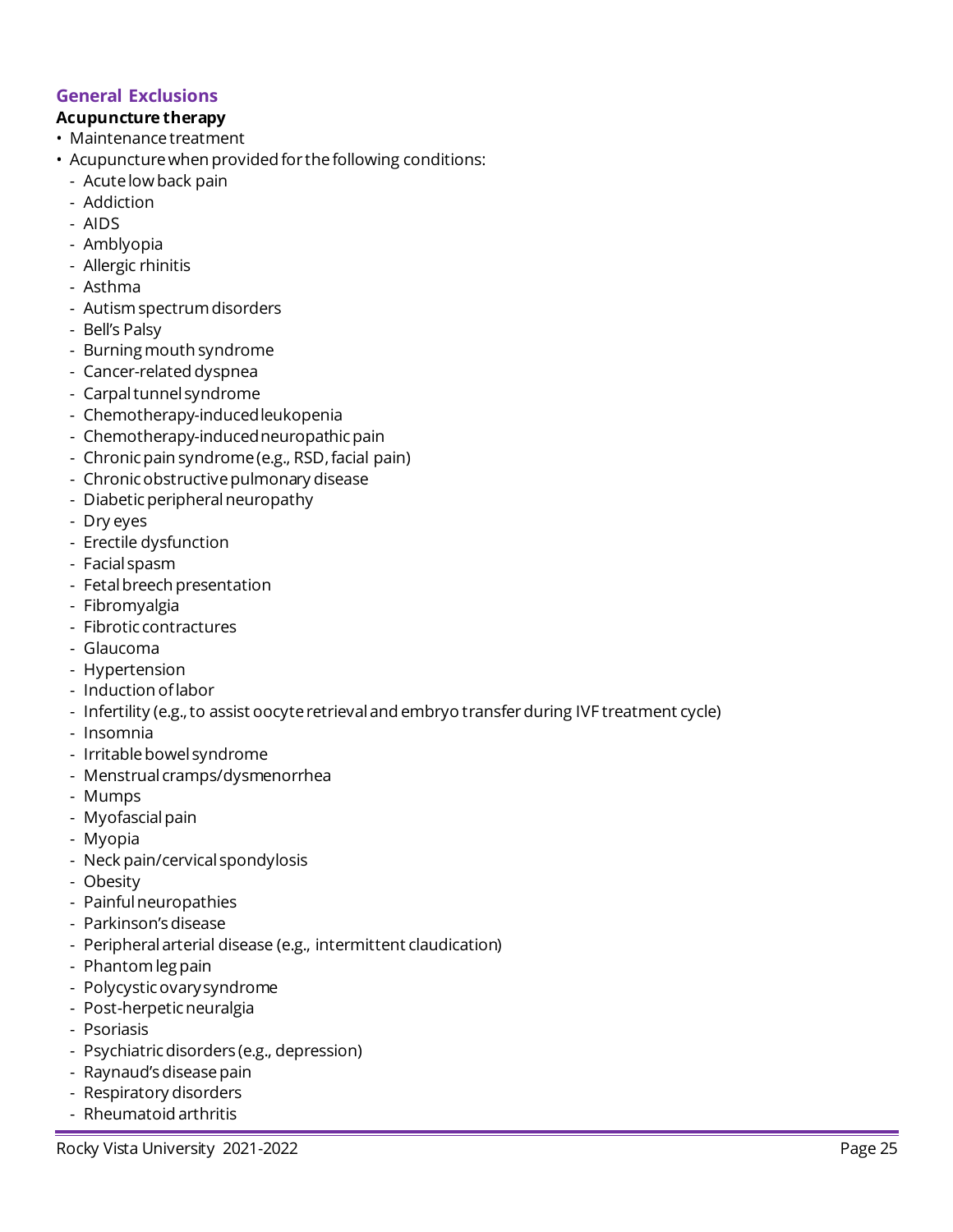- Rhinitis
- Sensorineural deafness
- Shoulder pain (e.g., bursitis)
- Strokerehabilitation (e.g.,dysphagia)
- Tennis elbow/ epicondylitis
- Tension headache
- Tinnitus
- Tobacco Cessation
- Urinary incontinence
- Uterine fibroids
- Xerostomia
- Whiplash

#### **Air or space travel**

 • Traveling in, on or descending from any aircraft, including a hang glider, while the aircraft is in flight. This includes descending by a parachute, wingsuit or any other similar device.

This exclusion does not apply if:

- You are traveling solely as a fare-paying passenger
- You are traveling on a licensed, commercial, regularly scheduled non-military aircraft
- • You are traveling solely in a civil aircraft with a current valid "Standard Federal Aviation Agency Airworthiness Certificate" and:
	- Thecivil aircraft is piloted by a person with a current valid pilot's certificatewith proper ratings for the typeof flight and aircraft involved
	- You are as a passengerwith no duties at all on an aircraft used only to carry passengersor you are a pilot or a part of the flight crew on an aircraft owned or leased by the policyholder performing duties for the policyholder

#### **Alternative health care**

 • Services and supplies given by a provider for alternative health care. This includes but is not limited to aromatherapy, naturopathic medicine, herbal remedies, homeopathy, energy medicine, Christian faith-healing medicine, Ayurvedic medicine, yoga, hypnotherapy, and traditional Chinese medicine.

#### **Armed forces**

 • Services and supplies received from a provider as a result of an injury sustained, or illness contracted, while in the service of the armed forces of any country.When you enter the armed forces of any country, we will refund any unearned pro rata premium.

#### **Behavioral healthtreatment**

- • Services for the following based on categories, conditions, diagnoses or equivalent terms as listed in the most recent version of the Diagnostic and Statistical Manual ofMental Disorders (DSM) ofthe American Psychiatric Association:
	- Stay in a facility for treatment for dementias and amnesia without a behavioral disturbance that necessitates mental health treatment
	- School and/or education service including special education, remedial education, wilderness treatment programs, or any such related or similar programs
	- Services provided in conjunction with school, vocation, work or recreational activities
	- Transportation
	- Sexual deviations and disorders except for gender identity disorders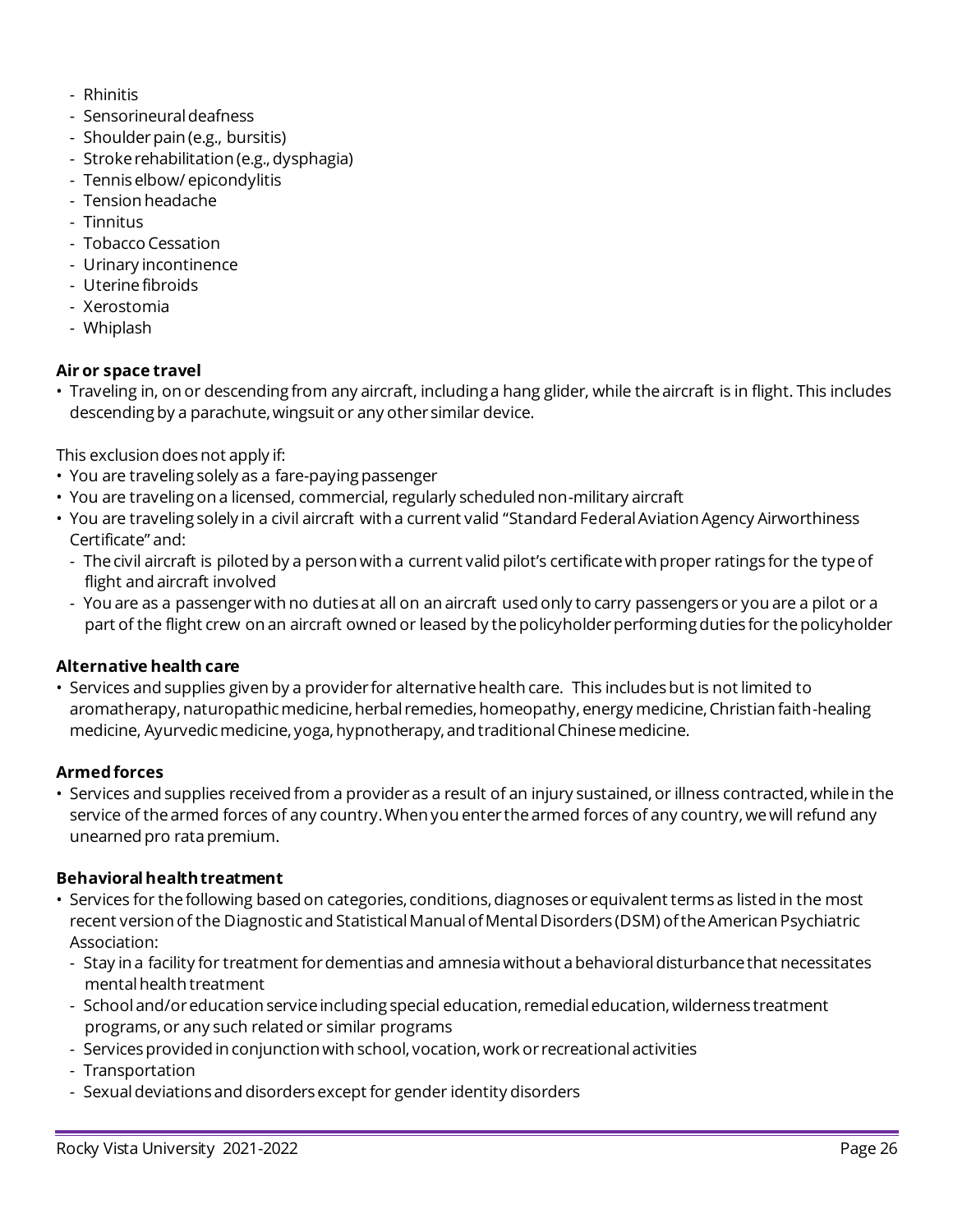- Tobacco usedisorders except as described in the *Benefits/coverage(what is covered – Preventive care and wellness*  section
- Pathological gambling, kleptomania, pyromania
- Specific developmental disorders of scholastic skills (learning disorders/learning disabilities)
- Specific developmental disorder of motor functions
- Specific developmental disorders of speech and language
- Other disorders of psychological development

#### **Beyond legal authority**

 • Services and supplies provided by a health professional or other provider that is acting beyond the scope of its legal authority

#### **Blood, blood plasma, synthetic blood,blood derivativesor substitutes**

Examples of these are:

- The provision of blood to the hospital, other than blood derived clotting factors
- Any related services including processing, storage or replacement expenses
- The services of blood donors, apheresis or plasmapheresis
- For autologous blood donations, only administrationand processing expenses are covered

#### **Breasts**

• Services and supplies given by a provider for breast reduction or gynecomastia.

#### **Clinical trial therapies(experimental or investigational)**

 • Your plan does not cover clinical trial therapies (experimental or investigational), except as described in the *Eligible health services and exclusions - Clinical trial therapies (experimental or investigational)* section

#### **Cosmeticservicesand plasticsurgery**

 • Any treatment, surgery (cosmetic or plastic), service or supply to alter, improve or enhance the shape or appearance of the body, whether or not for psychological or emotional reasons.

This exclusion does not apply to:

- • Surgery after an accidental injury when performed as soon as medically feasible. (Injuries that occur during medical treatments are not considered accidental injuries even if unplanned or unexpected.)
- • Coverage that may be provided under the *Benefits/coverage(what is covered) -Gender affirming treatment* section.

#### **Court-ordered servicesand supplies**

 • This Includes those court-ordered services and supplies, or those required as a condition ofparole, probation, release or as a result of any legal proceeding, other than medically necessary substance related disorders treatment and mental health treatment described as covered in the *Benefits/Coverage(What is Covered) - Specific conditions* section and required by state law

#### **Custodial care**

Examples are:

- Routine patient care such as changing dressings, periodic turning and positioning in bed
- Administering oral medications
- Care of a stable tracheostomy (including intermittent suctioning)
- Care of a stable colostomy/ileostomy
- Care of stable gastrostomy/jejunostomy/nasogastric tube (intermittent or continuous) feedings
- Care of a bladder catheter (including emptying/changing containers and clamping tubing)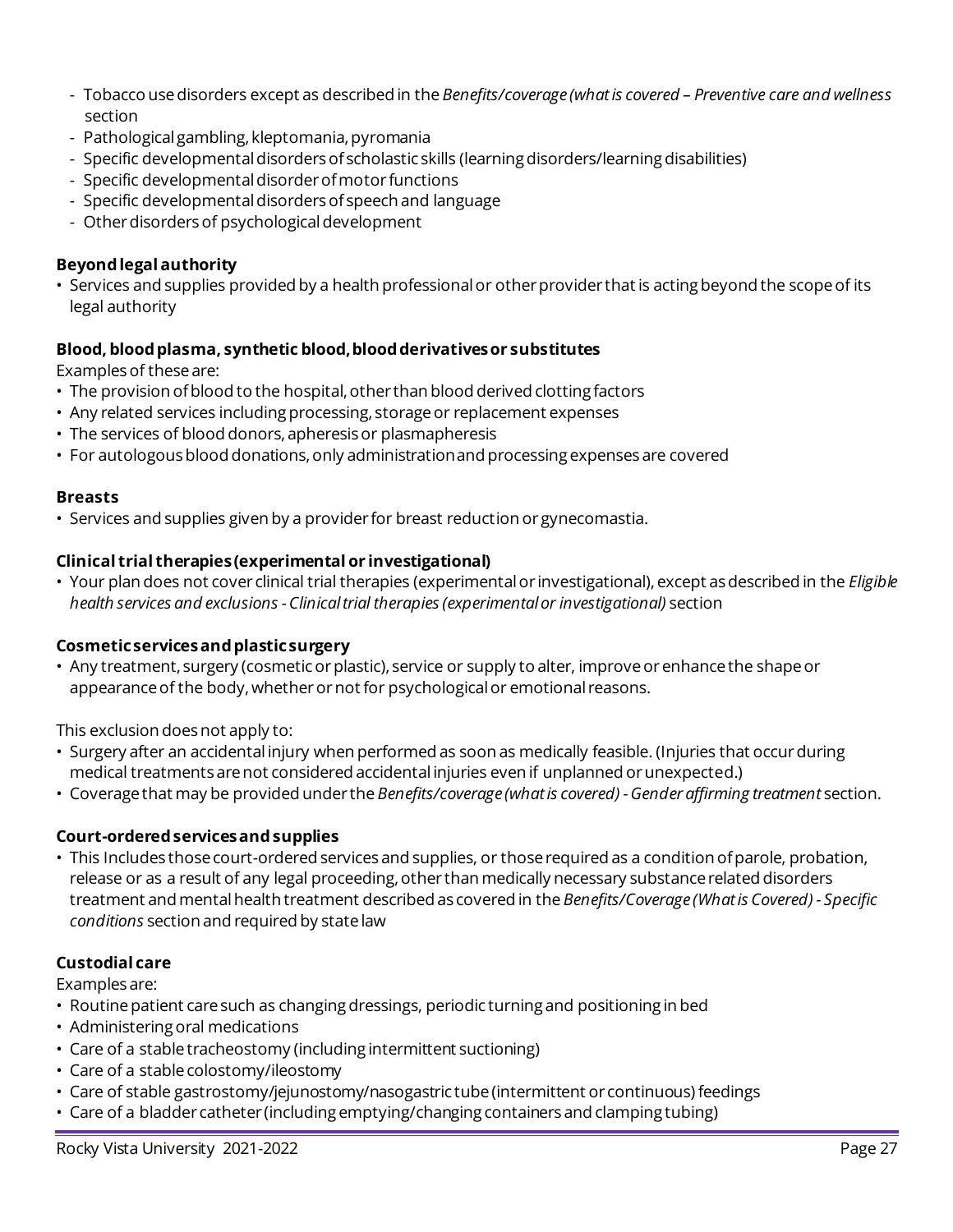- Watching or protecting you
- • Respite care except in connection with hospice care, adult (or child) day care, or convalescent care except in connection with hospice care
- Institutional care.This includes room and board for rest cures, adult day care and convalescent care
- • Help with walking, grooming, bathing, dressing, getting in or out of bed, toileting, eating or preparing foods
- Any other services that a person without medical or paramedical training could be trained to perform
- Any service that can be performed by a person without any medical or paramedical training

#### **Dental carefor adults**

- • Dental services for adults including services related to:
	- The care, filling, removal or replacement of teeth and treatment of injuries to or diseases of the teeth
	- Dental services related to thegums
	- Apicoectomy (dental root resection)
	- Orthodontics
	- Root canal treatment
	- Soft tissueimpactions
	- Alveolectomy
	- Augmentation and vestibuloplasty treatment of periodontal disease
	- Falseteeth
	- Prosthetic restoration ofdental implants
	- Dental implants

 This exception does not include removal of bony impacted teeth, bone fractures, removal of tumors, and odontogenic cysts.

#### **Educational services**

Examples of these services are:

- • Any service or supply for education, training or retraining services or testing, except where described in the  *Eligiblehealth services and exclusions –Diabetic services and supplies (includingequipment and training)* section.This includes:
	- Special education
	- Remedialeducation
	- Wilderness treatment programs (whetherornot theprogramis part of a residentialtreatment facility or otherwise licensed institution)
	- Job training
	- Job hardening programs
- • Educational services, schooling or any such related or similar program, including therapeutic programs within a school setting.

#### **Elective treatment or electivesurgery**

 • Elective treatment or elective surgery except as specifically covered under the student policy and provided while the student policy is in effect

## **Examinations**

Any health or dental examinations needed:

- • Because a third party requires the exam.Examples are, examinations to get or keep a job, or examinations required under a labor agreement or other contract
- Because a law requires it
- To buy insurance or to get or keep a license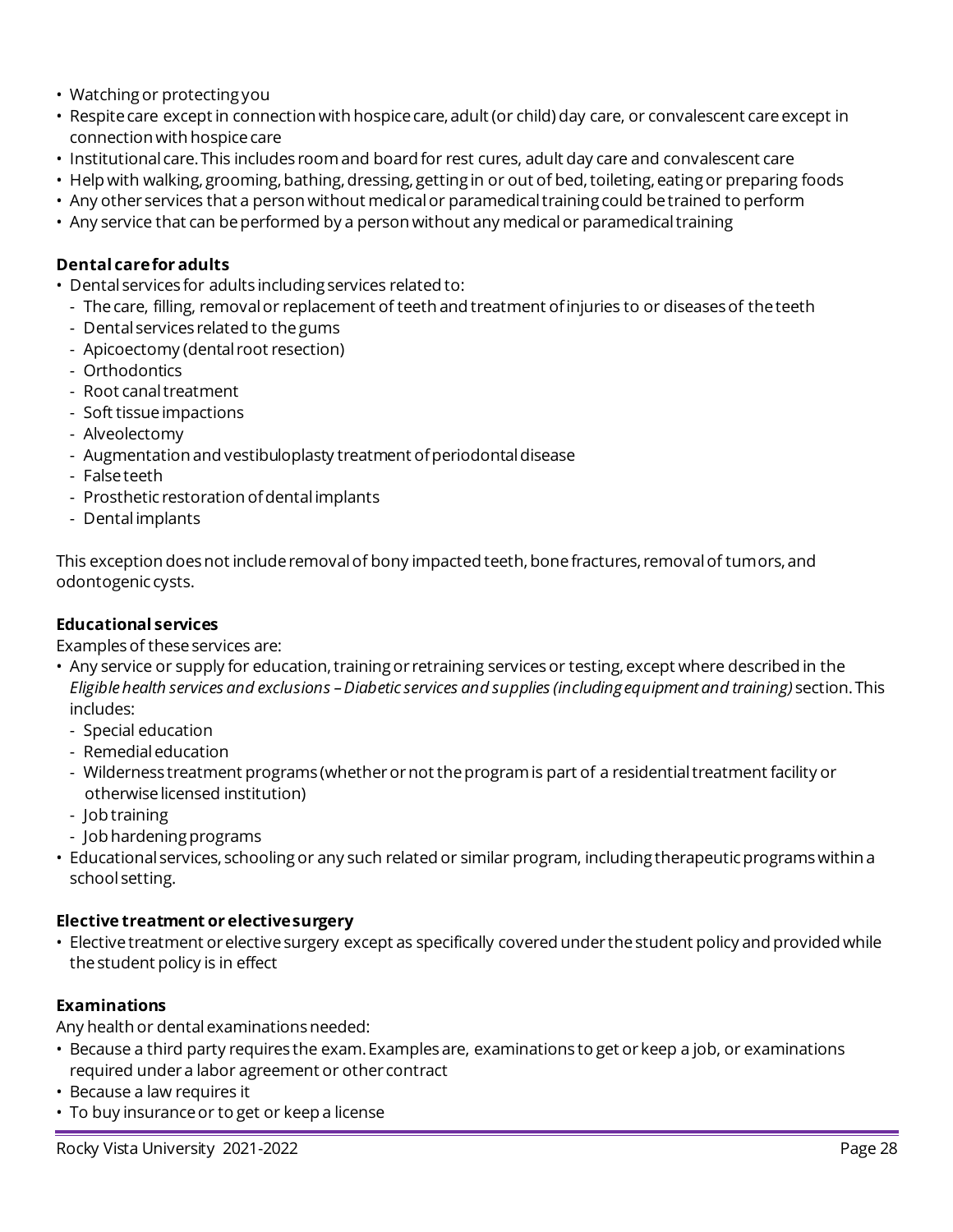- To travel
- To go to a school, camp, or sporting event, or to join in a sport or other recreational activity

#### **Experimental or investigational**

 • Experimental or investigational drugs, devices, treatments or procedures unless otherwise covered under clinical trial therapies (experimental or investigational) or covered under clinical trials (routine patient costs).See the  *Benefits/coverage(what is covered) –Other services* section.

## **Facilitycharges**

For care, services or supplies provided in:

- Rest homes
- Assisted living facilities
- Similar institutions serving as a persons'main residenceor providingmainly custodialor rest care
- Health resorts
- Spas or sanitariums
- Infirmaries at schools, colleges, or camps

#### **Felony**

• Services and supplies that you receive as a result of an injury due to your commission ofa felony.

#### **Gene-based, cellular and otherinnovative therapies (GCIT)**

The following are not eligible health services unless you receive prior written approval from us:

- • GCIT services received at a facility or with a provider that is not a GCIT-designated facility/provider
- All associated services when GCIT services are not covered. Examples include infusion, laboratory, radiology, anesthesia, and nursing services.

Please refer to the Medical necessity, referral and precertification requirements section.

#### **Genetic care**

 • Any treatment,device,drug, service or supply to alter thebody's genes, genetic make-up, or the expression of the body's genes except for the correction of congenital birth defects

#### **Growth/Height care**

- A treatment, device, drug, service or supply to increase or decrease height or alter the rate of growth
- Surgical procedures, devices and growth hormones to stimulate growth

#### **Incidental surgeries**

 Charges made by a physician for incidental surgeries. These are non-medically necessary surgeries performed during the same procedure as a medically necessary surgery.

#### **Jaw joint disorder**

- Surgical treatment of jaw joint disorders
- Non-surgical treatment of jaw joint disorders
- • Jaw joint disorder treatment performed by prosthesis placed directly on the teeth, surgical and non-surgical medical and dental services, and diagnostic or therapeutics services related to jaw joint disorders including associated myofascial pain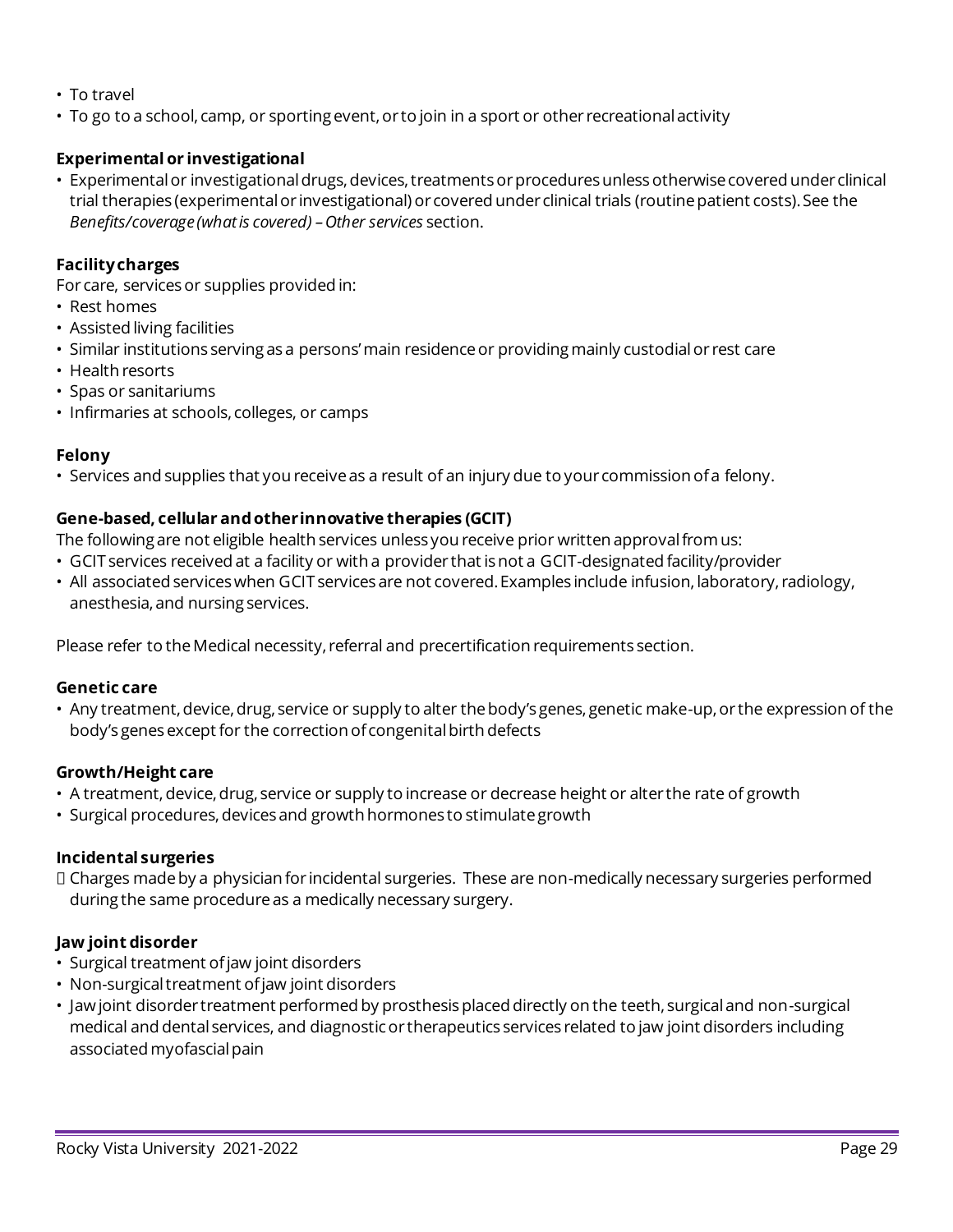This exclusion does not apply to covered benefits for treatment ofTMJ and CMJ as described in the *Benefits/coverage (what is covered) – Temporomandibular joint dysfunction (TMJ) and craniomandibular joint dysfunction (CMJ) treatment*  section.

#### **Judgment or settlement**

 • Services and supplies for the treatment ofan injury or illness to the extent that payment is made as a judgment or settlement by any person deemed responsible for the injury or illness (or their insurers)

#### **Mandatoryno-faultlaws**

 • Treatment for an injury to the extent benefits are payable under any state no fault automobile coverage or first party medical benefits payable under any other mandatory no fault law

#### **Maintenancecare**

 • Care made up of services and supplies that maintain, rather than improve, a level of physical or mental function, except for habilitation therapy services.See the *Benefits/coverage(what is covered) –Habilitation therapy services*  section

#### **Medical supplies – outpatient disposable**

- • Any outpatient disposable supply or device.Examples of these are:
	- Sheaths
	- Bags
	- Elastic garments
	- Support hose
	- Bandages
	- Bedpans
	- Syringes
	- Blood or urine testing supplies
	- Otherhometest kits
	- Splints
	- Neck braces
	- Compresses
	- Other devices not intended for reuse by another patient

#### **Medicare**

 • Services and supplies available under Medicare, if you are entitled to premium-free Medicare Part A or enrolled in Medicare Part B, or if you are not entitled to premium-free Medicare Part A or enrolled in Medicare Part B because you refused it, dropped it, or did not make a proper request for it

#### **Non-medicallynecessaryservicesand supplies**

 • Services and supplies which are not medically necessary for the diagnosis, care, or treatment ofan illness or injury or the restoration ofphysiological functions This includes behavioral health services that are not primarily aimed at the treatment ofillness, injury, restoration ofphysiological functions or that do not have a physiological or organic basis. This applies even if they are prescribed, recommended, or approved by your physician, dental provider, or vision care provider. This exception does not apply to *Preventive care and wellness* benefits.

#### **Other primary payer**

• Payment for a portion of the charge that Medicare or another party is responsible for as the primary payer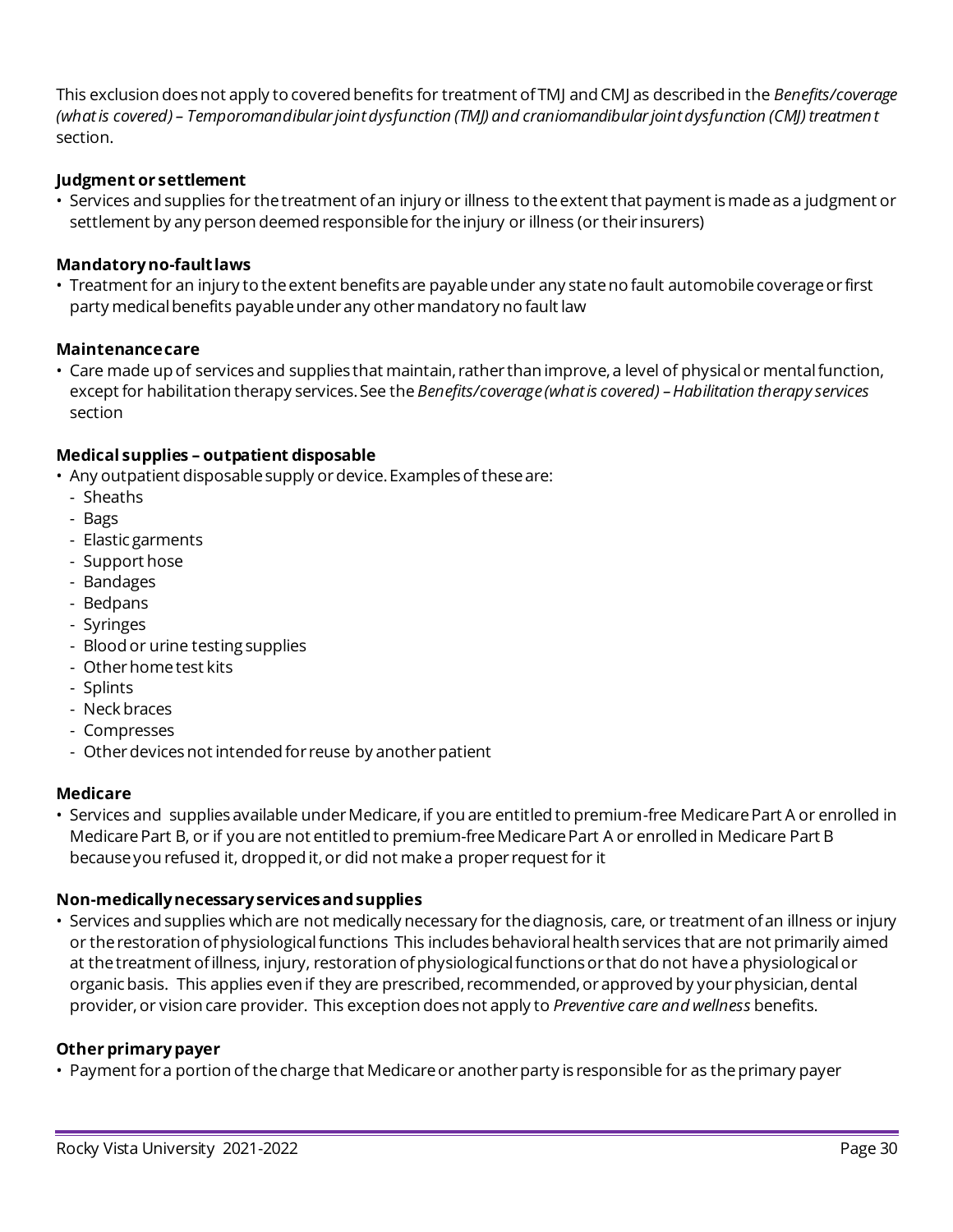## **Outpatient prescriptionor non-prescriptiondrugs and medicines**

- Outpatient prescription drugs or non-prescription drugs and medicines provided by the policyholder
- • Drugs that are included on the list of specialty prescription drugs as covered under your outpatient prescription drug plan

#### **Personal care, comfort or convenienceitems**

• Any service or supply primarily for your convenience and personal comfort or that ofa third party

#### **Riot**

 • Services and supplies that you receivefrom providersas a result of an injury fromyour "participation in a riot". This means when you take part in a riot in any way such as inciting, or conspiring to incite, the riot. It does not include actions that you take in self-defense as long as they are not against people who are trying to restore law and order.

#### **Routineexams**

• Routine physical exams, routine eye exams, routine dental exams, routine hearing exams and other preventive services and supplies, except as specifically provided in the *Benefits/coverage(what is covered)* section.

## **School health services**

• Services and supplies normally provided by the policyholder's:

- School health services
- Infirmary
- Hospital
- Pharmacy or

by health professionals who

- Are employed by
- Are Affiliated with
- Havean agreement or arrangement with,or
- Are otherwise designated by

the policyholder.

#### **Services provided bya familymember**

 • Services provided by a spouse, domestic partner, civil union partner parent, child, step-child, brother, sister, in-law or any household member

#### **Services, suppliesand drugs received outside of the United States**

 • Non-emergency services, outpatient prescription drugs or supplies received outside ofthe United States.They are not covered even if they are covered in the United States under this certificate of coverage.

## **Sexual dysfunction and enhancement**

- • Any treatment, prescription drug, service, or supply to treat sexual dysfunction, enhance sexual performance or increase sexual desire, including:
	- Surgery, prescription drugs, implants, devices or preparations to correct or enhance erectile function, enhance sensitivity, or alter the shape or appearance of a sex organ
	- Sex therapy, sex counseling, marriage counseling, or other counseling or advisory services
- Not eligible for coverage are prescription drugs in 60-day supplies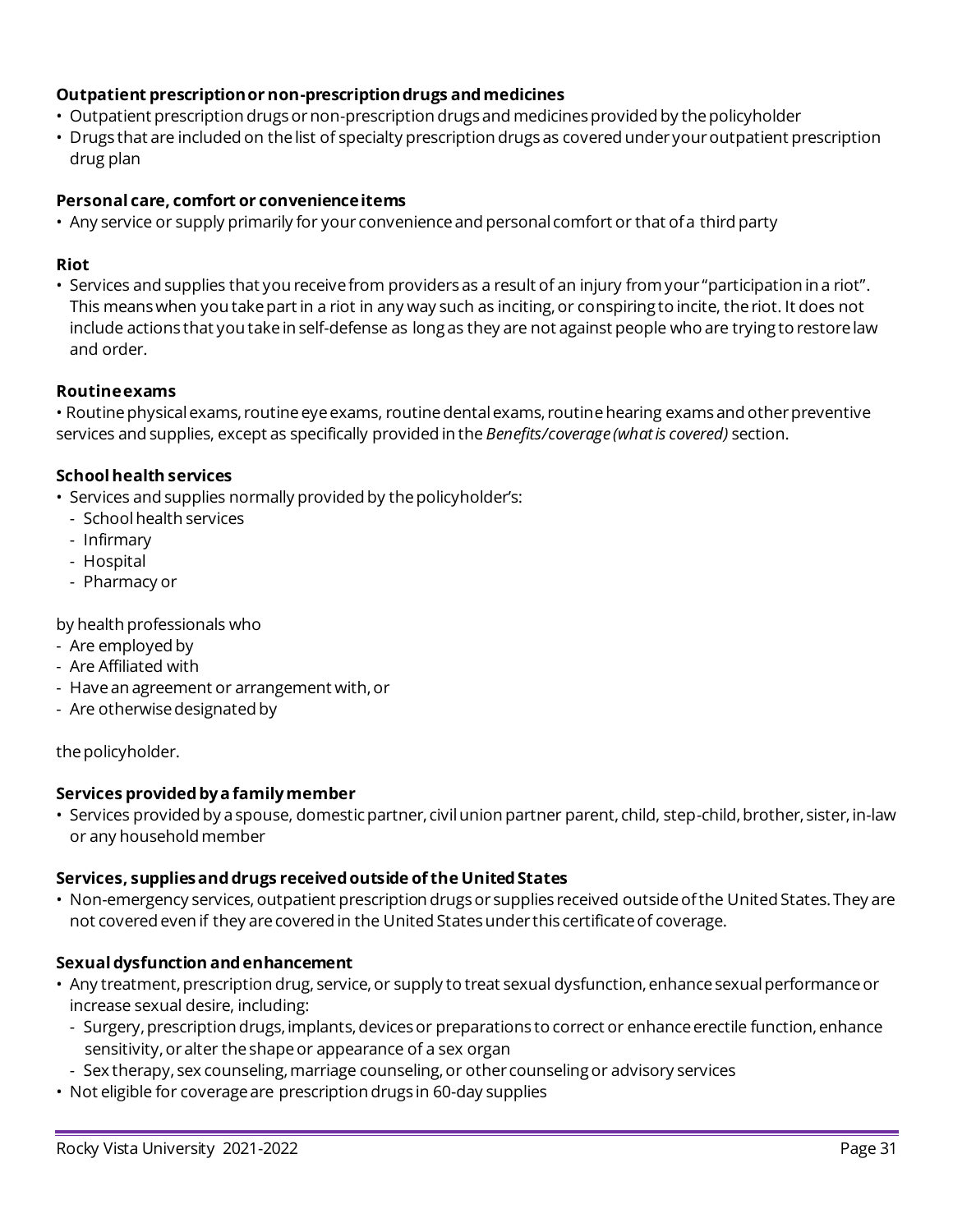#### **Sinus surgery**

• Any services or supplies given by providers for sinus surgery except for acute purulent sinusitis

#### **Sleep apnea**

• Any services or supplies given by providers for the treatment ofobstructive sleep apnea and sleep disorders

## **Specialtyprescriptiondrugs**

 • Drugs that are included on the list of specialty prescription drugs as covered under your outpatient prescription drug benefit.

#### **Strength and performance**

- • Services, devices and supplies such as drugs or preparations designed primarily for the purpose of enhancing your:
	- Strength
	- Physical condition
	- Endurance
	- Physical performance

#### **Students in mental healthfield**

 • Any services and supplies provided to a covered student who is specializing in the mental health care field and who receives treatment from a provider as part of their training in that field

#### **Telemedicine**

- Services given when you are not present at the same time as the provider
- Services including:
	- Telephone calls for behavioral health services
	- Telemedicine kiosks
	- Electronic vital signs monitoringorexchanges,(e.g. Tele-ICU, Tele-stroke)

#### **Therapies and tests**

- Full body CT scans unless precertified by the plan as medically necessary
- Hair analysis
- Hypnosis and hypnotherapy
- Massage therapy, except when used as a physical therapy modality
- Sensory or auditory integration therapy

#### **Tobacco cessation**

 • Any treatment, drug, service or supply to stop or reduce smoking or the use of other tobacco products or to treat or reduce nicotine addiction, dependence or cravings, including, hypnosis, other therapies and medications, nicotine patches and gum unless recommended by the United States Preventive Services Task Force (USPSTF).

#### **Treatment in a federal, state, or governmental entity**

 • Any care in a hospital or other facility owned or operated by any federal, state or other governmental entity, except to the extent coverage is required by applicable laws

#### **Wildernesstreatment programs**

See *Educational services* within this section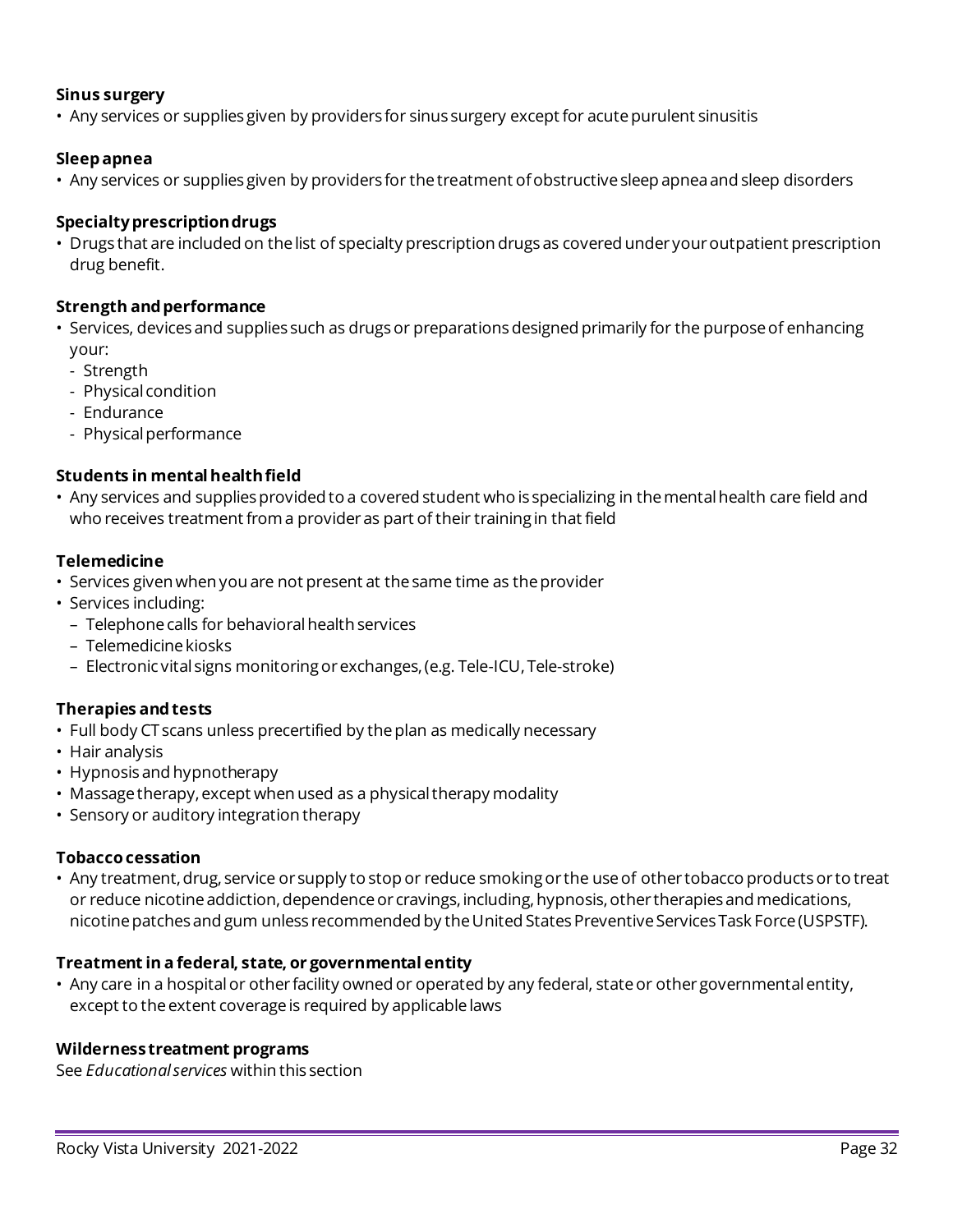## **Work related illness or injuries**

- Coverage available to you under worker's compensation or under a similar program under local, state or federal law for any illness or injury related to employment or self-employment.
- • A source of coverage or reimbursement will be considered available to you even if you waived your right to payment from that source.You may also be covered undera workers' compensation lawor similar law. Ifyou submit proofthat you are not covered for a particular illness or injury under such law, then that illness or injury will be considered "non-occupational" regardlessofcause.

The Rocky Vista University Student Health Insurance Plan is underwritten by Aetna Life Insurance Company. Aetna Student Health<sup>SM</sup> is the brand name for products and services provided by Aetna Life Insurance Company and its applicable affiliated companies (Aetna).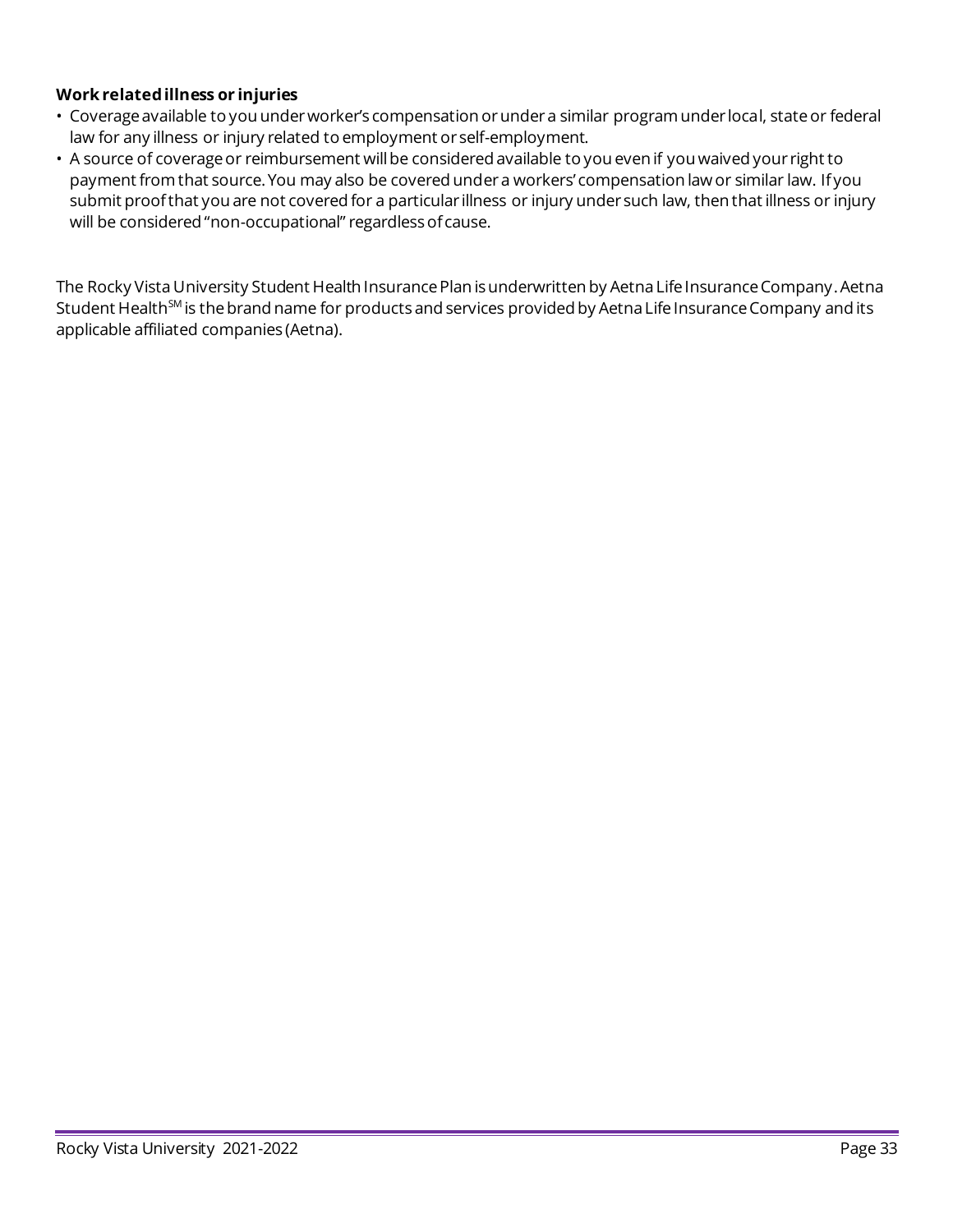# **Sanctioned Countries**

 If coverage provided by this policy violates or will violate any economic or trade sanctions, the coverage is immediately considered invalid.For example, Aetna companies cannot make payments for health care or other claims or services if it violates a financial sanction regulation.This includes sanctions related to a blocked person or a country under sanction by the United States, unless permitted under a written Office of Foreign Asset Control (OFAC) license.

Formore information, visit **<http://www.treasury.gov/resource-center/sanctions/Pages/default.aspx>**.

#### **Assistive Technology**

 Persons using assistive technology may not be able to fully access the following information. For assistance, please call 1-866-746-6747.

#### **Smartphone or Tablet**

 To view documents from your smartphone or tablet, the free WinZip app is required. It may be available from your App Store.

#### **Non-Discrimination**

 Aetna is committed to being an inclusive health care company.Aetna does not discriminate on the basis of ancestry, race, ethnicity, color, religion, sex/gender (including pregnancy), national origin, sexual orientation, gender identityor expression, physical or mental disability, medical condition, age, veteran status, military status, marital status, genetic information, citizenship status, unemployment status, political affiliation, or on any other basis or characteristic prohibited by applicable federal, state or local law.

 Aetna provides free aids and services to people with disabilities and free language services to people whose primary language is not English.

These aids and services include:

- Qualified language interpreters
- Written information in other formats (large print, audio, accessible electronic formats, other formats)
- Qualified interpreters
- Information written in other languages

 If you need these services, contact the number on your ID card. Not an Aetna member? Call us at 1-877-480-4161. If you have questions about our nondiscrimination policy or have a discrimination-related concern that you would like to discuss, please call us at 1-866-746-6747.

 *Please note, Aetna covers health services in compliance with applicable federal and state laws. Not all health services are covered. See plan documents for a completedescription of benefits, exclusions, limitations, and conditionsof coverage.*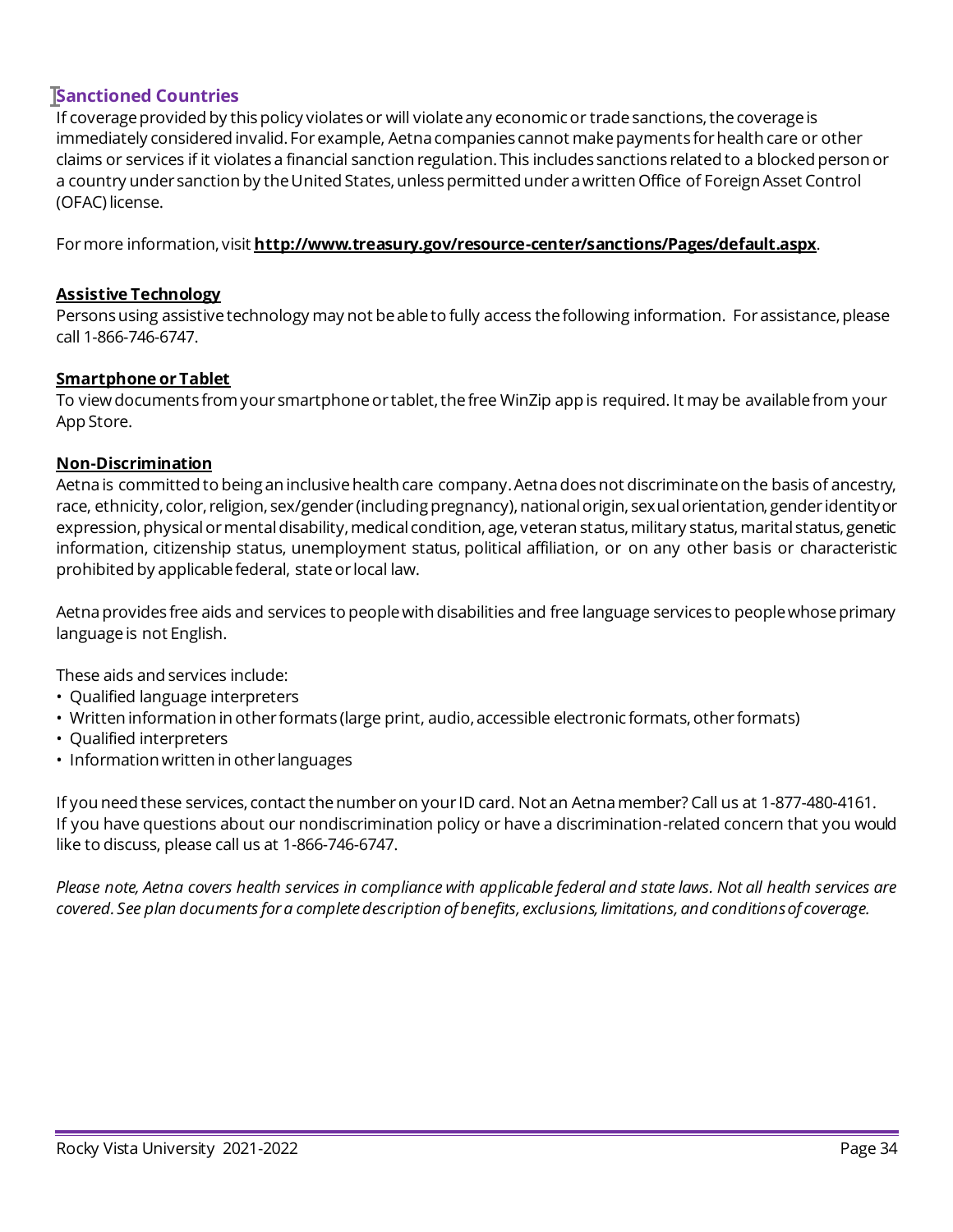## **Language accessibility statement**

# *Interpreter services are available for free.*

 Attention: If you speak English, language assistance service, free of charge, are available to you. Call **1 866-746-6747** (TTY: **711**).

# **Español/Spanish**

 Atención: si habla español, tiene a su disposición servicios gratuitos de asistencia lingüística. Llame al **1-866-746-6747** (TTY: **711**).

# አማርኛ**/Amharic**

ልብ ይበሉ: ኣማርኛ ቋንቋ የሚናገሩ ከሆነ፥ የትርጉም ድጋፍ ሰጪ ድርጅቶች፣ ያለምንም ክፍያ እርስዎን ለማገልገል ተዘጋጅተዋል። የሚከተለው ቁጥር ላይ ይደውሉ **1-866-746-6747** (መስማት ለተሳናቸው: **711**).

## **Arabic/** ة ٠برغل

ملحوظة: إذا كنت تتحدث اللغة العربية، فإن خدمات المساعدة اللغوية تتو افر لك بالمجان. اتصل برقم 146-6746-866-1 (رقم الهاتف النصي: 711).

## **Ɓàsɔ̍ ɔ̀Wùɖù/Bassa**

Dè dɛ nìà kɛ dyede gbo: ɔ jǔ ke m̀ dyi Ɓàsɔʻɔ-wùd̥ù-po-nyò jǔ ni, nìi à wud̥u kà kò d̥ò po-poɔ̀ ɓɛ m̀ gbo kpa'a. Ɖa̍ **1-866-746-6747** (TTY: **711**).

# **中文/Chinese**

注意:如果您说中文,我们可为您提供免费的语言协助服务。请致电 **1-866-746-6747** (TTY: **711**)。

## **Farsi/فار سی**

نوجه: اگر به زبان فارسی صحبت می کنید، خدمات زبانی رایگان به شما ارایه میگردد،با شماره **747-666-746-766 1711 )** تماسبگیرید.

## **Français/French**

Attention : Si vous parlez français, vous pouvez disposer d'une assistance gratuite dans votre langue en composant le **1-866-746-6747** (TTY: **711**).

# ગુજરાતી**/Gujarati**

ધ્યાન આપો: જો તમે ગુજરાતી બોલતા હો તો ભાષાકીય સહાયતા સેવા તમને નિ:શુલ્ક ઉપલબ્ધ છે. કૉલ કરો **1-866-746-6747** (TTY: **711**).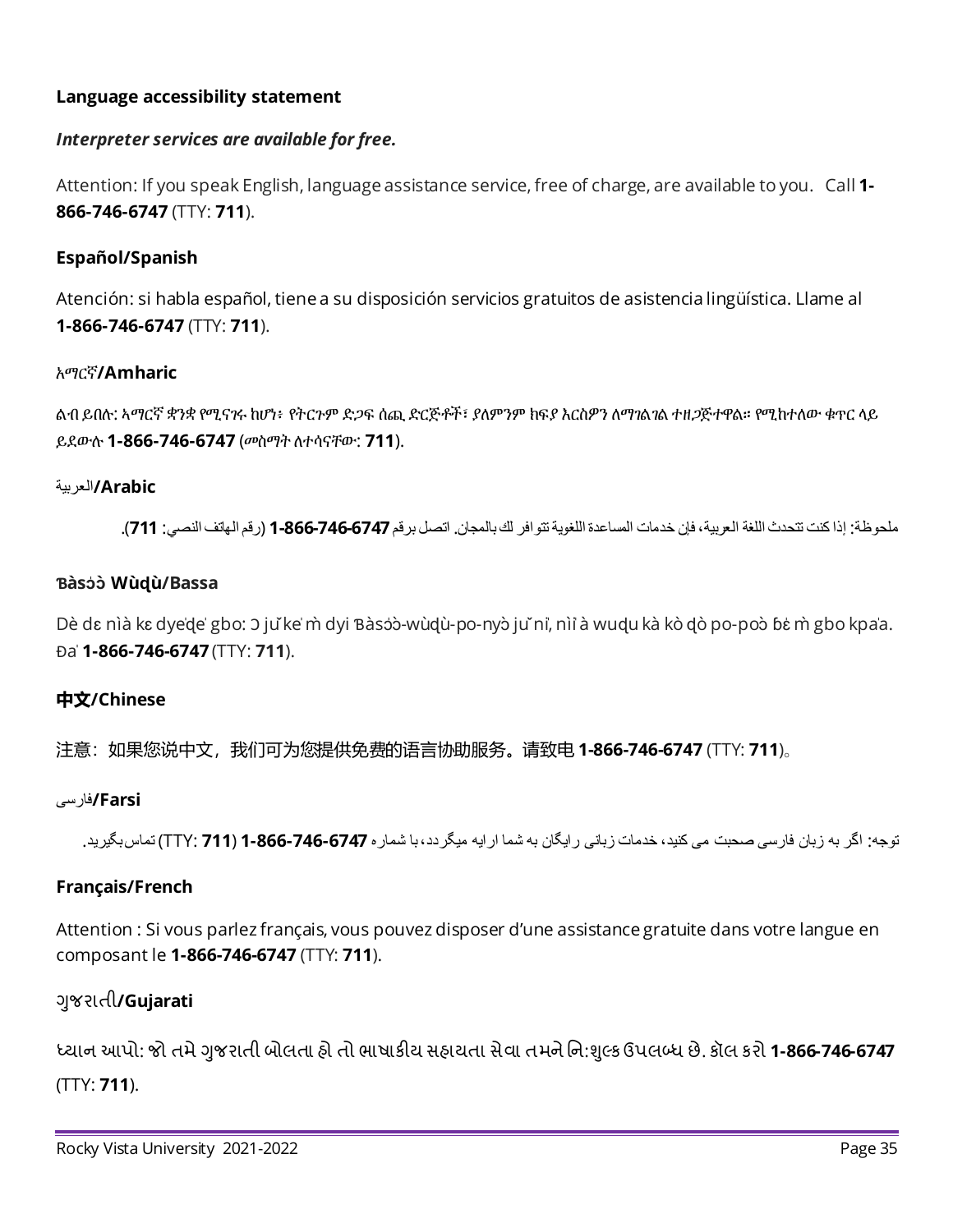## **Kreyòl Ayisyen/Haitian Creole**

 Atansyon: Si w pale Kreyòl Ayisyen, gen sèvis èd pou lang ki disponib gratis pou ou. Rele **1-866-746-6747**  (TTY: **711**).

## **Igbo**

Nrụbama: Ọ bụrụ na ị na asụ Igbo, ọrụ enyemaka asụsụ, n'efu, dịịrị gị. Kpọọ **1-866-746-6747** (TTY: **711**).

## **한국어/Korean**

주의: 한국어를 사용하시는 경욪, 언어 지원 서비스가 무료로 제공됩니다. **1-866-746-6747** (TTY: **711**)번으로 전화해 주십시오.

## **Português/Portuguese**

 Atenção: a ajuda está disponível em português por meio do número **1-866-746-6747** (TTY: **711**). Estes serviços são oferecidos gratuitamente.

## **Русский/Russian**

 Внимание: если вы говоритена русском языке, вам могут предоставить бесплатные услуги перевода. Звоните по телефону **1-866-746-6747** (TTY: **711**).

## **Tagalog**

 walang bayad. Tumawag sa **1-866-746-6747** (TTY: **711**). Paunawa: Kung nagsasalita ka ng Tagalog, maaari kang gumamit ng serbisyo ng tulong sa wika nang

## **Urdu/** ٚ در

نوجہ دیں: اگر آپ ار دو بولتے ہیں، تو آپ کو زبان کی مدد کی خدمات مفت دستیاب ہیں ۔ (TTY: **711) 7746-6747 وہ 1-866-1** پر کال کریں.

## **Tiếng Việt/Vietnamese**

 Lưu ý: Nếu quý vị nói Tiếng Việt, có các dịch vụ hỗ trợ ngôn ngữ miễn phí dành cho quý vị. Gọi số **1-866 746-6747** (TTY: **711**).

## **Yorùbá/Yoruba**

Àkíyªsí: Bí o bá nsọ ªdª Yorùbá, ®rànlọ́wọ́lórí èdè, lófẹ̀ẹ́, wà fún ọ. Pe **1-866-746-6747** (TTY: **711**).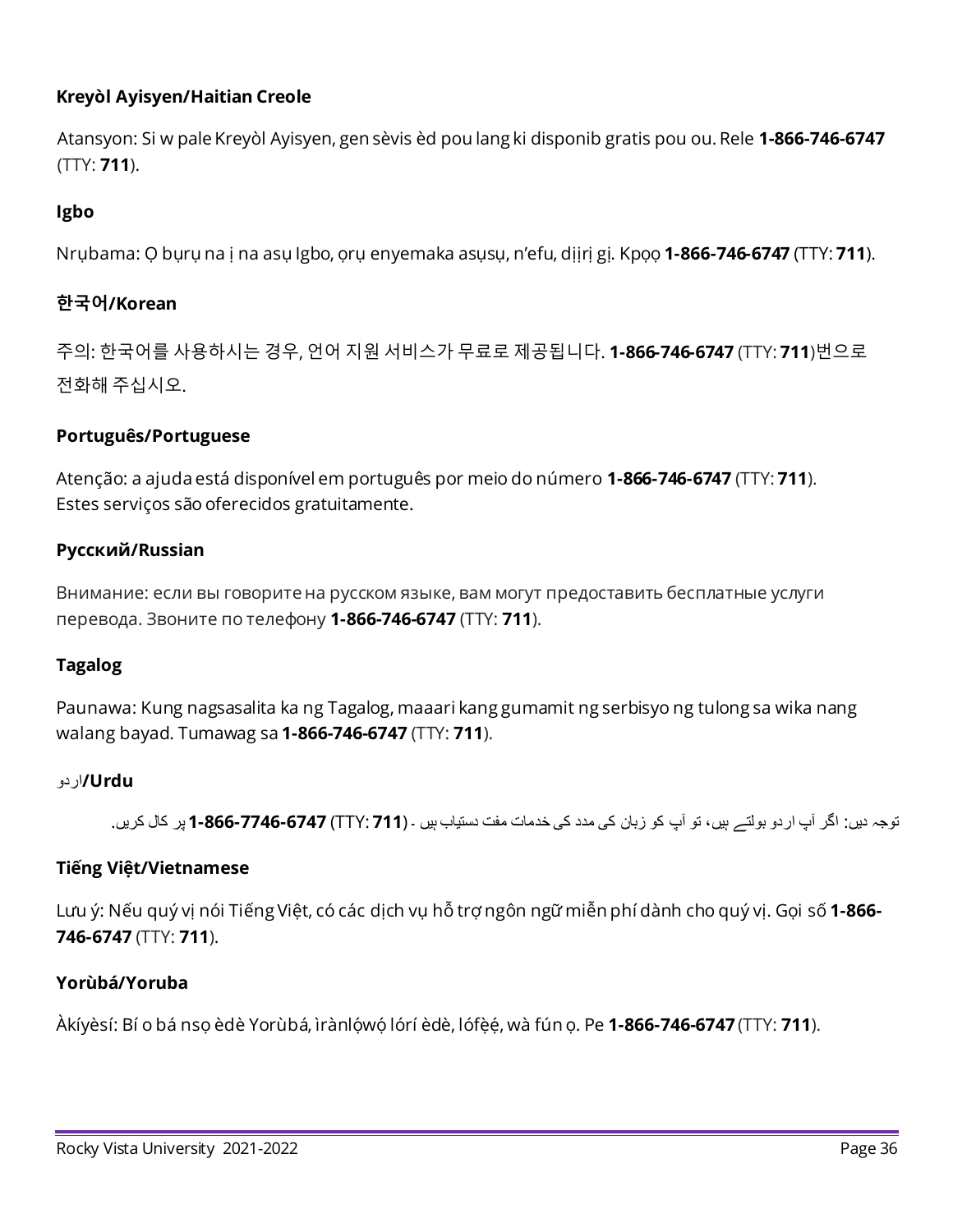*Aetna is the brand name used for products and services provided by one or more of the Aetna group of subsidiary companies, including Aetna Life Insurance Company, Coventry Health Care plans and their affiliates (Aetna).*